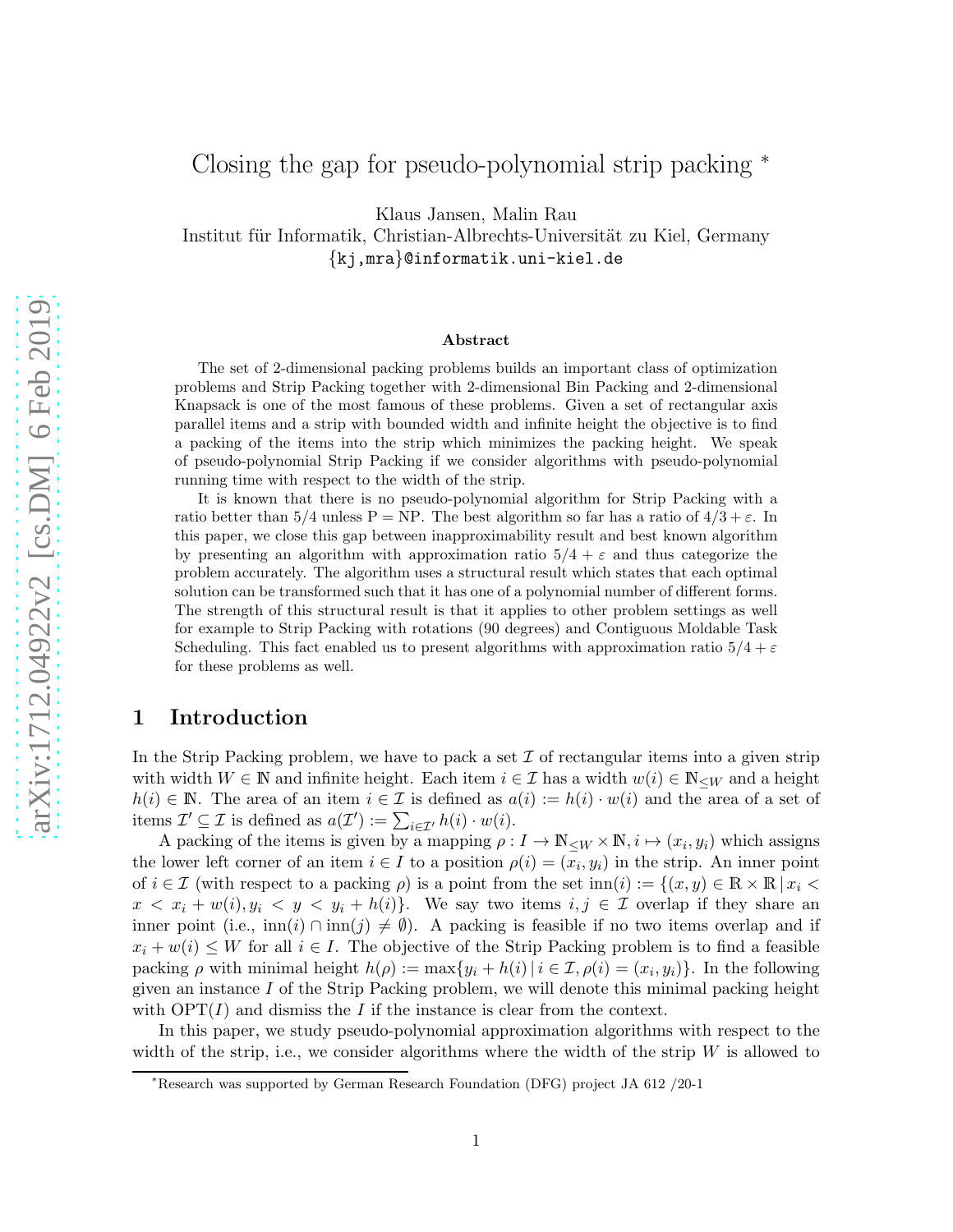appear polynomially in the running time. Recently, we were able to show that we cannot find an algorithm with approximation ratio strictly better than  $5/4$  unless  $P = NP$  [\[12\]](#page-40-0). On the other hand, the algorithm with the best ratio so far computes a  $4/3 + \varepsilon$  approximation [\[8,](#page-40-1) [16\]](#page-41-0). This yields a large gap and it was unknown whether the ratio of the algorithm or the lower bound was tight. We manage to close this gap and thus categorize the complexity of the problem correctly. We accomplish this by proving a strong result about the structure of optimal solutions, which enables us to close the gap to the lower bound, except for a negligibly small  $\varepsilon$ .

<span id="page-1-0"></span>**Theorem 1.** There is a pseudo-polynomial algorithm for Strip Packing which finds a  $(5/4+\varepsilon)$ approximation in  $\mathcal{O}(n \log(n)) \cdot W^{\mathcal{O}_{\varepsilon}(1)}$  operations.

The structural result applies also to other problem settings and, therefore, the algorithmic result can be extended to them. One example is the setting of Strip Packing where we are allowed to rotate the items by 90 degrees. In this setting, the items still have to be placed axis-aligned, but we can decide if the longer or shorter side defines the height of the item.

**Theorem 2.** There is a pseudo-polynomial algorithm for Strip Packing with rotations which finds a  $(5/4 + \varepsilon)$ -approximation in  $(nW)^{O_{\varepsilon}(1)}$  operations.

A generalization of Strip Packing is the Contiguous Moldable Task Scheduling problem. In this setting, we are given a set of jobs  $\mathcal J$  and a set of m machines. Each job  $j \in \mathcal J$  can be scheduled on different numbers of machines given by  $M_j \subseteq \{1, \ldots, m\}$ . Depending on the number of machines  $i \in M_j$ , each job  $j \in \mathcal{J}$  has a specific processing time  $p_j(i) \in \mathbb{N}$ .

A schedule S is given by three functions:  $\sigma : \mathcal{J} \to \mathbb{N}$  which maps each job  $j \in \mathcal{J}$  to a starting time  $\sigma(j)$ ;  $\rho : \mathcal{J} \to \{1, \ldots, m\}$  which maps each job  $j \in \mathcal{J}$  to the number of processors  $\rho(j) \in M_j$  it is processed on; and  $\varphi : \mathcal{J} \to \{1, \ldots, m\}$  which maps each job  $j \in \mathcal{J}$  to the first machine it is processed on. The job  $j \in \mathcal{J}$  will use the machines  $\varphi(j)$  to  $\varphi(j) + \rho(j) - 1$ contiguously. A schedule  $S = (\sigma, \rho, \varphi)$  is feasible if each machine processes at most one job at a time and its makespan is defined by  $\max_{j\in\mathcal{J}} \sigma(j) + p_j(\rho(j))$ . The objective is to find a feasible schedule, which minimizes the makespan.

This problem is a true generalization of Strip Packing as it contains this problem (and Strip Packing with rotations) as a special case: We define the number of machines  $m$  as the width of the strip W and for each item  $i \in \mathcal{I}$  we introduce one job i with  $M_i := \{w(i)\}\$ and processing time  $p_i(w(i)) = h(i)$  (or introduce one job i with  $M_i := \{w(i), h(i)\}\$  and processing times  $p_i(w(i)) = h(i)$  and  $p_i(h(i)) = w(i)$  respectively). Therefore, we cannot hope for a pseudo-polynomial algorithm with a ratio better than  $5/4$  unless  $P = NP$ . We managed to adapt the algorithmic result to find an algorithm with an approximation ratio, which almost matches this bound.

**Theorem 3.** There is a pseudo-polynomial algorithm for the Contiguous Moldable Parallel Tasks Scheduling Problem which finds a  $(5/4 + \varepsilon)$ -approximation in  $(nm)^{O_{\varepsilon}(1)}$  operations.

We say a job  $j \in \mathcal{J}$  is monotone if the work of the job  $w(p_i(i)) := p_i(i) \cdot i$  does not increase if we decrease the number of machines. There is an FPTAS by Jansen and Land [\[15\]](#page-41-1) for the case that all jobs are monotonic and  $m \geq 8n/\varepsilon$ . For the case that  $m < 8n/\varepsilon$  we greatly improve the previous algorithms by carefully applying our structural result, yielding a polynomial algorithm for the case of monotonic jobs.

Corollary 1. There is a polynomial algorithm for Scheduling Monotonic Moldable Parallel Tasks on Contiguous Machines which finds a  $(5/4 + \varepsilon)$ -approximation in  $n^{\mathcal{O}_{\varepsilon}(1)}$  operations.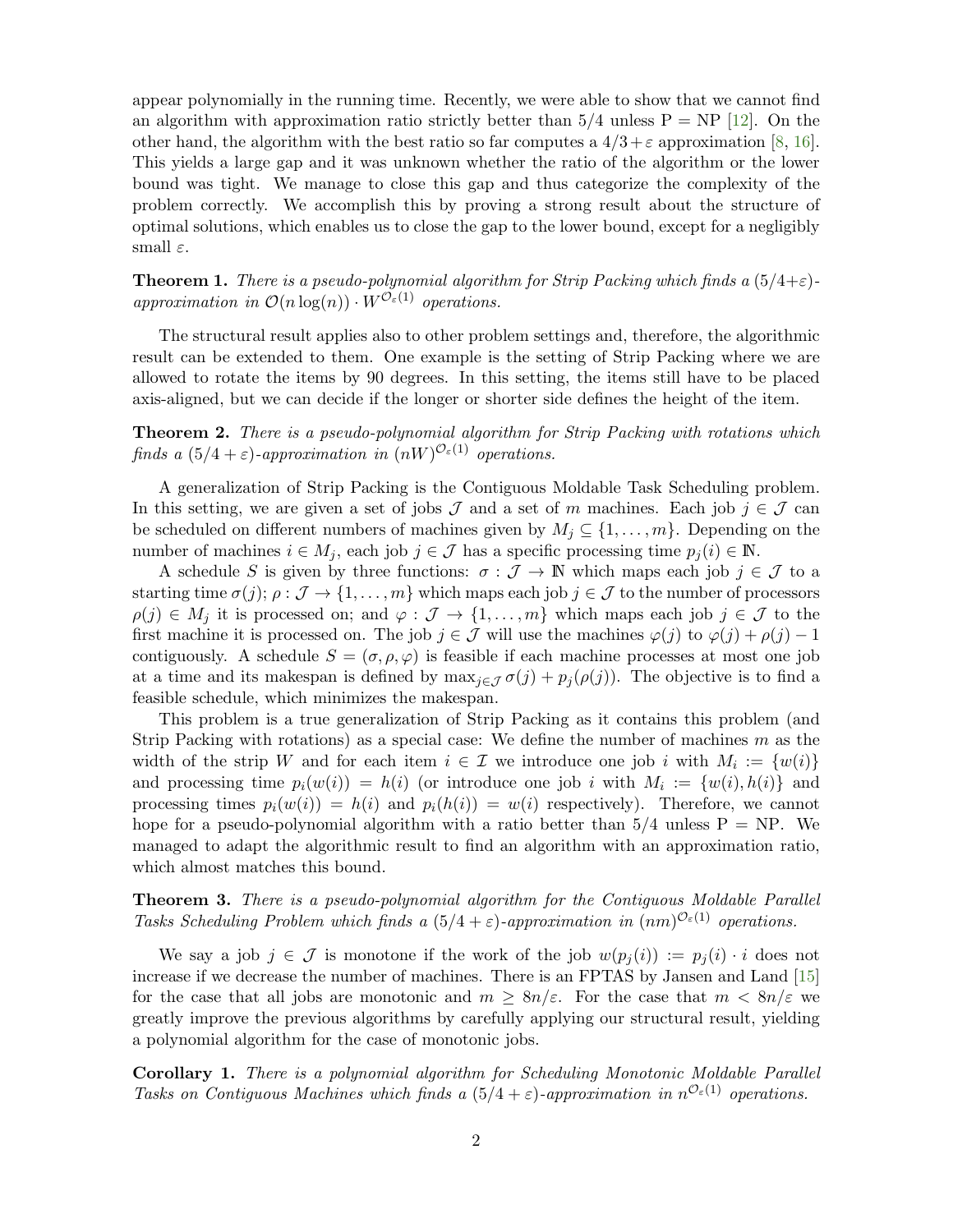### Related Work

In this paper, we consider approximation algorithms. We say an approximation algorithm A has an (absolute) approximation ratio  $\alpha$ , if for each instance I of the problem it holds that  $A(I) \leq \alpha \text{OPT}(I)$ . if an algorithm A has an approximation ratio of  $\alpha$ , we say it is result is an  $\alpha$ -approximation. Furthermore, a family of algorithms consisting of algorithms with approximation ratio  $(1 + \varepsilon)$  is called polynomial time approximation scheme (PTAS), and a PTAS whose running time is polynomial in both the input length and  $1/\varepsilon$  is called fully polynomial (FPTAS). If the running time of the approximation scheme is not polynomial but pseudo-polynomial, we denote it as pseudo-PTAS or PPTAS. An algorithm A has an asymptotic approximation ratio  $\alpha$  if there is a constant c such that  $A(I) \leq \alpha \text{OPT}(I) + c$  and we denote a polynomial time approximation scheme with respect to the asymptotic approximation ratio as an A(F)PTAS.

Strip Packing Strip Packing is an important NP-hard problem which has been studied since 1980 (Baker et al. [\[3\]](#page-40-2)). It arises naturally in many settings as scheduling or cutting stock problems in industrial manufacturing (e.g, cutting rectangular pieces out of a sheet of material as cloth or wood). Recently, it also has been applied to practical problems as electricity allocation and peak demand reductions in smart-grids [\[20,](#page-41-2) [26,](#page-41-3) [31\]](#page-42-0).

In a series of papers [\[2,](#page-39-0) [3,](#page-40-2) [5,](#page-40-3) [6,](#page-40-4) [9,](#page-40-5) [11,](#page-40-6) [17,](#page-41-4) [21,](#page-41-5) [27,](#page-41-6) [28,](#page-42-1) [29,](#page-42-2) [30\]](#page-42-3) algorithms with improved approximation ratios have been presented and  $5/3+\varepsilon$  is the best absolute approximation ratio achieved so far by an algorithm presented by Harren, Jansen, Prädel, and van Stee  $[10]$ . On the other hand, by a reduction from the Partition Problem, one can see that it is not possible to find an algorithm with approximation ratio better than  $3/2$  unless  $P = NP$ . Therefore, a still open question is whether there is an algorithm with approximation ratio  $3/2$  or if the lower bound is larger than 3/2.

We will use two of these algorithms as subroutines to schedule certain sets of jobs. The first is the famous NFDH-Algorithm by Coffman et al. [\[6\]](#page-40-4), which finds a packing with the properties from the following (slightly adapted) lemma.

<span id="page-2-0"></span>**Lemma 1** (See  $[6]$ ). For any list L ordered by nonincreasing height it holds that

$$
NFDH(L) \le 2W(L)/m + p_{max} \le 2 \cdot OPT(L) + p_{max}.
$$

The other algorithm is Steinbergs-Algorithm, which we will use to bound the height of an optimal packing from above. Steinbergs-Algorithm has the following properties:

<span id="page-2-1"></span>**Lemma 2** (See [\[29\]](#page-42-2)). Let  $w_{\text{max}} := \max_{i \in \mathcal{I}} w(i)$  and  $h_{\text{max}} := \max_{i \in \mathcal{I}} h(i)$ . If the following inequalities hold,

 $w_{\text{max}} \leq W$ ,  $h_{\text{max}} \leq H$ ,  $2a(\mathcal{I}) \leq WH - (2w_{\text{max}} - W) + (2h_{\text{max}} - H) +$ ,

(where  $x_+ := \max\{x, 0\}$ ) then the items  $\mathcal I$  can be placed inside a rectangle Q with width W and height H.

In contrast to absolute approximation ratios, asymptotic approximation ratios can get better than  $3/2$  and they have been improved in a series of papers [\[2,](#page-39-0) [6,](#page-40-4) [9\]](#page-40-5). The first asymptotic fully polynomial approximation scheme (in short AFPTAS) was presented by Kenyon and Rémila [\[21\]](#page-41-5). It has an additive term of  $\mathcal{O}(h_{\text{max}}/\varepsilon^2)$ , where  $h_{\text{max}}$  is the largest occurring item height. The additive term was improved by Sviridenko [\[30\]](#page-42-3) and Bougeret et al. [\[5\]](#page-40-3)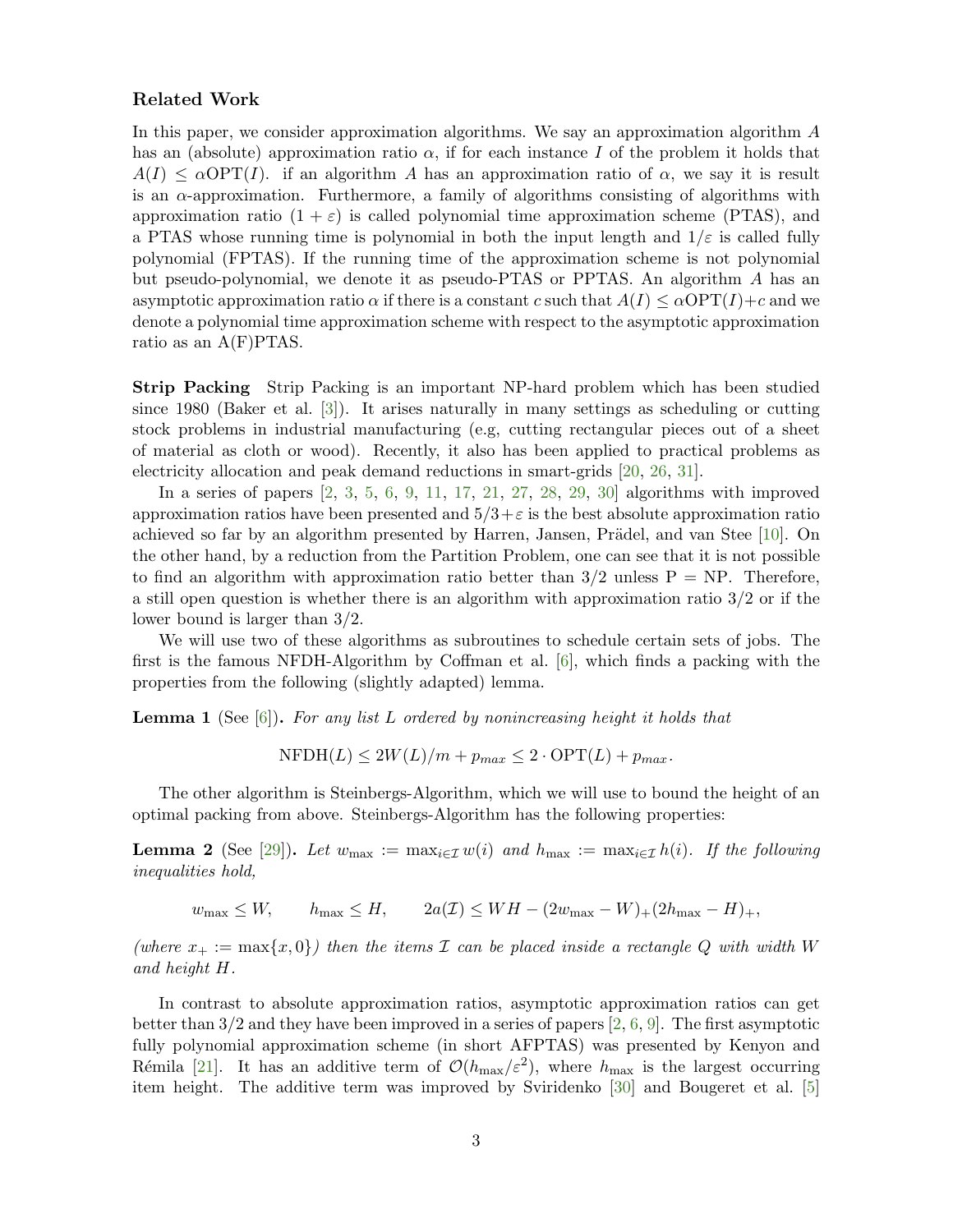1 + ε [\[1\]](#page-39-1) 12/11 [\[12\]](#page-40-0), 5/4 + ε 5/4, Theorem [1](#page-1-0) [\[8,](#page-40-1) [16\]](#page-41-0) 4/3 + ε [\[25\]](#page-41-7) 7/5 + ε [\[18\]](#page-41-8) 3/2 + ε

Figure 1: The upper and lower bounds for pseudo-polynomial approximations achieved so far.

to  $\mathcal{O}((\log(1/\varepsilon)/\varepsilon)h_{\max})$  simultaneously. Furthermore, Jansen and Solis-Oba [\[17\]](#page-41-4) presented an asymptotic PTAS with an additive term  $h_{\text{max}}$  at the expense of the running time. Asymptotic algorithms are useful when the maximal occurring item height is small compared to the optimum. However, if the maximal occurring height equals the optimum, these algorithms have an approximation ratio of 2 or even worse. This motivates the search for algorithms with better approximation ratios in expense of the processing time.

Strip Packing can be seen as a Scheduling Problem and is denoted by  $P|line_{i}|C_{\text{max}}$  and is sometimes also called scheduling on non-fragmentable multiprocessor systems [\[32\]](#page-42-4). We have given  $m := W$  machines and have to schedule parallel jobs on the machines contiguously. In realistic instances, we can hope that the number of machines is moderate, (e.g., bounded by a polynomial in the number of jobs or to be even a small constant). Therefore, it is reasonable to consider pseudo-polynomial algorithms, where we allow W to appear polynomially in the running time. The Partition Problem is solvable in pseudo-polynomial time. Therefore, the lower bound of 3/2 for absolute approximation ratios does not hold for pseudo-polynomial algorithms. The best approximation ratio has been improved step by step [\[18,](#page-41-8) [25,](#page-41-7) [8,](#page-40-1) [16\]](#page-41-0) and  $4/3 + \varepsilon$  is the best absolute approximation ratio achieved so far [\[8,](#page-40-1) [16\]](#page-41-0). On the other hand, we cannot approximate arbitrary in this scenario. Adamaszek, Kociumaka, Pilipczuk, and Pilipczuk [\[1\]](#page-39-1) proved a lower bound of  $12/11$  if  $P \neq NP$ . This lower bound was improved to  $5/4$  by Henning, Jansen, Rau, and Schmarje [\[12\]](#page-40-0) if  $P \neq NP$ . There are differences in the size of the optimal solutions of the same instances for contiguous task scheduling and the closely related non-contiguous task scheduling  $P|size_j|C_{\text{max}}$ . These differences were noted by [\[32\]](#page-42-4) and intensively studied by [\[4\]](#page-40-8). Furthermore notable are the differences in the pseudo-polynomial absolute approximation ratio. While for the contiguous case we have a lower bound of 5/4 if  $P \neq NP$ , in the non contiguous case there is a pseudo-PTAS [\[18\]](#page-41-8).

Strip Packing with rotations has been explicitly studied in the following papers [\[7,](#page-40-9) [23,](#page-41-9) [19,](#page-41-10) [17\]](#page-41-4). Algorithms for Strip packing without rotations using the area of the items to prove their ratio, e.g., NFDH, FFDH [\[3\]](#page-40-2) or Steinberg's algorithm [\[29\]](#page-42-2), work for Strip Packing with rotations as well. Furthermore, algorithms using 2D Knapsack with area maximization as a subroutine can also be extended to Strip Packing with rotations. On the other hand, the lower bounds of 3/2 for polynomial and 5/4 for pseudo-polynomial approximation ratios hold for Strip Packing with rotations as well unless  $P = NP$ .

Contiguous Moldable Task Scheduling Moldable jobs are studied for two kinds of jobs, those that need to be scheduled on contiguous machines, and those that do not. Note that due to a reduction from the Partition Problem algorithms for non-monotonic jobs cannot have a ratio better than  $3/2$  for both cases unless  $P = NP$ . Furthermore for non-monotonic contiguous jobs, we cannot find a pseudo-polynomial algorithm with ratio better than  $5/4$  unless  $P = NP$ since this problem contains Strip Packing as a special case. Turek, Wolf and Yu [\[32\]](#page-42-4) presented an algorithm that assigns jobs to numbers of processors and then schedules the fix instance with known algorithms for these scenarios. This algorithms achieves a 2-approximation for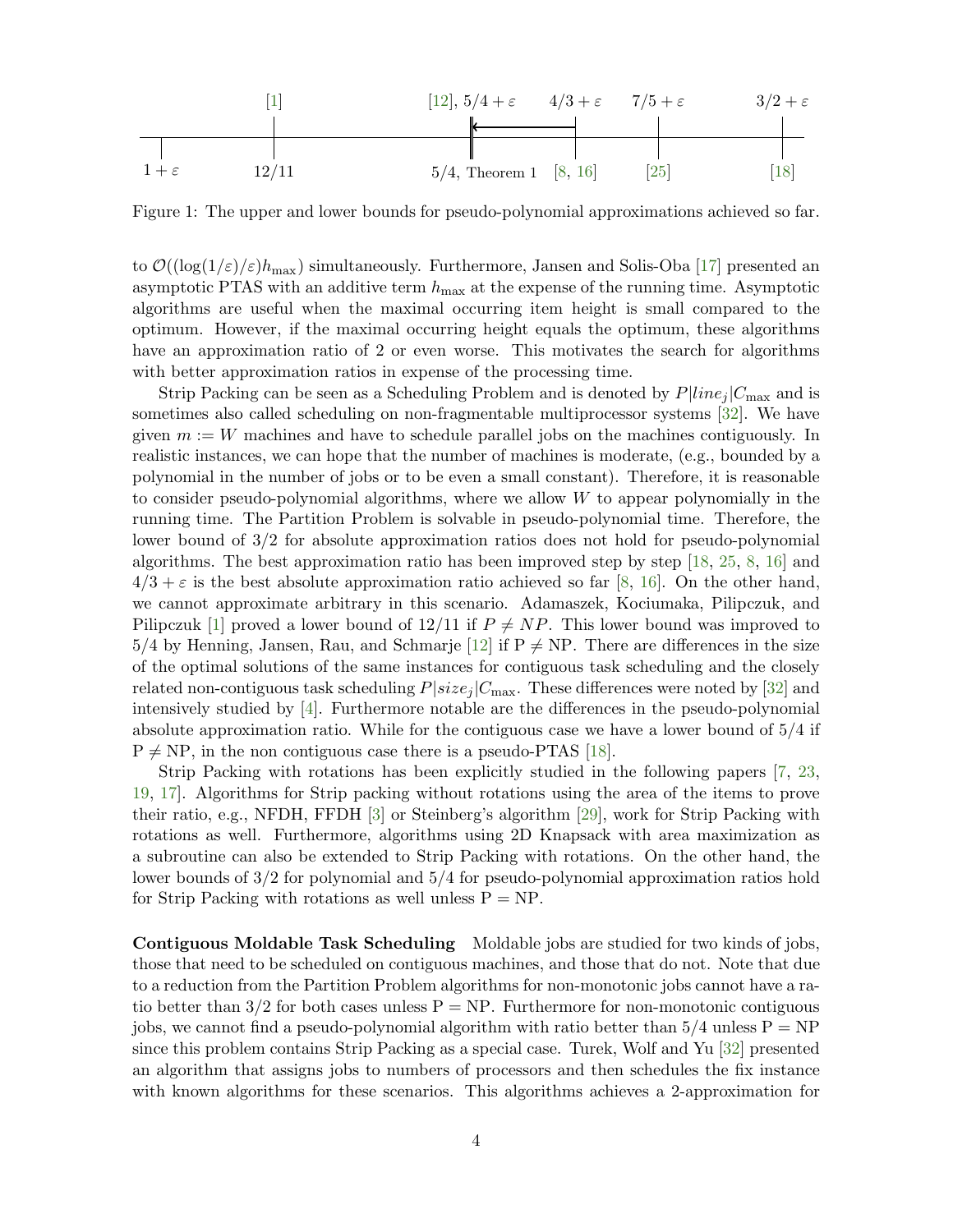<span id="page-4-0"></span>

Figure 2: Comparison of old and new strategies in the simplified case

the non-contiguous case and a 2.5-approximation for the contiguous case, using Sleator's algorithm [\[28\]](#page-42-1) as a subroutine. Furthermore, they pointed out that for improved approximations for the fixed processor instances the algorithm achieves better approximation ratios. More precisely, if the algorithm uses Steinberg's Algorithm [\[29\]](#page-42-2) as a subroutine instead (which was not known when the paper was published), it has an approximation ratio of 2 for the contiguous case. The running time of these algorithms was improved by Ludwig and Tiwari [\[22\]](#page-41-11) from  $\mathcal{O}(mn \cdot L(m,n))$  to  $\mathcal{O}(mn + L(m,n))$ , where  $\mathcal{O}(L(m,n))$  is the running time of the used subroutine for the fixed machine instance. There is a pseudo-polynomial algorithm with ratio  $(3/2 + \varepsilon)$  by Mounie et al. [\[24\]](#page-41-12) for monotonic non-contiguous moldable jobs. Jansen and Thöle [\[18\]](#page-41-8) extended the  $(3/2 + \varepsilon)$  ratio to non-monotonic contiguous moldable jobs. Furthermore, they presented a pseudo-PTAS for non-monotonic non-contiguous moldable jobs. Together with the FPTAS from [\[15\]](#page-41-1) for the case  $m \geq 8n/\varepsilon$  this delivers a PTAS for the case of monotonic non-contiguous jobs. Additionally, the running time of the algorithm by Mounie et al. [\[24\]](#page-41-12) is improved to be nearly linear by Jansen and Land [\[15\]](#page-41-1). A polynomial  $(3/2+\epsilon)$  approximation algorithm for non-monotonic non-contiguous jobs was presented by Jansen [\[14\]](#page-40-10), which is arbitrary close to the best possible algorithm for this case unless  $P = NP$ .

### Methodology and Organization of this Paper

In the approaches seen before, i.e., in [\[25\]](#page-41-7), [\[8\]](#page-40-1) and [\[16\]](#page-41-0), there arises a natural set of critical items, e.g., all items with height larger than 1/3 OPT in [\[8\]](#page-40-1) and [\[16\]](#page-41-0). The characteristic of this set is that the aspired approximation ratio is exceeded if we place one of these items on top of the packing.

The technique used in these previous approaches is heavily dependent on the fact that there can be at most two critical items on top of each other. This allows to place all critical items in the optimal packing area while discarding some noncritical items, which are placed on top of the optimal packing later (see Figure [2a\)](#page-4-0). If three critical items can be put on each other, this technique will not work. To find an algorithm with ratio  $4/3 - \varepsilon$ , we need to overcome this major obstacle.

To construct a  $(5/4 + \varepsilon)$ -approximation, we introduce a new technique to handle this difficulty, in the following called *shifting and reordering*. While we cannot guarantee that all critical items are packed in the optimal packing area, we can place the critical items with height larger than  $1/4$ OPT on three shelves using the area  $W \times (5/4 + \varepsilon)$ OPT (see Figure [2b\)](#page-4-0).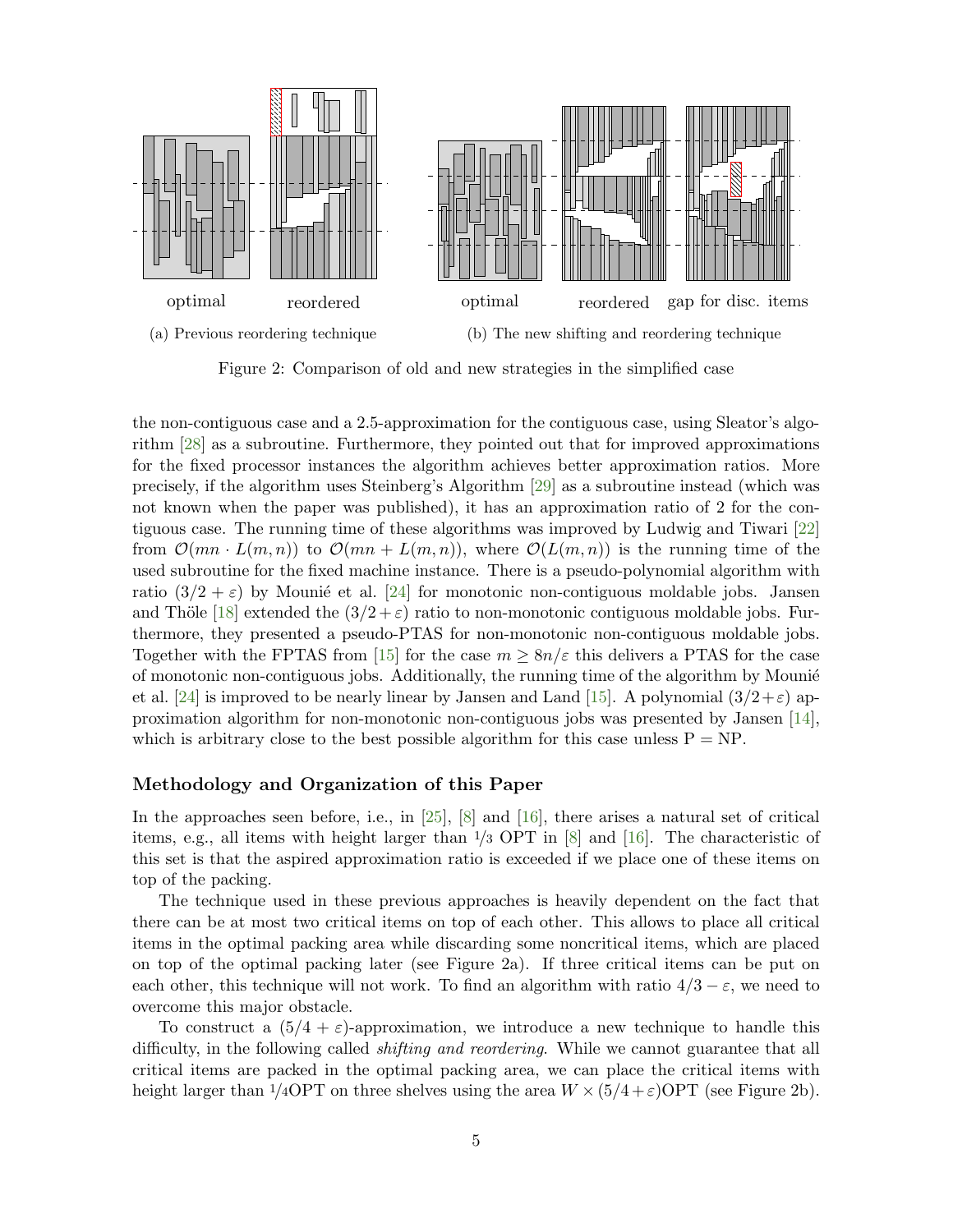A challenge which arises using this new strategy is the fact that some of the other items have to be discarded due to slicing. Since the packing area is already extended by the factor  $(1/4+\varepsilon)$ , it is no longer possible to simply place these discarded items on top of the packing, as shown in Figure [2b.](#page-4-0) The discarded items have to be placed carefully into the gaps generated by the shifting and reordering technique. We prove that for each possible optimal packing the corresponding rearranged packing contains suitable gaps for these items.

In Section [2,](#page-5-0) we describe this shifting and reordering technique and the specific structure it generates for the simplified case that just these critical items have to be placed integrally while all other items are allowed be partitioned into vertical slices, which do not have to be placed contiguously.

For the structural result, all items have to be placed integral; thus, we cannot slice all noncritical items. Nevertheless, we may still slice certain narrow items. We use a lemma from [\[16\]](#page-41-0), which states the possibility to partition the packing into few rectangular areas. In this partition, we have the property that each critical item is contained in an area exclusively containing critical and sliceable items. Up to three critical items can overlap each of the vertical borders of these areas and these overlapping items may not be shifted horizontally or vertically. We managed to extend the new strategy to these areas although the strategy becomes much more involved in this extension.

Combining our new techniques to place critical items on three shelves, find suitable gaps for discarded non-critical items and handle the exclusive slicing of narrow items together enables us to prove the structural result from Lemma [12.](#page-24-0) In the algorithm, we guess the structure from our structure result and use dynamic programming to place the items into this structure.

The strength of the structure result is, that it applies to all optimal solutions with the property that they consist of rectangular objects placed into a rectangle that is extendable on one side. Optimal solutions of the three considered problems all have this property. Thanks to this fact, we where able to obtain algorithms which find  $5/4 + \varepsilon$  approximations for each of the three problems by carefully adapting the dynamic program.

### <span id="page-5-0"></span>2 The simplified Case

To demonstrate the central new idea which leads to the improved structural result – the shifting and reordering technique – we consider the following simplified case. In this scenario, we have to pack items with a tall height integrally, while we are allowed to slice all other items vertically.

Let a packing with height  $H$  be given. We define tall items as the items which have a height larger than  $1/4H$ . Further assume that there is an arithmetic grid with  $N+1$  horizontal grid lines with distance  $H/N$  such that each tall item starts and ends at the grid lines. For now, we can think of this grid as the integral grid with  $H + 1$  grid lines. Later, we can reduce the grid lines by rounding the heights of the items. We are interested in a fractional packing of the non-tall items. Therefore, we replace each non-tall item i by exactly  $w(i)$  items with height  $h(i)$  and width 1. This step is called slicing. We define a box as a rectangular sub area of the packing area.

<span id="page-5-1"></span>**Lemma 3.** By adding at most  $1/4H$  to the packing height and slicing non-tall items, we can rearrange the items such that we generate at most  $3/2N$  containers which contain tall items with the same height only, and at most  $9/4N + 1$  container for sliced items.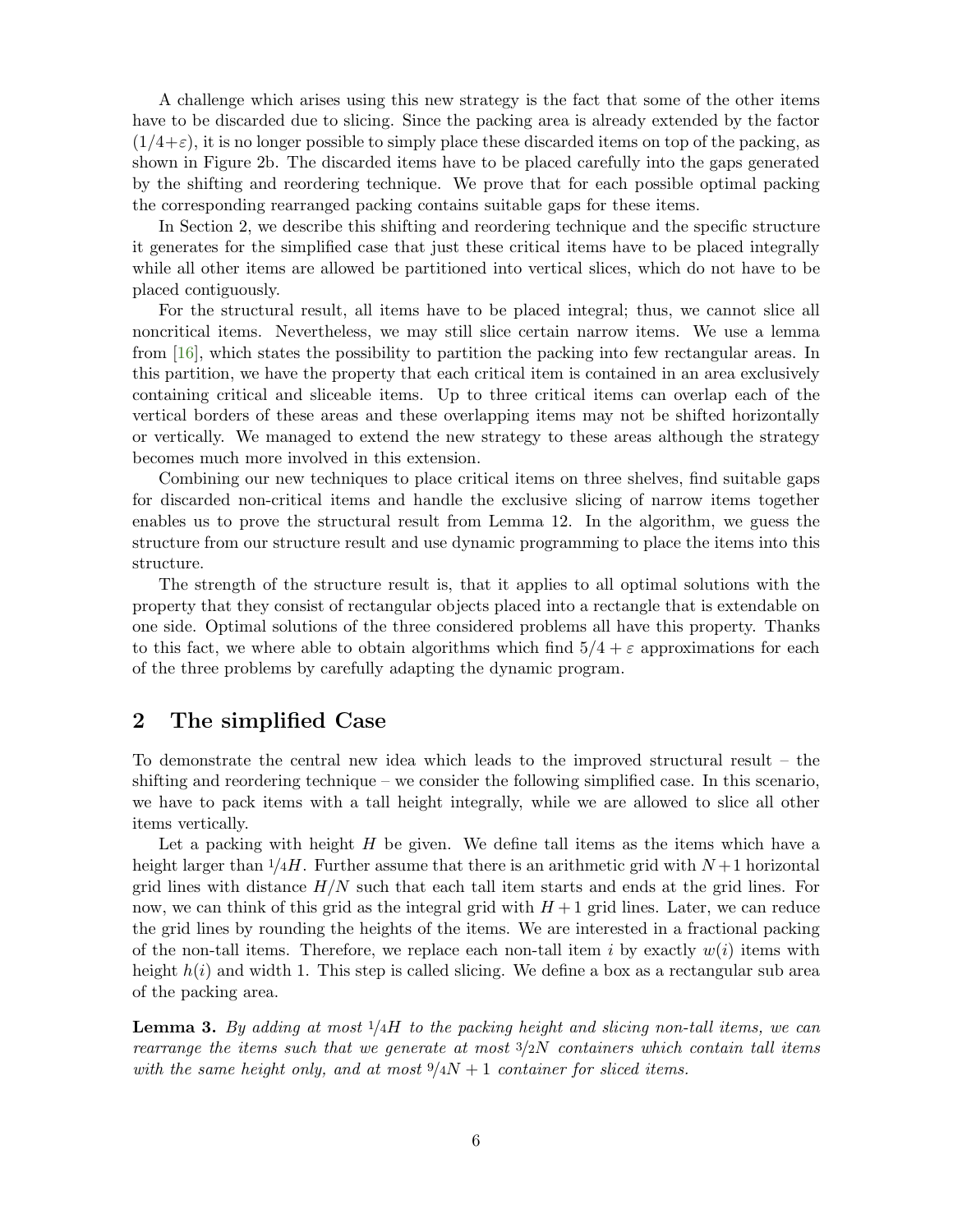<span id="page-6-0"></span>

Figure 3: States of the item rearrangement. Dark rectangles represent tall items while light gray areas represent sliced items

Proof. In this proof, we will present a rearrangement strategy which provides the desired properties. This strategy consists of two shifting steps and one reordering step. In the shifting steps, we shift items in the vertical direction, while in the reordering step we change the item positions horizontally. In the first shifting step, we ensure that tall items intersecting the horizontal lines  $1/4H$  or  $3/4H$  will touch the bottom or the top of the packing area, respectively. In the second shift, we ensure that tall items not intersecting these lines have a common upper border as well. Last, we reorder the items such that tall items with the same height are positioned next to each other if they have a common upper or lower border.

Step 1: First shift. Note that there is no tall item completely below  $1/4H$  or completely above  $\frac{3}{4}$  since each tall item has a height larger than  $\frac{1}{4}$ . We shift each tall item t intersecting the horizontal line  $1/4H$  down, such that its bottom border touches the bottom of the strip. The sliced items below t are shifted up exactly  $h(t)$ , such that they are now positioned above  $t$ . In the same way, we shift each tall item intersecting the horizontal line at  $3/4H$  but not the horizontal line at  $1/4H$  such that its upper border is positioned at H and shift the sliced items down accordingly, see Figure [3b.](#page-6-0)

Step 2: Introducing pseudo items. At this point, we introduce a set of containers for the sliced items, which we call pseudo items, see Figure [3b.](#page-6-0) We draw vertical lines at each left or right border of a tall item and erase these lines on any tall item. Each area between two consecutive lines which is bounded on top and bottom by a tall item or the packing area and contains sliced items represents a new item called pseudo item. Note that no sliced item is intersecting any box border since they are positioned on integral widths only. Furthermore, when we shift a pseudo item, we shift all sliced items in this container accordingly and leave no item inside the container behind.

When constructing the pseudo items, we consider one special case. Consider a tall item  $t$ with height larger than  $\frac{3}{4}$ . There can be no tall item positioned above or below t, and t was shifted down. For these items, we introduce one pseudo item of height H and width  $w(t)$ containing t and all sliced items above. Note that each pseudo item has a height, which is a multiple of  $H/N$ . Furthermore, note that each tall or pseudo item touching the top or the bottom border of the packing area has a height larger than  $1/4H$ .

Step 3: Second shift. Next, we do a second shifting step consisting of three sub-steps.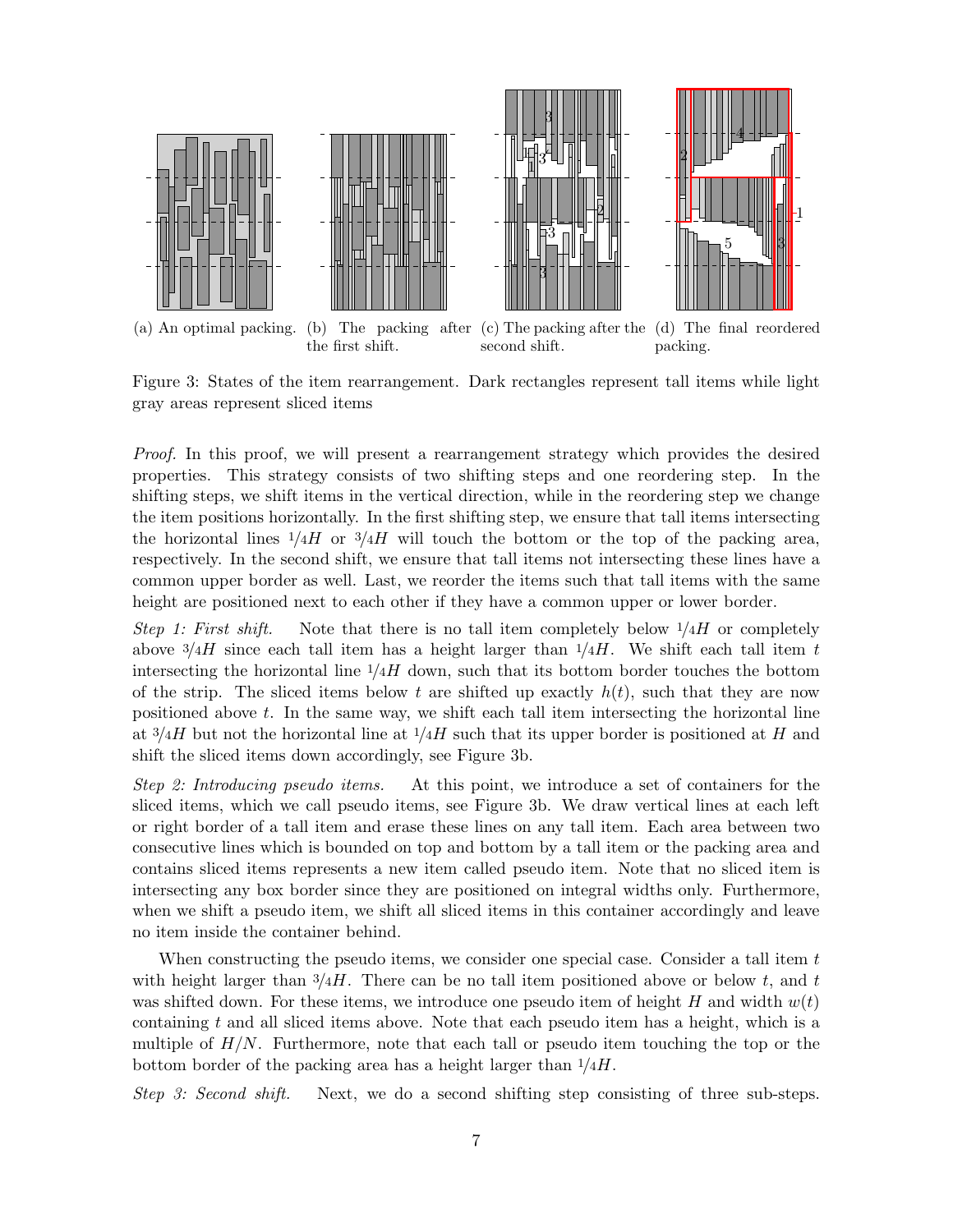First, we shift each tall or pseudo item intersected by the horizontal line at  $\frac{3}{4}$  but not the horizontal line at  $1/4H$  exactly  $1/4H$  upwards. Second, we shift each pseudo item positioned between the horizontal lines at  $1/2H$  and  $3/4H$ , such that their lower border is positioned at the horizontal line  $3/4H$ . Last, we shift each tall or pseudo item intersected by the horizontal line at  $1/2H$  but not the horizontal line at  $1/4H$  or  $3/4H$  such that its upper border is positioned at the horizontal line  $\frac{3}{4}$ . After this shifting, no item overlaps another item since we have shifted the items intersecting the line at  $\frac{3}{4}$  exactly  $\frac{1}{4}$ , while each item below is shifted at most  $1/4H$ .

Step 4: Fusing pseudo items. After the second shift, we will fuse and shift some pseudo items. We want to establish the property that each tall and pseudo item has one border (upper or lower), which touches one of the horizontal lines at 0,  $\frac{3}{4}H$ , or  $\frac{5}{4}H$ . At the moment there can be some pseudo items between the horizontal lines  $1/4H$  and  $1/2H$ , which do not touch one of the three lines. In the following, we study the three cases where those pseudo items can occur. These items do only exist if there is a tall item touching the bottom of the packing and another tall item above this item with lower border at or below  $\frac{1}{2}H$  before the second shifting step. Consider two consecutive vertical lines we had drawn to generate the pseudo items. If a tall item overlaps the vertical strip between these lines, its right and left borders lie either on the strips borders or outside of the strip.

Case 1: In the first considered case there are three tall items,  $t_1$ ,  $t_2$ , and  $t_3$  from bottom to top, which overlap the strip. In this scenario  $t_1$  must have its lower border at 0,  $t_2$  its upper border at  $3/4H$ , and  $t_3$  its upper border at  $5/4H$ . As a consequence, there are at most two pseudo items: One is positioned between  $t_1$  and  $t_2$ , and the other between  $t_2$  and  $t_3$ . We will stack them, such that the lower border of the stack is positioned at  $\frac{3}{4}H$  and prove that this is possible without overlapping  $t_3$ . The total height of both pseudo items is  $H - h(t_1)$  $h(t_2)-h(t_3)$ . The total area not occupied by tall items is  $H-h(t_1)-h(t_2)-h(t_3)+1/4H$  since we have added  $1/4H$  to the packing height. The distance between  $t_1$  and  $t_2$  is at most  $1/4H$ since  $t_1$ 's lower border is at 0 and  $t_2$ 's upper border is at  $3/4H$  and both have a height larger than  $1/4H$ . Therefore, the distance between  $t_2$  and  $t_3$  is at least  $H - h(t_1) - h(t_2) - h(t_3)$ , see Figure [3c](#page-6-0) at the items marked with 1.

Case 2: Now consider the case where there is one tall item  $t_1$  touching the bottom, and one tall item  $t_2$  with height at least  $1/2H$  touching  $5/4H$ . Obviously,  $t_2$  has a height of at most  $3/4H$ . Furthermore, there is at most one pseudo item, and it has to be positioned between  $1/4H$  and  $1/2H$ . We shift this pseudo item up until its bottom touches  $1/2H$ , see Figure [3c](#page-6-0) at the item marked with 2. This is possible without constructing any overlap, because the distance between  $t_1$  and the horizontal line  $1/2H$  is less than  $1/4H$  and, therefore, the distance between the line  $1/2H$  and the lower border of the tall item is larger than the height of the pseudo item.

After this step, we consider each tall item t with height larger than  $1/2H$  touching  $5/4H$ . We generate a new pseudo item with width  $w(t)$  and height  $\frac{3}{4}H$ , with upper border at  $\frac{5}{4}H$ and lower border at  $1/2H$ , containing all pseudo items below t touching  $1/2H$  with their lower border.

Case 3: In the last case we consider, there are two tall items  $t_1$  and  $t_2$  and two pseudo items; one of the items  $t_1$  and  $t_2$  touches the top of the packing or the bottom, while the other ends at  $\frac{3}{4}H$ . Hence, the distance between the tall items has to be smaller than  $\frac{1}{4}H$ . Furthermore, one of the pseudo items has to touch the top or the bottom of the packing while the other is positioned between  $t_1$  and  $t_2$ . Since the distance between  $t_1$  and  $t_2$  is less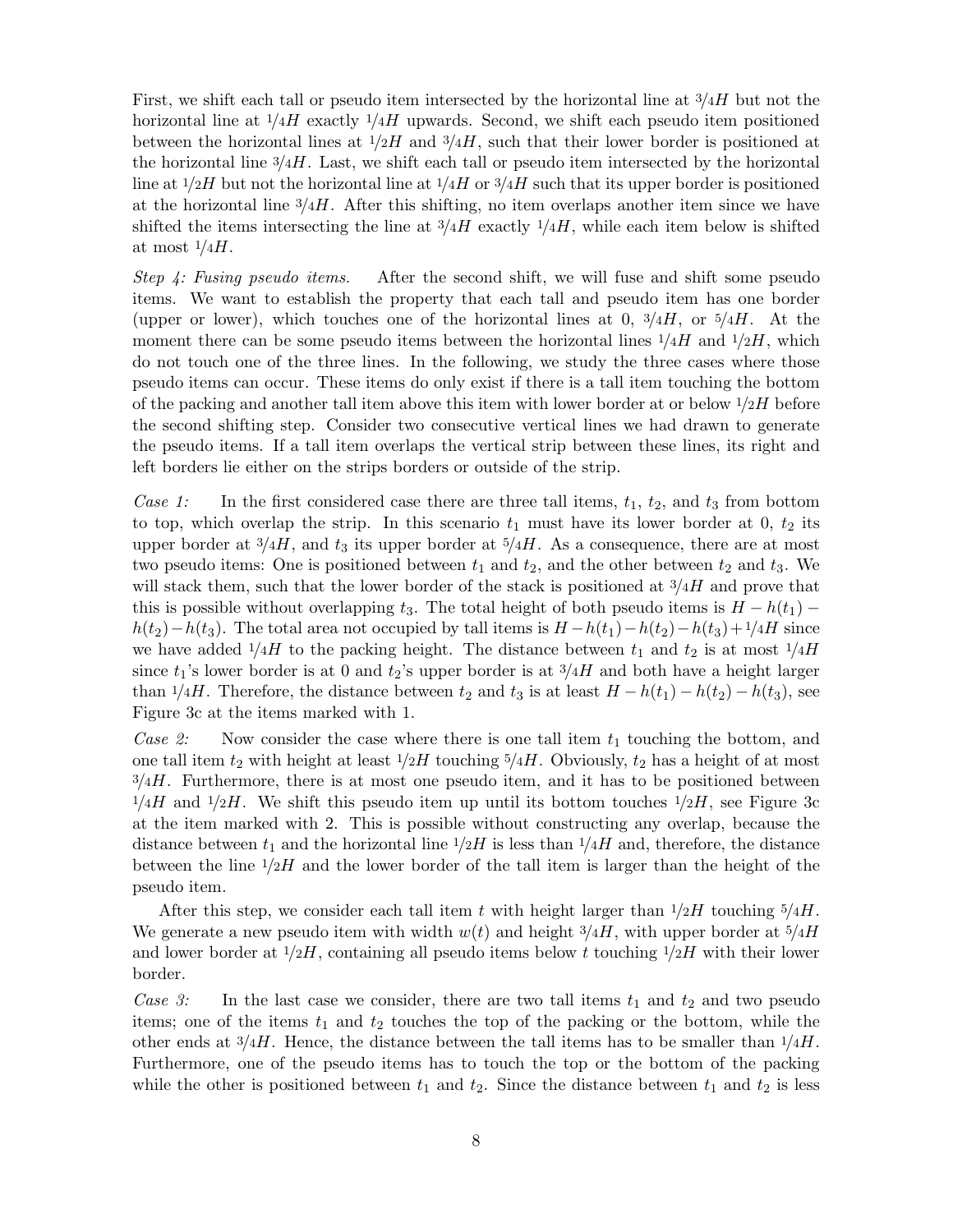than  $1/4H$  one of the distances between the packing border and the lower border of  $t_1$  or the upper border of  $t_2$  is at least  $H - h(t_1) - h(t_2)$ . Therefore, we can fuse both pseudo items by shifting the one between  $t_1$  and  $t_2$  such that it is positioned above or below the other one, see Figure [3c](#page-6-0) at the items marked with 3.

Observation 1. After the shifting and fusing, each tall or pseudo item touches one of the horizontal lines at 0,  $\frac{3}{4}$  or  $\frac{5}{4}$ .

Step 5: Reordering the items. In the last part of the rearrangement, we reorder the items horizontally to place pseudo and tall items with the same height next to each other. In this reordering step, we create five areas each reserved for certain items. To do so, we take vertical slices of the packing and move them to the left or the right in the strip. A vertical slice is an area of the packing with width one and height of the considered packing area, i.e.  $5/4H$  in this case. While rearranging these slices, it will never happen that two items overlap. However, it can happen, that some of the tall items are placed fractionally afterwards. This will be fixed in later steps.

*Area 1:* First, we will extract all vertical slices containing (pseudo) items with height  $H$ . Then, shifting all the remaining vertical slices to the left as much as possible, we create one box for pseudo items of height H at the right, see Figure [3d](#page-6-0) at Area 1. In this area, we sort the pseudo items such that the pseudo items containing tall items with the same height are placed next to each other. In this step, we did not place any tall item fractionally.

Area 2: Afterward, we take each vertical slice containing a (pseudo) item with height at least  $1/2H$  touching the horizontal line at  $5/4H$ . Remember, there might be pseudo items containing a tall item t with height between  $1/2H$  and  $3/4H$ . We shift these slices to the left of the packing and sort them in descending order of the tall items height  $h(t)$ , see Figure [3d](#page-6-0) at Area 2. Afterward, we sort the pseudo items below these tall items, which are touching  $1/2H$ with their bottom in ascending order of their heights, which is possible without generating any overlapping. In this step, it can happen that we slice tall items which touch the bottom of the strip. We will fix this slicing in one of the following steps, when we consider Area 5.

*Area 3:* Next, we look at vertical slices containing (pseudo) items t with height at least  $1/2H$ touching the bottom of the strip. We shift them to the right until they touch the Area 1 and sort these slices in ascending order of the heights  $h(t)$ , see Figure [3d](#page-6-0) at Area 3. Note that there are no pseudo or tall items with upper border at  $\frac{3}{4}$  in these slices. In this step, it can happen that we slice tall items touching the top of the packing. This will be fixed in the next step.

*Area 4:* Look at the area above  $\frac{3}{4}$  and left of the Area 2 but right of Area 1, see Figure [3d](#page-6-0) at Area 4. In this area no item overlaps the horizontal line  $\frac{3}{4}H$ . Therefore, we have a rectangular area where each item either touches its bottom or its top and no item is intersected by the area's borders. In [\[25\]](#page-41-7) it was shown that, in this case, we can sort the items touching the line  $\frac{3}{4}H$  in ascending order of their height and the items touching  $\frac{5}{4}H$  in descending order of heights and no item will overlap another item. Now all items with the same height are placed next to each other, thus we have fixed the slicing of tall items on the top of the strip.

Area 5: In the last step, we will reorder the remaining items. Namely the items touching the bottom of the strip left of Area 3 and the items touching the horizontal line at  $\frac{3}{4}H$  with their top between Area 2 and Area 3. The items touching the bottom are sorted in descending order of their height and the items touching the horizontal line at  $\frac{3}{4}H$  are sorted in ascending order regarding their heights.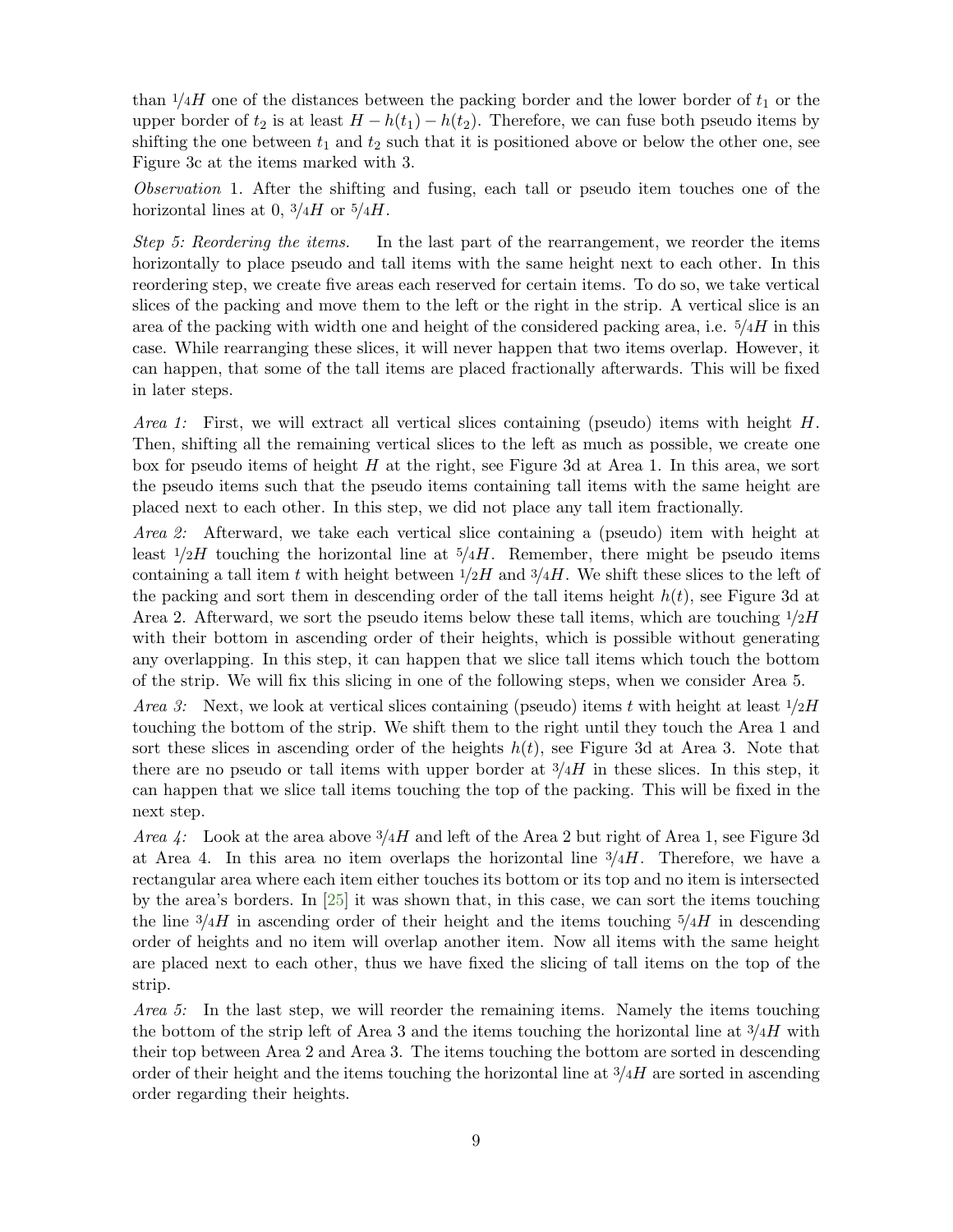Claim. After the reordering of Area 5 no item overlaps another.

*Proof.* First, note that the items touching  $5/4H$  have a height of at most  $3/4H$ . Therefore, no item touching the bottom having height at most  $1/2H$  can overlap with these items. Furthermore, note that before the reordering no item was overlapping another. Let us assume there are two items b and t, which overlap at a point  $(x, y)$  after this reordering. Then all items left of x touching  $\frac{3}{4}$  have their lower border below y, while all items touching the bottom left of x have their upper border above y. Therefore, at every point left and right of  $(x, y)$  in the Area 5 there is an item overlapping it. Hence, the total width of items overlapping the horizontal line  $\gamma$  is larger than the width of the Area 5. Therefore in the original ordering, there would have been items overlapping each other already since we did not add any items – a contradiction. As a consequence in this new ordering, no two items overlap, which concludes the proof of the claim.  $\triangleleft$ 

Analyzing the number of constructed boxes. In the last part of this proof, we analyze how many boxes we have created. Each tall item with height at least  $\frac{3}{4}$  touches the bottom and we create at most one box in Area 1 for each height. Therefore, we create at most  $N/4$ boxes for these items. Each tall item of height between  $1/2H$  and  $3/4H$  touches the bottom or the horizontal line  $\frac{5}{4}$ . On each of these lines, we create at most one box for items with the same height. Therefore, we create at most  $2N/4$  boxes for these items. Last, each tall item with height larger than  $1/4H$  but smaller than  $1/2H$  either touches the bottom of the packing, the horizontal line  $\frac{3}{4}H$  or the horizontal line  $\frac{5}{4}H$ . At each of these lines, we create at most one box for each height. Therefore, we create at most  $3N/4$  of these boxes. In total, we create at most  $\frac{3}{2}N$  boxes for tall items.

Let us consider the number of boxes for sliced items. Each pseudo item's height is a multiple of  $H/N$ . Therefore, we have at most N different sizes for pseudo items. There are at most 4 boxes for each height less than  $1/4H$ . One is touching H with its top border in Area 1, one is touching  $3/4H$  with its bottom border in Area 4, one is touching  $3/4H$  with its top border in Area 5, and one is touching  $1/2H$  with its bottom border in Area 2. Furthermore, there are at most 3 boxes for each size between  $1/4H$  and  $1/2H$ . One is touching  $5/4H$  with its top border in Area 4, one is touching  $\frac{3}{4}$  with its top border in Area 5, and one is touching 0 with its bottom border in Area 5. Additionally, there are at most 2 boxes for each pseudo item size larger than  $1/2H$ . One is touching  $5/4H$  with its top border in Area 2, the other is touching 0 with its bottom border in Area 3. Last there is only one pseudo item with height larger than  $\frac{3}{4}H$  in Area 1. It has height H. Since the grid is arithmetically, we have at most  $N/4$  sizes with height at most  $1/4H$ ,  $N/4$  sizes between  $1/4H$  and  $1/2H$  and at most  $1/4N$  sizes between  $1/2H$  and  $3/4H$ . Therefore, we create at most  $4 \cdot 1/4N + 3 \cdot 1/4N + 2 \cdot 1/4N + 1 = \frac{9}{4}N + 1$ boxes for sliced items.

 $\Box$ 

In this section, we have proven that in this simplified case it is possible to reorder the items such that they have a nice structure, where there are at most few boxes for each tall item height containing only items with this height. However, we are interested in a simple structure for a packing, where no item is sliced. The main key to find such a structure is presented in the next section.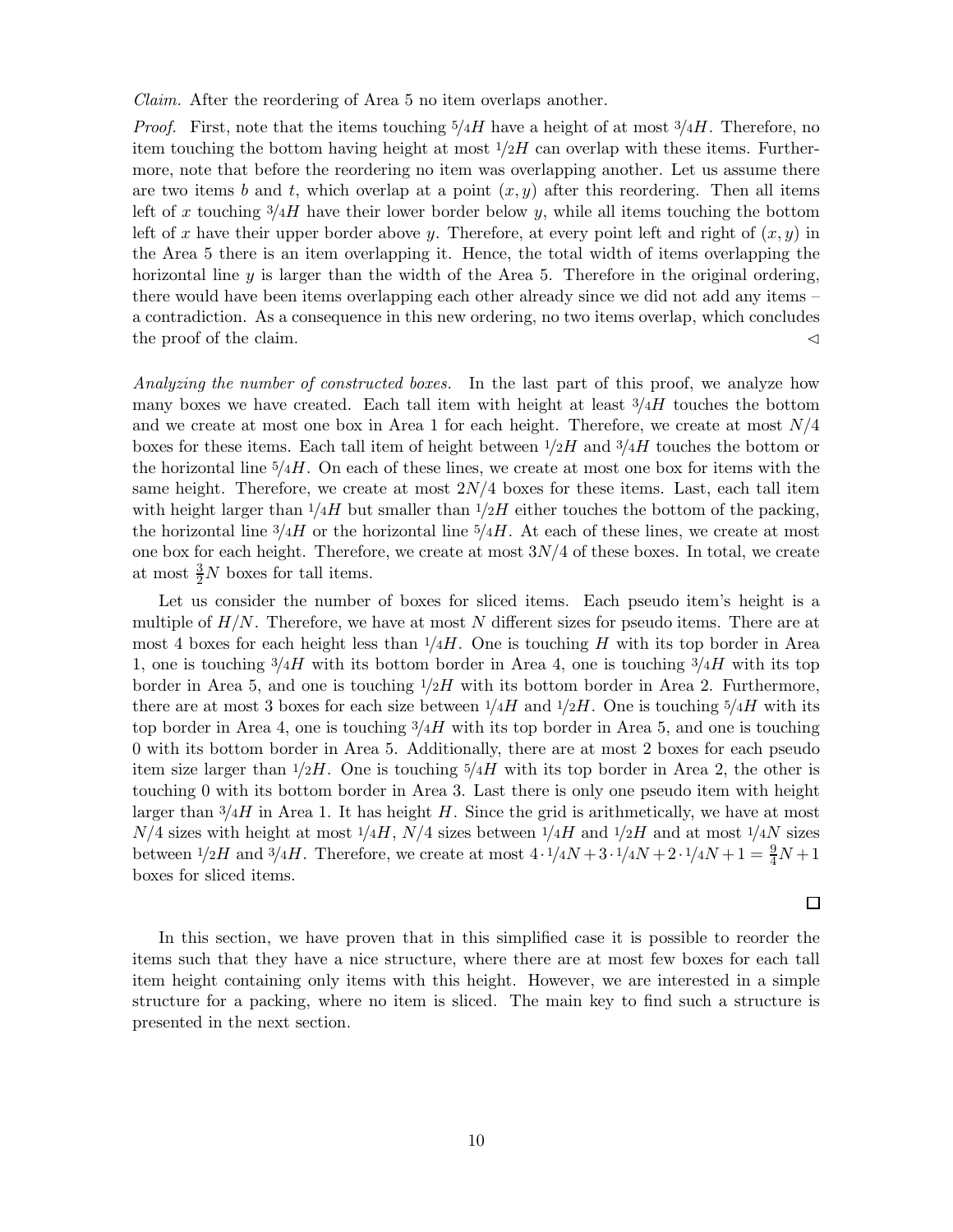# <span id="page-10-1"></span>3 Reordering in the General Case

In the structural result, all items have to be placed integral; thus, we cannot slice the nontall items as we do in the previews chapter. Nevertheless, we may still slice certain narrow items, because for them we have techniques to place them integrally afterward. We call these sliceable items vertical items. As proven in [\[16\]](#page-41-0), it is possible to partition the packing area into a constant number of rectangular subareas, called boxes, such that boxes containing tall items will contain tall and vertical items only. In this section, we will consider such boxes and show that it is possible to reorder the items in these boxes similarly as in Section [2.](#page-5-0) A difficulty here is that up to three tall items can overlap the left and right box border. Since we do not want to slice these items, we fix their position and call them unmovable. These unmovable items complicate the reordering in the box. We overcome this difficulty, by a more careful reordering of the items, while the shifting steps remain the same.

The most interesting boxes are the ones with a height of at least  $\frac{3}{4}H$ . In these boxes, there can be up to three tall items above each other, while in smaller boxes there can be at most two. How to handle boxes with at most two tall items on top of each other was already proven in [\[16\]](#page-41-0). They are partitioned into fewer sub boxes than the boxes with height at least  $3/4H$ . While the boxes larger than  $1/2H$  still need an extra height of  $1/4H$  to partition them into sub-boxes, for the boxes smaller than  $1/2H$  their original height is sufficient.

The reordering in this section will be used in the proof of the structure Lemma [12.](#page-24-0) Before the reordering technique from this chapter will be used to prove the structural Lemma [12](#page-24-0) the boxes will already have certain properties. Therefore in the following, we assume the following two properties. First boxes with height larger than  $3/4H$  can be extended by  $1/4H$  since there is no item positioned in this area; and second, no tall item overlaps the left or right box border at or above  $S(B)+h(B)-1/4H$ , where  $S(B)$  is the y-coordinate of the lower box border. The details why we can assume these properties can be found in the proof of Lemma [12.](#page-24-0)

In the reordering strategy discussed in this section, we will use a version of a result from [\[16\]](#page-41-0) explaining the reordering of boxes in which each item either touches the top or the bottom of the box, and there are up to two unmovable items at each box border:

<span id="page-10-0"></span>**Lemma 4** ([\[16\]](#page-41-0)). Let B be an area where each item either touches the bottom or the top of this area, with at most two unmovable items on each side. Let  $Sp$  be the number of heights of pseudo items in this area,  $S_T$  be the number of heights of tall items in this area and  $S_{P\cup T}$  be the number of heights in  $P \cup T$ . It is possible to rearrange the items in this area creating at most  $4S_T S_{P\cup T}$  boxes for tall items plus one for each unmovable item and at most  $4S_P S_{P\cup T}$ boxes for pseudo items plus the pseudo items for extending the unmovable items.

In this section, we again assume that all tall items are placed on an arithmetic grid with  $N+1$  horizontal grid lines with distance  $H/N$ . Furthermore, we assume that the box also starts and ends at these grid lines. Let  $S(B)$  be the y-coordinate of the lower box border.

<span id="page-10-2"></span>**Lemma 5.** Let B be a box with height  $h(B) > 3/4H$ , such that no tall item overlaps the left or right box border at (or above)  $S(B) + h(B) - 1/4H$ . By adding at most  $1/4H$  to B's height, we can rearrange the items in B such that we generate at most  $\mathcal{O}(N^2)$  boxes for tall and at most  $\mathcal{O}(N^2)$  boxes for vertical items without moving the unmovable items. The vertical items are sliced while each tall item is placed as a whole.

*Proof.* In this proof, we present a reordering strategy for the items in these boxes. Let  $h(B)$  be the height of  $B$ . For convenience, we will assume that the lower border of  $B$  is at 0. If not, we shift all horizontal lines accordingly. Notice that there are at most two tall items overlapping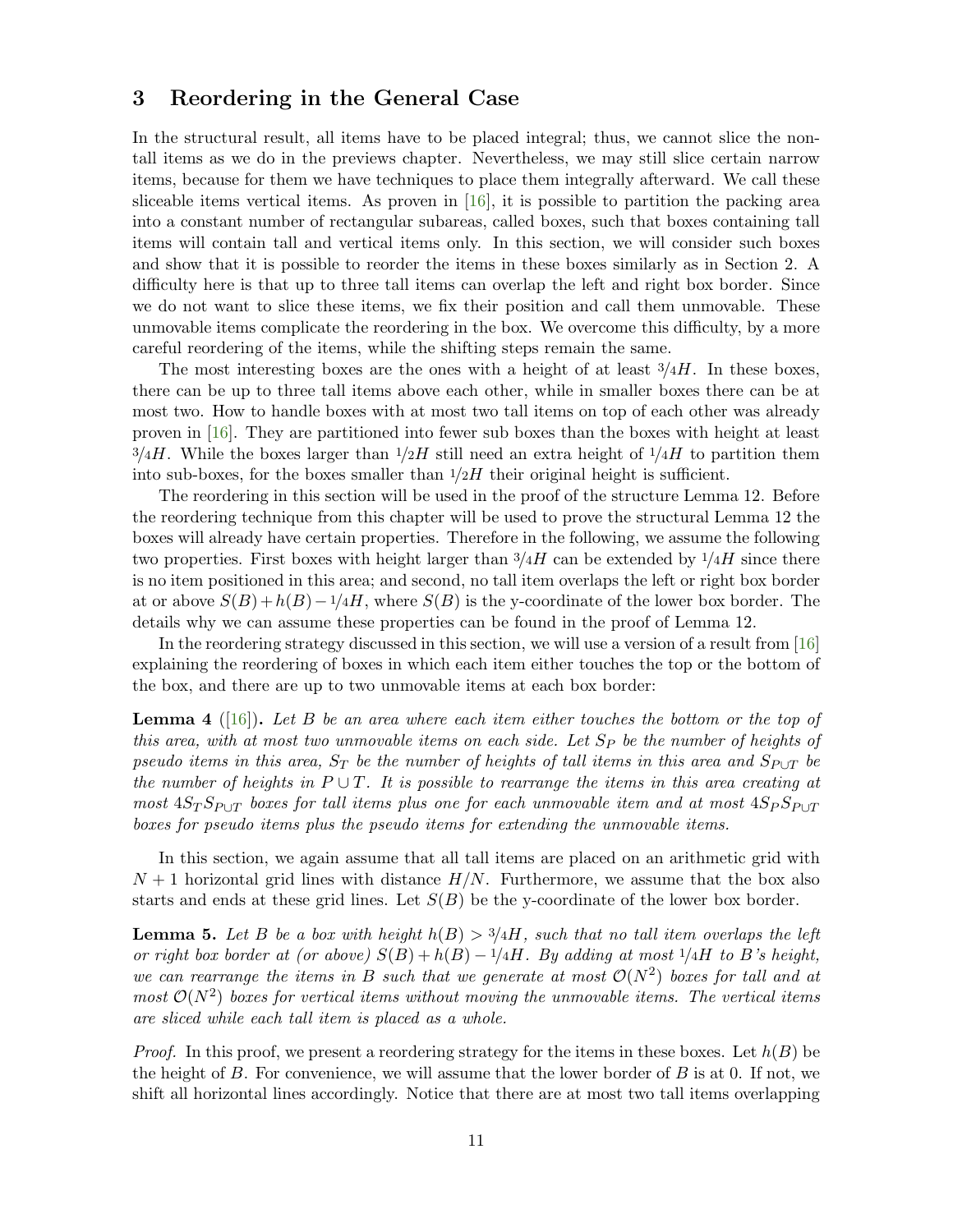<span id="page-11-0"></span>





(a) The introduction of unmovable pseudo items (hatched area).

(b) The first shift and the introduction of pseudo items.



Figure 4: An overview of the shifting steps. First we define unmovable pseudo items; second we shift all the tall items intersecting the horizontal line  $1/4H$  and  $h(B) - 1/4H$  to the bottom and top ans introduce pseudo items; last we extend the box by  $1/4H$ , such that all tall items touch one of three horizontal lines.

the left or right box border since we assumed that there is no tall item overlapping the border at  $h(B) - 1/4H$ . In the first step, we shift all movable items according to the first and second shifting step seen in the proof of Lemma [3.](#page-5-1) However, the reordering works differently than before. If there are items taller than  $1/2H$  touching the top of the box, we find the leftmost item  $l$  and the rightmost item  $r$  of them. We introduce three areas: one left of  $l$ , one between  $l$  and r and one right of r. While we reorder the leftmost and the rightmost area with known techniques, we need a new trick to reorder the middle part.

Step 1: Shifting the items. Let us first consider the unmovable items on the left box side. There can be two of these, one overlapping the box at  $1/4H$ , the other at  $1/2h(B)$ . In the case that there is just one item, we extend it to the bottom of the strip, generating one unmovable pseudo item. If there are two items,  $t_1$  at  $1/4H$  and  $t_2$  at  $1/2h(B)$ , we extend  $t_1$  to the bottom. Then, depending on which of the items  $t_1$  or  $t_2$  has its right border farther on the left, we extend  $t_1$  to the bottom of  $t_2$  or  $t_2$  to the top of  $t_1$ , i.e., the one whose appearance inside the box is more narrow is extended, see Figure [4a](#page-11-0) at the hatched areas. We do the same on the right side of the box.

Next, we perform the first shifting step, which works analogue to the one in the simple case with exception for the unmovable items which will not be shifted, see Figure [4b.](#page-11-0) First, we shift each movable item crossed by the line  $1/4H$  down to the bottom of the box. Afterward, we shift each movable item crossed by the line  $h(B)-1/4H$  to the top of the box. We introduce pseudo items as described in the proof of Lemma [3,](#page-5-1) with the difference that each tall item t with height larger than  $3h(B)/4$  generates a pseudo item with height  $h(B)$  and width  $w(t)$ .

Next, we do the second shifting step, see Figure [4c.](#page-11-0) Each tall and pseudo item cut by the line  $h(B) - 1/4H$  is shifted up exactly  $1/4H$ . Remember, there is no unmovable item intersecting this line. We shift each pseudo item between the lines  $h(B) - 1/4H$  and  $1/2h(B)$ such that its bottom touches  $h(B) - 1/4H$ . Afterward, we shift each not shifted movable tall and pseudo item crossed by the line  $1/2h(B)$  such that its top touches  $h(B) - 1/4H$ . Again,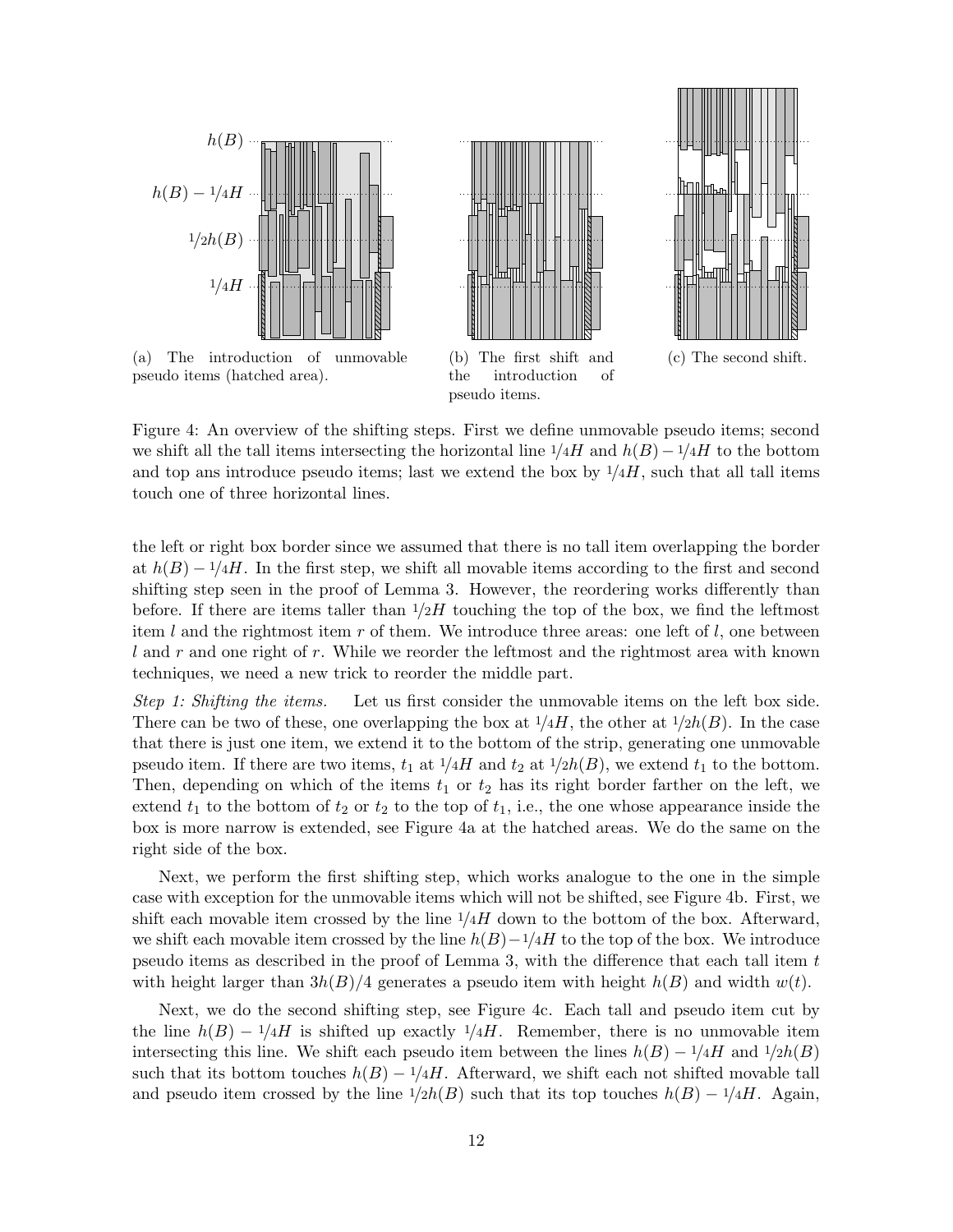<span id="page-12-0"></span>

Figure 5: We perform one more vertical shift, by fusing the pseudo items as seen in the previews section. Afterward, we introduce the first two rectangular subareas, where we can sort the items, such that they can be placed into few sub-boxes.

no item overlaps another after this shift.

Last, we will fuse the pseudo items as described in Lemma [3,](#page-5-1) see Figure [5a.](#page-12-0) The fusion is possible since the considered distance in each of the Cases 1 to 3 is at most  $\frac{1}{4}$ , too. After this fusion, we can assume that each item t with height larger than  $1/2h(B)$  touching  $h(B) + 1/4H$  has a height of exactly  $1/2h(B) + 1/4H$ , see Case 2 in the proof of Lemma [3.](#page-5-1)

Furthermore, we can assume that each item  $t$  touching the bottom with height taller than  $1/2h(B)$  has height  $h(B) - 1/4H$ : There can be at most two items above t, one tall item and one pseudo item. The pseudo item has its lower border at  $h(B) - 1/4H$ . Therefore, we can extend the item t to the horizontal line  $h(B) - 1/4H$ .

After this shift, each movable item has one border at one of the following horizontal lines  $0, h(B)-1/4H$ , or  $h(B)+1/4H$ . Furthermore, only (pseudo) items with height  $1/2h(B)+1/4H$ or larger are crossing the line  $h(B) - 1/4H$ .

Step 2: Reordering. Let us assume for simplicity that there is no (pseudo) item with height  $h(B)$  in B. Later we will see what happens if there are any of these ones. In the following, we will reorder the items step by step, by considering a constant number of smaller subareas of the box. We number these subareas from one to nine. These subareas are generated symmetrically on the left and the right side of the box and we call them  $B_{l,i}$  and  $B_{r,i}$  accordingly for the *i*th subarea. In the following, we will describe the steps only for the boxes  $B_{l,i}$ .

Area  $B_{l,1}$ : Consider the leftmost (pseudo) item  $i_l$  with height  $1/2h(B)+1/4H$  touching  $h(B)+1/4H$  $1/4H$  and let  $i_r$  be the right most of these items. Left of  $i_l$  inside the box B, there is no item intersecting the horizontal line  $h(B) - 1/4H$  since only (pseudo) items with height  $1/2h(B)$  +  $1/4H$  touching  $h(B) + 1/4H$  overlap this horizontal line, see Figure [5b.](#page-12-0) Therefore, each item left of  $i_l$  above  $h(B) - 1/4H$  either touches  $h(B) - 1/4H$  with its lower border or  $h(B) + 1/4H$ with its upper border. Since there is no item intersecting the left box border, we can sort the items left of i<sub>l</sub> touching  $h(B) + \frac{1}{4}H$  in descending order and the items touching  $h(B) - \frac{1}{4}H$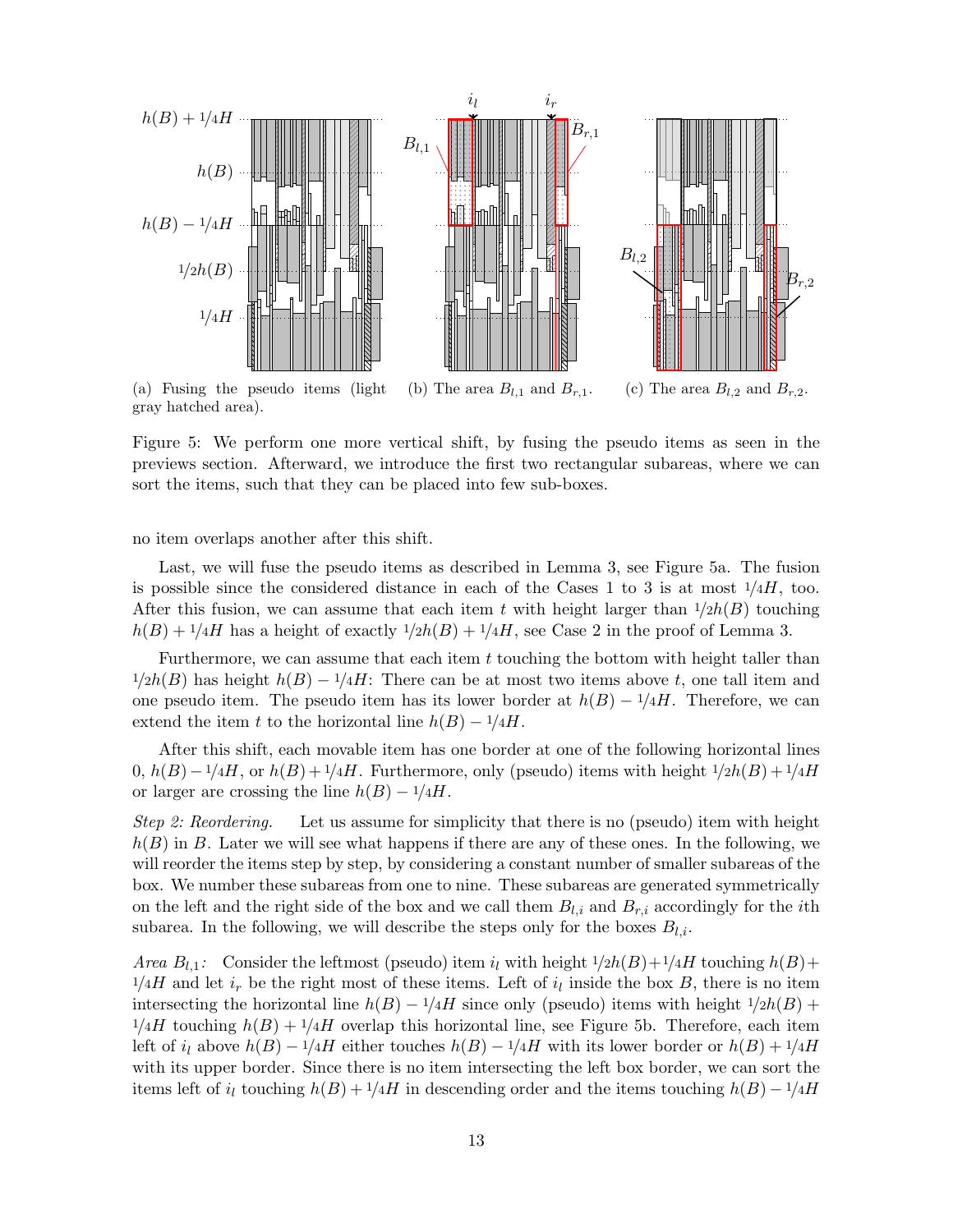<span id="page-13-0"></span>

Figure 6: When reordering the items to create areas  $B_{l,4}$ ,  $B_{r,4}$ , and  $B_5$ , it can happen that some items overlap. Ths will be resolved when considering areas  $B_{l,9}$  and  $B_{r,9}$ .

in ascending order of their heights, without constructing any overlap. The same holds for the right side of  $i_r$ . We call these areas  $B_{l,1}$  and  $B_{r,1}$ .

*Area*  $B_{l,2}$ : We draw a vertical line at the left border of  $i_l$  to the bottom of the box, see Figure [5c.](#page-12-0) If this line cuts a tall item  $l<sub>b</sub>$  at the bottom, it defines a new unmovable item. Let us consider the area between the line and the left box border below  $h(B)-1/4H$ . We call this area  $B_{l,2}$ . In  $B_{l,2}$  each item either touches the horizontal line at 0 or  $h(B)-1/4H$  and on each side there are at most two tall unmovable items. We extend the unmovable item intersecting  $h(B)/2$  on the top, such that it touches the horizontal line at  $h(B) - 1/4H$  and reorder this box with the techniques from Lemma [4.](#page-10-0) We do the the same on the right of  $i_r$ .

Cases for  $i_l$  and  $i_r$ : If  $i_l$  and  $i_r$  do not exist there are no items overlapping the horizontal line  $h(B) - H/4$  and we can partition the box in two areas  $B_1$  and  $B_2$ . We reorder  $B_1$  as described for  $B_{l,1}$  and  $B_2$  as described for  $B_{l,2}$ . In the case that l equals r we introduce  $B_{l,1}$ ,  $B_{l,2}, B_{r,1}$  and  $B_{r,2}$  as described, and order the tall items completely below l such that items with the same height are positioned next to each other.

Area  $B_{l,3}$  Now, we look at the area between the left border of  $i_l$  and the right border of  $i_r$ . We denote by  $r(i)$  the right border of an item i. If  $r(l_b)$  is to the right of  $r(i_l)$ , we draw a vertical line at  $r(l_b)$ , called  $L_1$ . If  $L_1$  intersects a tall item with upper border at  $h(B) - \frac{1}{4}H$ , we call this item  $l_m$ . Left of  $L_1$  and right of l, we shift up each item touching  $h(B)-1/4H$  with its top (the item  $l_m$  inclusively), such that its lower border touches  $1/2h(B)$ , and shift down each pseudo item touching  $h(B) - 1/4H$  with its lower border, such that it touches  $1/2h(B)$ with its upper border. All pseudo items right of  $L_1$  above  $l_m$  are shifted, such that they touch the top of  $l_m$  with their bottom, see Figure [6a.](#page-13-0) Note, that no pseudo item is intersected by the line  $L_1$ .

Claim. After this shift no item overlaps another.

*Proof.* Consider an item i that was shifted up such that it starts at  $1/2h(B)$ . Note that the distance between the upper border of  $l_b$  and  $1/2h(B)$  is less than  $1/4H$  because the upper border of  $l_b$  is above  $1/4H$ . Hence there has to be some free space left between the upper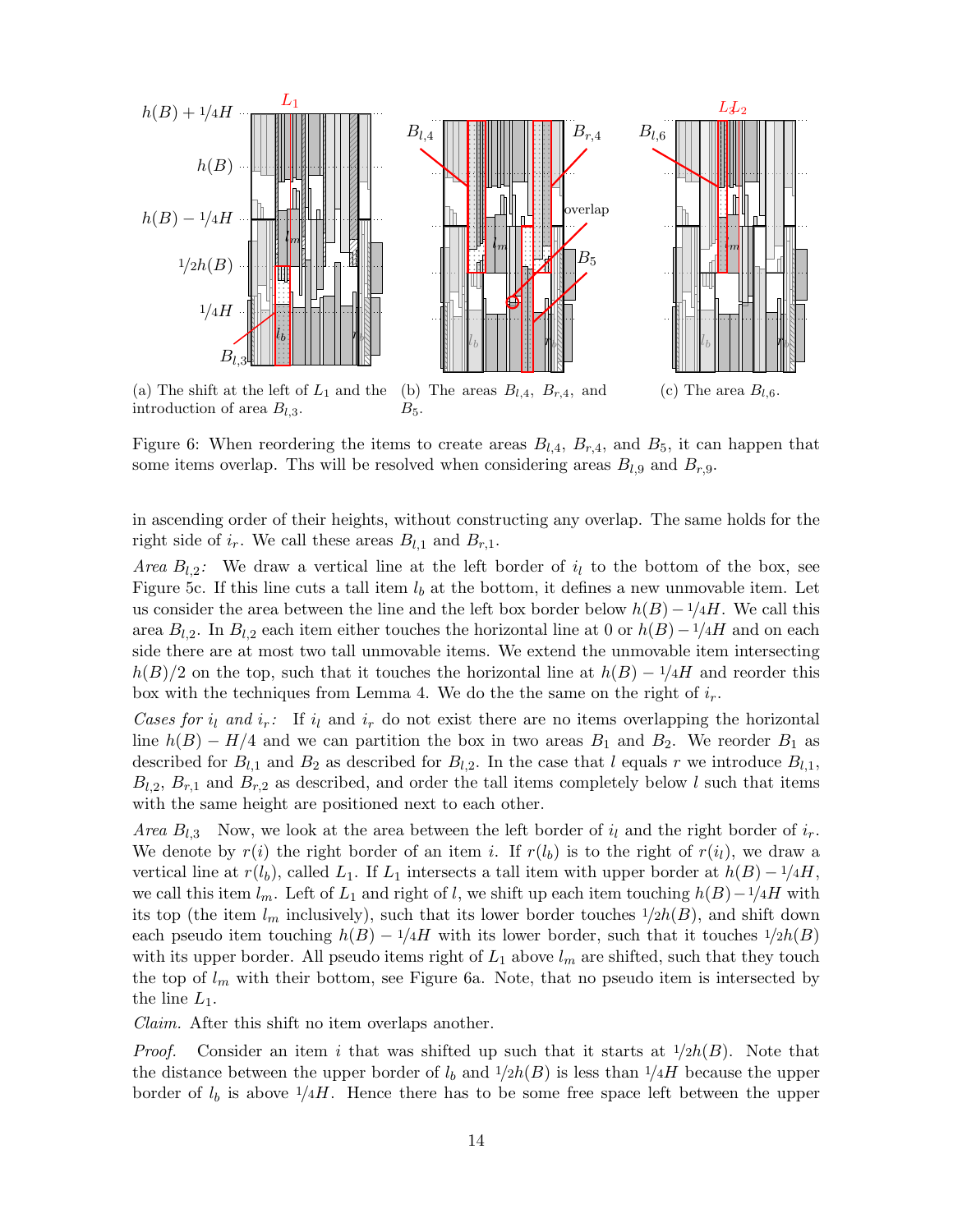border of s and the lower border of each item above since we added  $1/4H$  to the packing height.

Now consider an item i' that was down shifted such that it ends at  $1/2h(B)$ . Above this item there has to be a tall item i'' starting at  $1/2h(B)$ , which has a height larger than  $1/4H$ . The item i''' above i'', i.e., an item ending at  $h(B) + 1/4H$ , has a height larger than  $1/4H$  as well since all items ending at  $h(B) + 1/4H$  have at least this height. Therefore, the vertical distance between i'' and i''' is smaller than  $1/4H$ . Since we have added  $1/4H$  to the packing height, the vertical distance between the bottom of  $i'$  and the top of  $l_b$  has to be larger than zero. This concludes the proof of this claim that no item overlaps another after the described shift.  $\triangleleft$ 

Let  $I_{l,1/2h(B)}$  be the set of shifted items now touching  $1/2h(B)$  with their bottom. All the items in  $I_{l,1/2h(B)}$  have a height of at most  $1/2h(B)$ . The area left of  $L_1$  and right of the left border of l below  $1/2h(B)$  is called  $B_{l,3}$ . This area contains pseudo items touching  $1/2h(B)$  and a part of  $l_b$  at the bottom. We sort the pseudo items above  $l_b$  touching  $1/2h(B)$  in descending order of their heights.

On the other hand, if  $r(l_b)$  is left of  $r(i_l)$ , we introduce the line  $L_1$ , but do not shift any item. On the right of  $i_r$ , we introduce the same line and area named  $R_1$  and  $B_r$ , a respectively. Simple cases. It is possible that  $l_b$  equals  $r_b$ , or one of the lines  $L_1$  or  $R_1$  intersects with  $i_r$ or  $i_l$  respectively, or that  $L_1$  equals  $R_1$ . In each of these cases, there is no item with height larger than  $h(B)/2$  touching the bottom of the box between the lines  $L_1$  and  $R_1$ . If there is no such item, we shift all the items touching  $h(B) - \frac{1}{4}H$  with their top between  $L_1$  and  $R_1$ , such that they touch  $1/2h(B)$  with their bottoms and the pseudo items touching  $h(B) - 1/4H$ with their bottom such that they touch  $1/2h(B)$  with their top (similar as we did with the items above  $l_b$ ). Now there is no item intersecting the horizontal line  $1/2h(B)$ . Hence, we can sort the items above  $1/2h(B)$  between l and r by their heights as well as the items below  $1/2h(B)$ . After this step, we do not need any further reordering.

Area  $B_{l,4}$  and Area  $B_5$ : We now consider the case that there is an item with height taller than  $1/2h(B)$  at the bottom between  $i_l$  and  $i_r$  and, hence, we need further reordering. The objective is to reorder the items of height  $1/2h(B) + 1/4H$  touching  $h(B) + 1/4H$ , such that they build two blocks, one next to  $i_l$  and one next to  $i_r$ . These blocks will be areas  $B_{l,4}$  and  $B_{r,4}$ . To make this reordering possible, we have to define a border between  $i_l$  and  $i_r$  such that all these items left of this border are shifted to the item  $i_l$  while all these items right of this border are shifted to the item  $i_r$ . Let i be an item of height larger than  $1/2h(B)$  touching the bottom between  $L_1$  and  $R_1$ . This item defines the border between  $i_l$  and  $i_r$ .

Consider items with height  $1/2h(B) + 1/4H$  touching  $h(B) + 1/4H$ , right of  $i_l$  and left of i. Note, that none of these items is positioned above i. We shift those items left of  $i$  to the left until they touch  $i_l$  and those items right of i to the right until they touch  $i_r$ . All other items with parts above  $1/2h(B)$  are shifted to the right or left accordingly, see Figure [6b.](#page-13-0) We sort the items with height  $1/2h(B) + 1/4H$  such that the pseudo items containing tall items with an equal height are positioned next to each other. The area containing these items left of  $i$ ,  $i_l$  inclusively, is called  $B_{l,4}$ .

While we shift the items with height  $1/2h(B) + 1/4H$  touching  $h(B) + 1/4H$  such that they are close to  $i_l$  and  $i_r$ , we shift all the items between  $i_l$  and  $i_r$  with height  $h(B)-H/4$  touching the horizontal line at 0, such that they are next to  $i$  and shift the other items to the left or right accordingly. These items form a new area around i called  $B_5$ .

In this step of creating the areas  $B_{l,4}$ ,  $B_{r,4}$ , and  $B_5$ , it can happen that items touching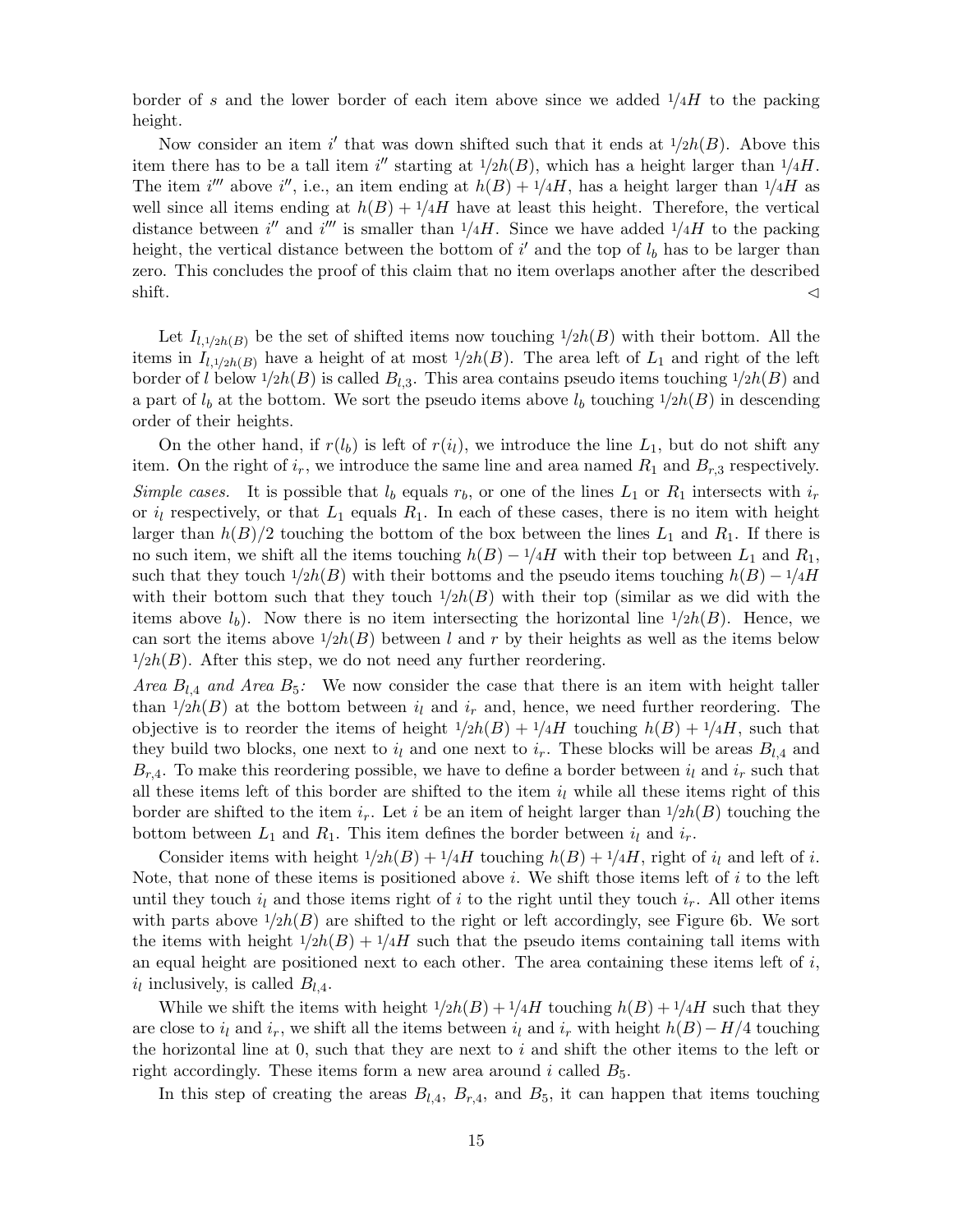$h(B)-1/4H$  with their top are intersecting items touching 0 with their bottom, see Figure [6b.](#page-13-0) We will fix this in a later step, when we consider area  $B_{l,9}$  and  $B_{r,9}$ .

*Area*  $B_{l,6}$ : Note that the items in the set  $I_{l,1/2h(B)}$  are now placed next to each other (before it was possible that items with height  $1/2h(B) + 1/4H$  where positioned between them). In addition, there is no item touching  $h(B) + \frac{1}{4}H$  above an item touching  $h(B) - \frac{1}{4}H$  with their bottom, which was not above this item before. Furthermore, the total width of items with bottom border above  $1/4H$  and below  $1/2h(B)$  between  $L_1$  and the right of i has not changed.

If  $l_m$  exists, we draw a vertical line  $L_2$  at the right of  $l_m$  and a vertical line  $L_3$  at the left of  $l_m$ , see Figure [6c.](#page-13-0) Let  $l_{t,r}$  and  $l_{t,l}$  be the tall items touching  $h(B) + 1/4H$  intersected by this line if there are any. We look at the area left of  $L_3$  and right of  $B_{l,4}$ , which is bounded at the top by  $h(B) + \frac{1}{4}H$  and at the bottom by  $\frac{1}{2}h(B)$ . We call this area  $B_{l,6}$ . In this area, each item touches the bottom or the top, and there is at most one item  $l_{t,l}$  intersecting the border, see Figure [6c.](#page-13-0) We use the reordering in Lemma [4](#page-10-0) to reorder the items in  $B_{l,6}$ .

<span id="page-15-0"></span>

Figure 7: Reordering the items

Area  $B_{l,7}$ : The area above  $l_m$  is called  $B_{l,7}$ , see Figure [7a.](#page-15-0) In this area, all items are touching  $h(B)+1/4H$  or the top of  $l_m$ . All the items touching  $l_m$  with their bottom (and not  $h(B)+1/4H$ with their top) are pseudo items. We order the items touching  $h(B)+1/4H$  in ascending order of their heights and move the pseudo items below with them. Now, we look at the overlapping items  $l_{t,r}$  and  $l_{t,l}$ . We move items with the height  $h(l_{t,r})$  and  $h(l_{t,l})$  next to these overlapping items. This generates three areas for pseudo items. The first is positioned below the first overlapping item together with the items with the same height, the second below the other overlapping item together with the items with the same height, and the last between these areas. In each of these areas, we sort the pseudo items in descending order of their height.

The areas  $B_{l,6}$  and  $B_{l,7}$  exist only if  $l_m$  exists. If  $l_m$  does not exist, we introduce the vertical line  $L_2$  at the left border of the area  $B_{l,4}$ . We introduce  $R_2$  and the areas  $B_{r,6}$  and  $B_{r,7}$  analogously on the left of  $i_r$ .

Area B<sub>8</sub>: Look at the area above  $h(B) - 1/4H$  right of  $L_2$  and left of  $R_2$ , see Figure [7b.](#page-15-0) We call this area  $B_8$ . There are at most two unmovable items overlapping this area. One item  $l_{t,r}$  on the left touching  $h(B) + 1/4H$  and one item  $r_{t,l}$  on the right touching  $h(B) + 1/4H$ . Since  $B_8$  does not contain any item of height  $1/2h(B) + 1/4H$  or items from the sets  $I_{l,1/2h(B)}$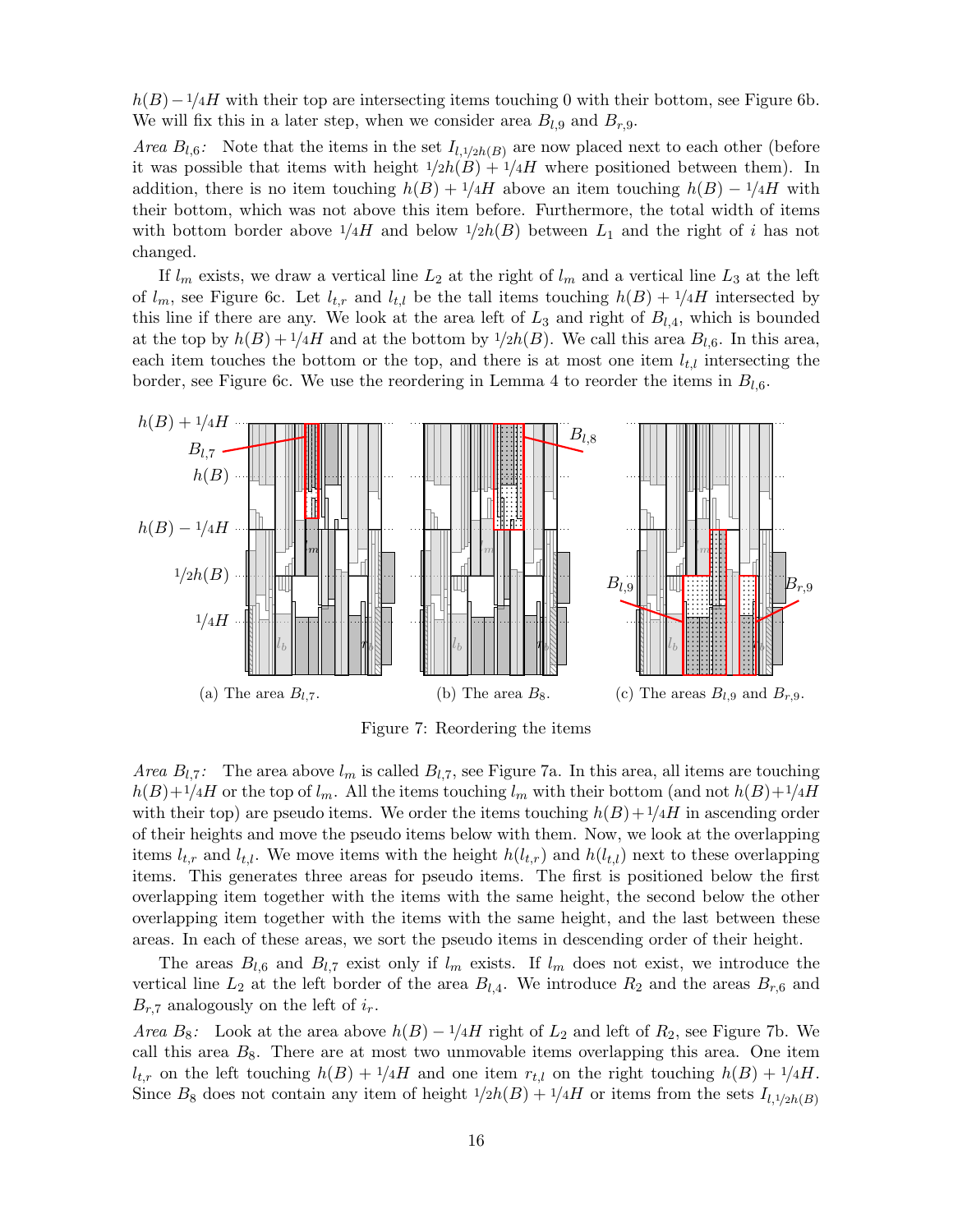or  $I_{r,1/2h(B)}$ , each item touches either the top or the bottom of this area. Furthermore, all items touching the bottom are pseudo items. Therefore, we can sort the items in this area as they are sorted in area  $B_{l,7}$ .

Area  $B_{l,9}$ : Last, we have to look at the items on the bottom between  $L_1$  and  $R_1$  as well as at the items touching  $h(B)-1/4H$  with their top between  $L_2$  and  $R_2$ , see Figure [7c.](#page-15-0) We consider the items touching the bottom between  $L_1$  and the left border of  $B_5$  and the items touching  $h(B) - 1/4H$  with their top between  $L_2$  and the left border of  $B_5$ . The area containing these items is called  $B_{l,9}$ . In  $B_{l,9}$ , we sort all items touching  $h(B)-1/4H$  in ascending order of their heights and the items at the bottom in descending order of their heights, such that the tallest on the bottom touches  $l_b$  and the smallest touches the area  $B_5$ . We do the same but mirrored on the right side of i in the area  $B_{r,9}$ .



Figure 8: Reordered Packing

*Claim.* After this step there is no item which overlaps another in the area  $B_{l,9}$ .

*Proof.* First, no item from the bottom will overlap the items with height  $1/2h(B)+1/4H$  from the top since their lower border is at  $1/2h(B)$  and the items below have a height less than  $1/2h(B)$  (otherwise they wold be contained in area  $B_5$ ).

Let us assume there is an item b from the bottom intersecting an item t from the top at an inner point  $(x, y)$  in the area  $B_{l,9}$ . As a consequence, for each x' larger than x up to the left border of  $B_5$ , the point  $(x', y)$  is overlapped by an item touching  $h(B) - 1/4H$ . On the other hand for each  $x' \leq x$  but right of  $L_1$  (i.e.,  $x' \geq L_i$ ) the point  $(x', y)$  is overlapped by an item from the bottom of the box. Note that the total width of items with lower border below y and above  $1/4H$  between  $L_1$  and the left border of i has not changed after the shifting of items with height  $1/2h(B) + 1/4H$  on the top of the box (the items left of  $l_m$  have their lower border at  $h(B)/2$ ). Additionally, the total width of items touching the bottom of the box with upper border above  $y$  in this area has not changed either. Therefore, the total width of items overlapping the horizontal line at  $y$  in this area is larger than the width of this area. As a result the items must had have an overlapping before the first horizontal shift – a contradiction. Hence, there is no item overlapping another item in this area, which concludes the proof of the claim.  $\triangleleft$ 

Items with height  $h(B)$ : Last, let us consider the case that we have (pseudo) items with height  $h(B)$ . In this case in the very first step, we choose one of the items with height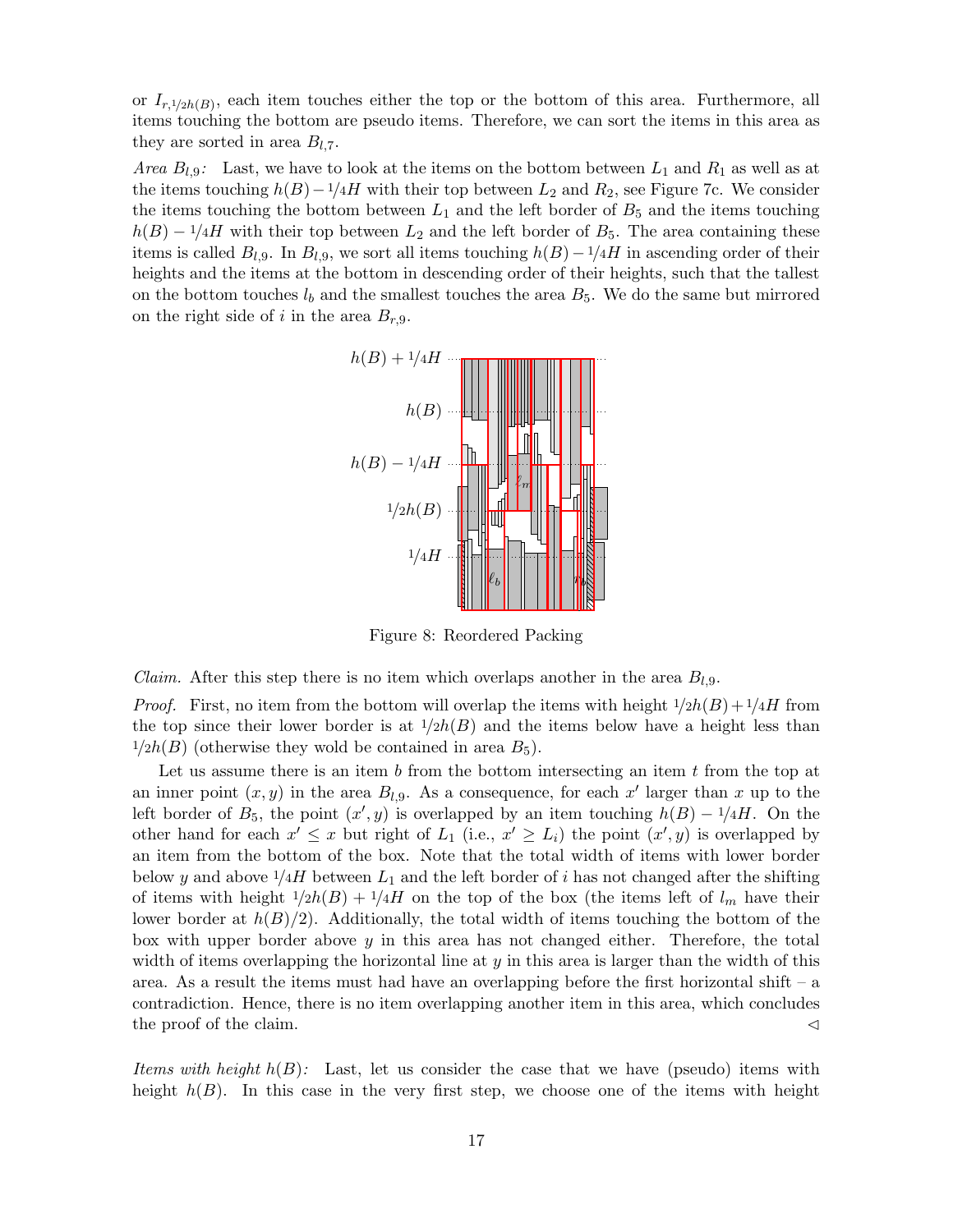$h(B)$  and shift all the other items with this height to the left or to the right such that they are positioned next to this item. This shifting can be done, without slicing any tall item. Afterward these items form an area  $B_{10}$ , which just contains items of height  $h(B)$ . We sort those pseudo items of height  $H$  which contain tall items so that tall items with the same height are placed next to each other. Then we will search for  $i_l$  left of this area and for  $i_r$ right of this area. This area divides the box and represents the splitting item  $i$ . In this case the box  $B_8$  is split into two parts  $B_{l,8}$  and  $B_{r,8}$ , as well as the area  $B_5$  is divided into  $B_{l,5}$  and  $B_r$ , 5. All the following steps are done as described above.

Analyzing the number of constructed boxes. In the worst case we have (pseudo) items with height  $h(B)$  and both l and r exist. Furthermore, the left border of  $l_b$  should be right of the left border of l as well as the left border of  $r<sub>b</sub>$  should be left of r. Until now we did not need the assumption, that the tall items are placed on an arithmetic grid. However, to count the generated boxes, it is convenient to make this assumption. First, we will analyze the number of boxes for tall items we generate.

*Claim.* The number of boxes for tall items is bounded by  $2N^2 + 15N/4 + 8$ , where  $H/N$  is the distance between the grid lines.

Proof. We proof this claim by considering the generated areas one after another and count the number of boxes generated in each of these areas.

Area  $B_{l,1}: N/4$  boxes. In the areas  $B_{l,1}$  and  $B_{r,1}$  there are tall items with heights between  $1/4H$  and  $1/2H$  on the top of the box. For each of these sizes we generate at most one box in each area. Therefore, both contain at most  $N/4$  boxes for tall items.

Area  $B_{l,2}: N^2/2+N/4+3$  boxes. In the boxes  $B_{l,2}$  and  $B_{r,2}$ , we create at most one box for each item height larger than  $1/2h(B)$  and lower than  $h(B)/3$ . There are at most  $N/4$  sizes. For the other occurring sizes we create by Lemma [4](#page-10-0) at most  $4S_T S_{T \cup P} + 3$  boxes in total since there are at most three unmovable items overlapping this area. We have  $S_T \le N/4$  since the tall items have heights between  $\frac{1}{4}$  and  $\frac{1}{2}h(B)$ ,  $S_P \le N/2$  since they have heights smaller than  $1/2h(B)$ , and  $S_{T\cup P} \leq N/2$  as a consequence. Therefore, we create at most  $4\frac{N}{4}$ 4  $\frac{N}{2} + \frac{N}{4} + 3 = N^2/2 + N/4 + 3$  boxes for tall items in each of the areas  $B_{l,2}$  and  $B_{r,2}$ .

Area  $B_{l,3}: 0$  boxes. The area  $B_{l,3}$  just contains the item  $l_b$  as a tall item. Since this item overlaps the area  $B_{l,2}$ , we have already counted this item.

Area  $B_{l,4}: N/4$  boxes. The area  $B_{l,4}$  contains just tall items with height between  $1/2h(B)$ and  $h(B) - 1/4H$ . For each size we create one box. Therefore, we create at most  $N/4$  boxes for tall items in this area.

Area  $B_{l,5}: N/4$  boxes. The area  $B_{l,5}$  contains the tall items with height between  $1/2h(B)$  and  $h(B) - 1/4H$ . For each of these sizes we create at most one box, resulting in at most  $N/4$ boxes in this area.

Area  $B_{l,5}: N^2/2+1$  boxes. In the areas  $B_{l,6}$  and  $B_{r,6}$  each tall and pseudo item has a size of less than  $1/2h(B)$ . Analogously to the boxes  $B_{l,2}$  and  $B_{r,2}$  we create by Lemma [4](#page-10-0) at most  $N^2/2 + 1$  boxes for tall items per area  $B_{l,3}$  and  $B_{r,3}$  since there is at most one overlapping item.

Area  $B_{l,6}: N/4$  boxes. The area  $B_{l,7}$  or  $B_{r,7}$  is the area containing  $l_m$  or  $r_m$  respectively. Above  $l_m$  and  $r_m$  we create at most  $N/4$  boxes for tall items each since the tall items have a height of at most  $1/2h(B)$  and at least  $1/4H$ . The box for the item overlapping  $L_3$  is already counted.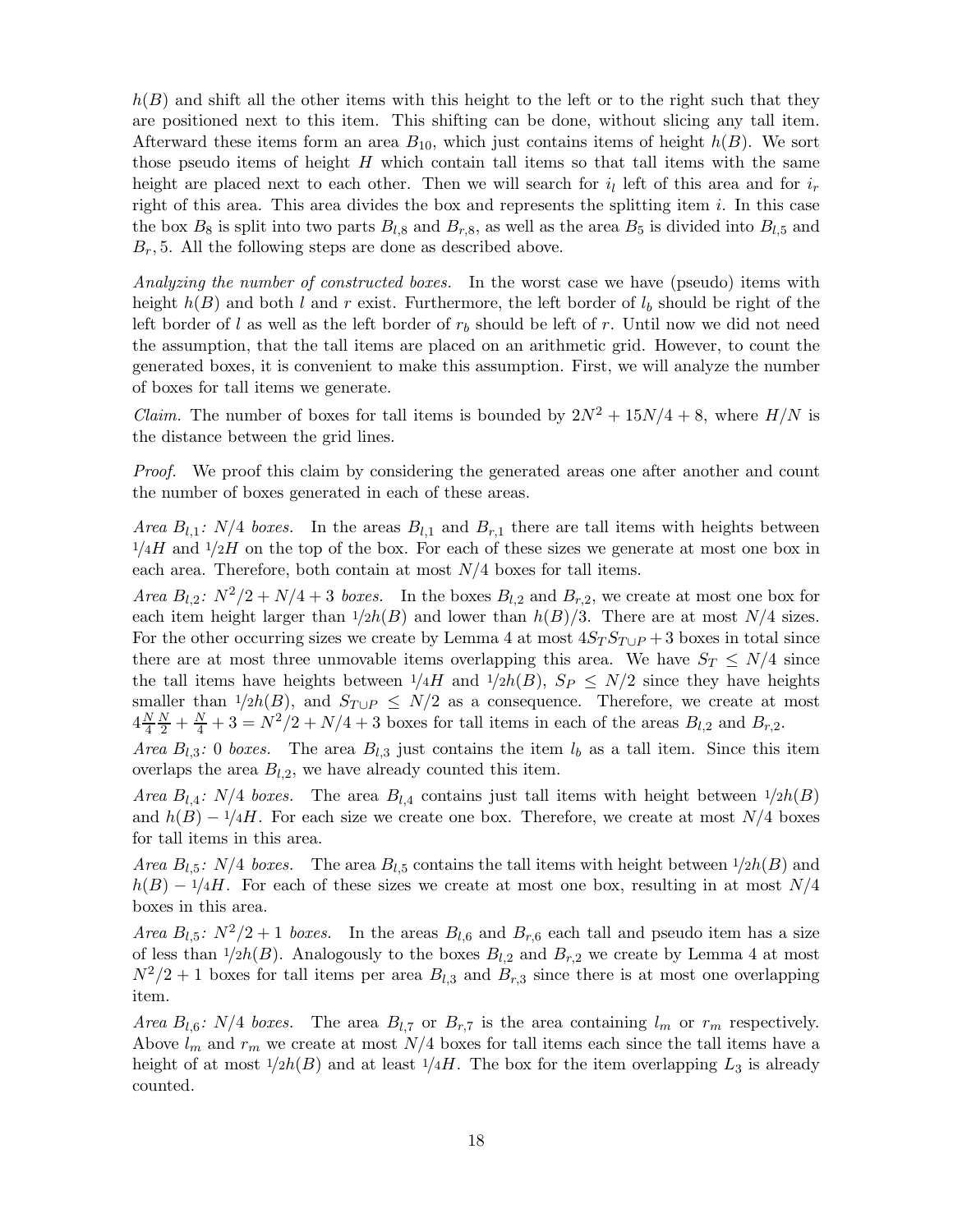*Area*  $B_m$ :  $N/4$  boxes.  $B_8$  is divided into two boxes, if we have (pseudo) items with height  $h(B)$ . In each of these parts each tall item has height at most  $1/2h(B)$  and we create one box per item size. Therefore, we create at most  $N/4$  boxes in this area in each part. The boxes for the items overlapping  $L_2$  or  $R_2$  are already counted for area  $B_{l,7}$ .

Area  $B_{l,7}$ :  $2N/4$  boxes. We consider now the areas  $B_{l,9}$  and  $B_{r,9}$ . In these areas, all items have height of at most  $\frac{1}{2h(B)}$  and for each item height we create one box at the bottom and one box at  $h(B) - 1/4H$ . Therefore, we create at most  $2N/4$  boxes in each area.

*Area*  $B_{l,9}: N/4$  *boxes.* Last, we create at most one box for each item with height larger than  $h(B) - 1/4H$  resulting in at most N/4 boxes for these items.

In total the number of generated boxes is bounded by  $2(N/4 + N^2/2 + N/4 + 3 + N/4 +$  $N^2/2 + 1 + N/4 + 2N/4 + N/4 + N/4 = 2N^2 + 15N/4 + 8$ , which concludes the proof of the claim.  $\triangleleft$ 

Let us consider the number of boxes for vertical items.

*Claim.* The number of boxes for vertical items is bounded by  $4N^2 + 31N/4 + 5$ .

Proof. We proof this claim by considering the generated areas one after another and count the number of boxes generated in each of these areas.

Area  $B_{l,1}: N/2$  boxes. In the areas  $B_{l,1}$  and  $B_{r,1}$ , there are at most  $N/4$  boxes for items touching the bottom since they have height of at most  $1/4H$  and at most  $N/4$  boxes for items touching the top since they have height of at least  $1/4H$  and at most  $1/2h(B)$ . Therefore, in each of the areas  $B_{l,1}$  and  $B_{r,1}$  we generate at most  $N/2$  boxes.

Area  $B_{l,2} - N^2 + 2$  boxes : In the areas  $B_{l,1}$  and  $B_{r,1}$  the pseudo items touching the bottom have sizes between  $1/4H$  and  $1/2h(B)$  and the items touching the top have sizes up to  $1/2h(B)$ . By Lemma [4](#page-10-0) we generate at most  $4S_P S_{P\cup T} \leq 4\frac{N}{2}$ 2  $\frac{N}{2}$  =  $N^2$  boxes plus the two boxes for extending the unmovable items in each area. Therefore, in the areas  $B_{l,2}$  and  $B_{r,2}$ , we create at most  $N^2 + 2$  boxes for pseudo items each.

Area  $B_{l,3}: N/4$  boxes. In the area  $B_{l,3}$  and  $B_{r,3}$  above the items  $l_b$  and  $r_b$  respectively, there are pseudo items with heights up to  $1/4H$ . For each size we generate at most one box. Therefore, we generate at most  $N/4$  boxes in each of these areas.

Area  $B_{l,4}: N/2$  boxes. In the area  $B_{l,4}$  below the items with height larger than  $1/2h(B)$ , we have areas for pseudo items with height at most  $\frac{1}{4}$ . We have two blocks of these items, one at l the other at r. In each of these areas, we create at most  $N/4$  boxes for these items. Furthermore, there can be pseudo items with heights between  $1/2h(B)$  and  $h(B) - 1/4H$  for each of these heights we create at most one box resulting in  $N/4$  boxes for these items in each area  $B_{l,4}$  and  $B_{r,4}$ .

Area  $B_{l,6}$ :  $N^2$  boxes. In the areas  $B_{l,6}$  and  $B_{r,6}$  the pseudo items have heights between  $1/4H$ and  $1/2h(B)$  on the top and heights up to  $1/2h(B)$  on the bottom. Therefore, by Lemma [4](#page-10-0) we generate at most  $N^2$  boxes analogously to the boxes  $B_{l,2}$ . Here, we do not create another pseudo item since the item  $l_{t,l}$  already touches the top of the area. Therefore, we generate at most  $N^2$  boxes in each of the areas  $B_{l,5}$  and  $B_{r,5}$ .

Area  $B_{l,7}: N$  boxes. In the area  $B_{l,7}$  above  $l_m$ , we have at most three areas for pseudo items touching  $l_m$  with their lower border. These items have a height of at most  $1/4H$ . Therefore, we create at most  $3N/4$  for these pseudo items. Furthermore, the pseudo items touching  $h(B) + 1/4H$  with their top have a height between  $h(B)/4$  and  $1/2h(B)$ . For each height we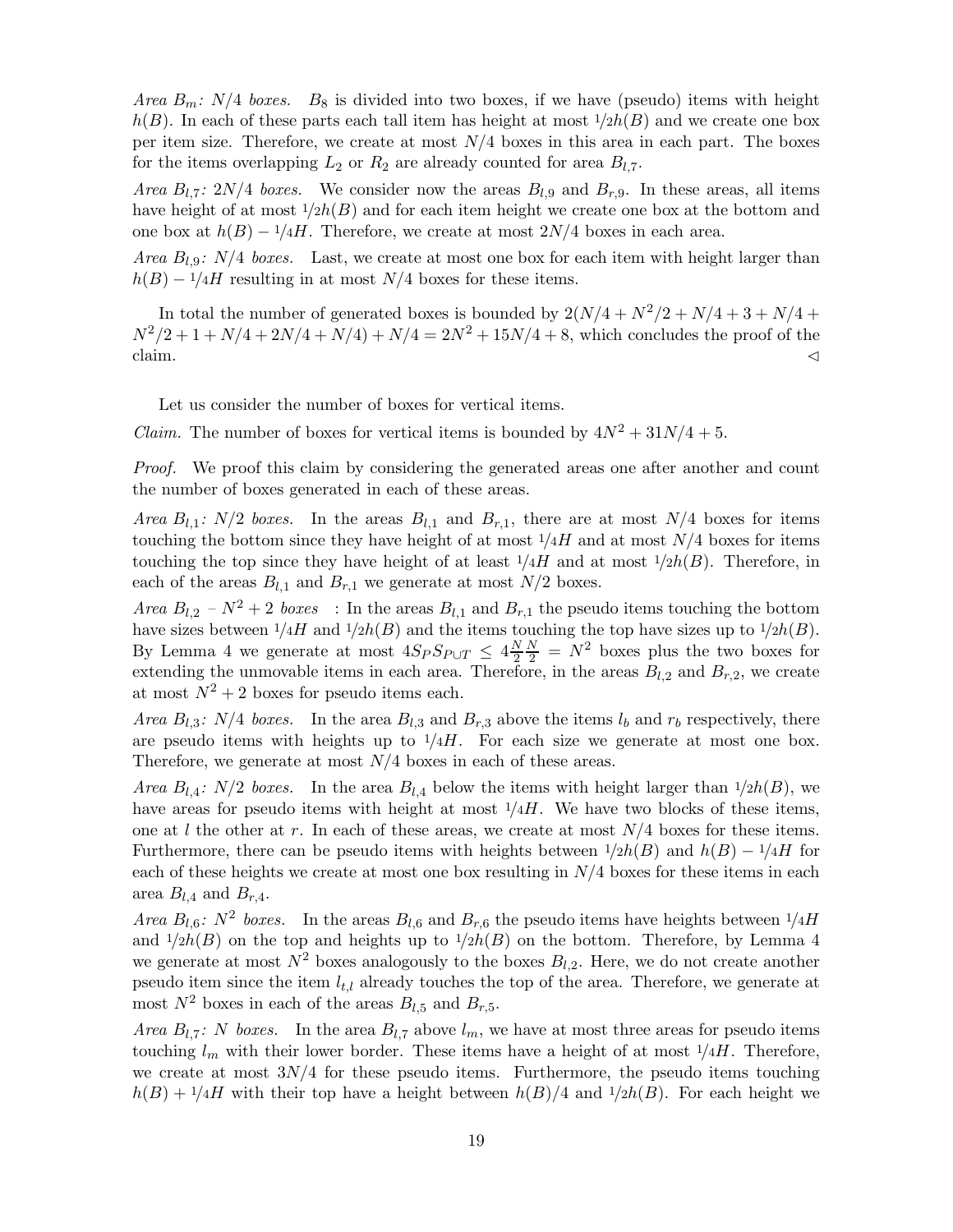generate at most one box. Therefore, we create at most  $N/4$  boxes for these items. In total we generate at most N boxes for pseudo items in the areas  $B_{l,7}$  and  $B_{r,7}$  each.

Area  $B_8$ :  $N/2$  boxes. In the area  $B_8$  pseudo items with height up to  $1/4H$  touch the bottom and items with sizes between  $1/4H$  and  $1/2h(B)$  are touching the top. For each size we generate at most one box. Therefore, in  $B_8$  we generate at most  $N/2$  boxes. The area  $B_8$  can be split in two by the items with height  $h(B)$ . Therefore, we have to count the boxes in  $B_8$  twice.

*Area*  $B_{l,9}: 3N/4$  boxes. In the area  $B_{l,9}$  the tall items on the bottom have height between  $1/4H$  and  $3h(B)/4$ . For each of these sizes we create at most one box, summing up to at most  $N/4$ . On the top of this area the pseudo items have heights up to  $1/2h(B)$  and we create one box per size, creating at most  $N/2$  boxes. Therefore in the areas  $B_{l,4}$ , we have at most  $3N/4$ boxes in total.

*Area*  $B_{l,5}$ :  $N/4$  *boxes*. In the area  $B_{l,5}$  above the tall items with height between  $1/2h(B)$ and  $h(B) - 1/4H$  there are no pseudo items. They where shifted up, to have their lower border at  $h(B) - H/4$ . This area contains just pseudo items with height between  $1/2h(B)$  and  $h(B) - 1/4H$  and for each size we create at most one box, hence at most  $N/4$  boxes.

Area  $B_{l,9}: N/4$  boxes. Last, we consider the items with height larger than  $3h(B)/4$  in area  $B_{l,10}$ . Above these items there can be pseudo items with heights up to  $1/4H$ . For each size we create at most one box. Therefore, we create at most  $N/4$  boxes above these items. Furthermore, there can be at most one box contain a pseudo item with height  $h(B)$ .

In total we create at most  $2(N/2 + N^2 + 2 + N/4 + N/2 + N^2 + N + N/2 + 3N/4 + N/4) +$  $N/4 + 1 = 4N^2 + 31N/4 + 5$  boxes for vertical items, which concludes the proof of the claim and, therefore, the proof of the lemma.  $\triangleleft$ 

In the case that the considered box  $B$  has a height of at most  $\frac{3}{4}$ , there are at most two tall items on top of each other. In this box, we can shift the tall items to the top and to the bottom and generate pseudo items as described in the previous proof. Pseudo items, which are positioned vertically between two tall items are removed and placed in an extra box. The extra box is placed into a gap, which will be generated by shifting all boxes with lower border above  $\frac{3}{4}$  exactly  $\frac{1}{4}$  upwards.

After removing these pseudo items, the tall and pseudo items still inside  $B$  have height  $h(B)$  or a height between  $1/4H$  and  $h(B) - 1/4H$ . Therefore, tall and pseudo items have at most  $N/4$  different heights in this area and the smallest items touching the top or the bottom have a height of at least  $1/4H$ . Furthermore, the difference between heights is at least  $H/N$ . Therefore, we can conclude the following lemma from what is proven in [\[16\]](#page-41-0).

<span id="page-19-0"></span>**Lemma 6** ([\[16\]](#page-41-0)). Let B be a box with height  $1/2H < h(B) \leq 3/4H$ . We can rearrange the items in this area, such that we generate at most  $\mathcal{O}(N^2)$  boxes for tall items and at most  $\mathcal{O}(N^2)$ boxes for sliced vertical items plus one additional box of height  $1/4H$  and width  $(1-1/N)w(B)$ .

If the considered box B has a height of at most  $1/2H$  there can be just one tall item per vertical line through this box. In [\[16\]](#page-41-0) this simple case was already studied and the following lemma is an adaption of what was proven for this scenario.

<span id="page-19-1"></span>**Lemma 7** ([\[16\]](#page-41-0)). Let B be a box with height  $h(B) \leq 1/2H$ . We can rearrange the items in this area, such that we generate at most  $N/4 + 1$  boxes for tall items and at most  $N/4 + 1$ boxes for sliced vertical items.

In summary, the worst case where we generate the most sub boxes is if  $h(B) > \frac{3}{4}H$ .

 $\Box$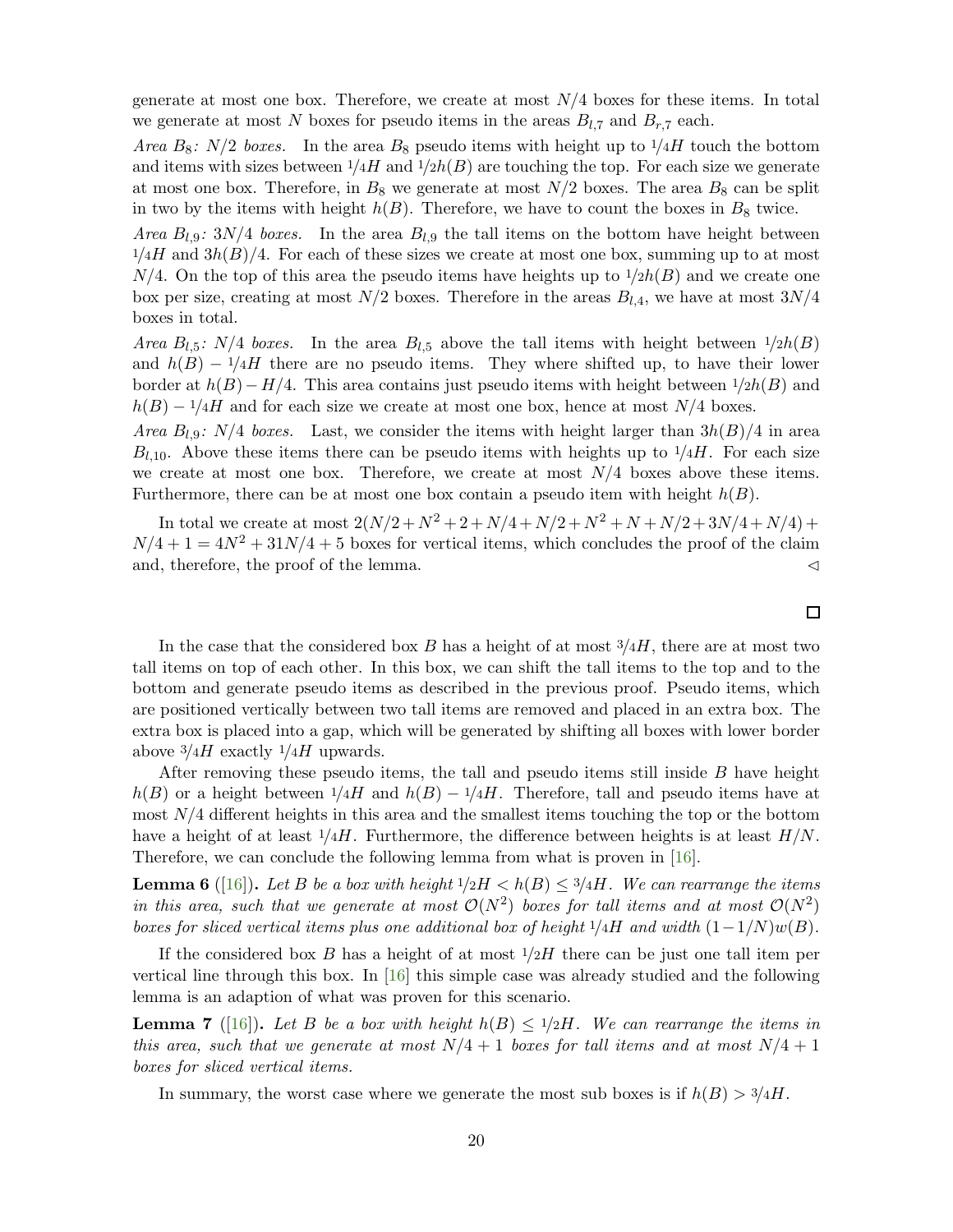### <span id="page-20-1"></span>4 Structure Result

In this section, we prove the key to achieve the approximation ratio  $(5/4 + \varepsilon)$ OPT – the structural lemma. Roughly it states that each optimal solution can be transformed such that it has a simple structure, see Lemma [12.](#page-24-0) The hart of the proof – to reorder the items inside the boxes of height taller than  $\frac{3}{4}$  – was discussed in the previous section. However, one challenge remains to be resolved: the placement of a constant number of extra boxes for vertical items that is used to provide an integral packing of those items after the rearrangement step. Unlike in the approaches in  $[25]$ ,  $[8]$  or  $[16]$ , we cannot place them on the top of the packing since we have to extend the packing beforehand by  $1/4H$  using a shifting step to establish the simple structure. Fortunately, this shift creates some free area. A careful analysis of this area shows that this it can be used to place the boxes inside.

<span id="page-20-0"></span>In this section, we will assume that we are given an instance with set of items  $\mathcal I$  and an  $\varepsilon \in \mathbb{R}$  such that  $1/\varepsilon$  is integral. Furthermore, we are given an optimal packing of the items  $\mathcal{I}$ with height OPT.



Figure 9: Partition of the items. Each item can be represented by a point in this twodimensional plane. The x-coordinate represents the items width while the y-coordinate represent its height.

In the first simplification step, we partition the set of items  $\mathcal{I}$ , see Figure [9](#page-20-0) for an overview. Let  $\delta = \delta(\varepsilon) \leq \varepsilon$  and  $\mu = \mu(\varepsilon) < \delta$  be suitable constants depending on  $\varepsilon$ , and let OPT be the height of an optimal packing. We define

- $\mathcal{L} := \{i \in \mathcal{I} \mid h(i) > \delta \text{OPT}, w(i) \geq \delta W\}$  as the set of large items,
- $\mathcal{T} := \{i \in \mathcal{I} \mid h(i) > (1/4 + \varepsilon) \text{OPT}, w(i) < \delta W\}$  as the set of tall items,
- $V := \{i \in \mathcal{I} \mid \delta \text{OPT} \leq h(i) < (1/4 + \varepsilon) \text{OPT}, w(i) \leq \mu W\}$  as the set of vertical items,
- $M_V := \{i \in \mathcal{I} \mid \varepsilon \text{OPT} \leq h(i) < (1/4 + \varepsilon) \text{OPT}, \mu W < w(i) \leq \delta W\}$  as the set of vertical medium items,
- $\mathcal{H} := \{i \in \mathcal{I} \mid h(i) \leq \mu \text{OPT}, \delta W \leq w(i)\}\$ as the set of horizontal items,
- $S := \{i \in \mathcal{I} \mid h(i) \leq \mu \text{OPT}, w(i) \leq \mu W\}$  as the set of small items and
- $M := \{i \in \mathcal{I} | h(i) < \varepsilon \text{OPT}, \mu W < w(i) \leq \delta W\} \cup \{i \in \mathcal{I} | \mu \text{OPT} < h(i) \leq \delta \text{OPT}\}$  $\mathcal{I} \setminus (\mathcal{L} \cup \mathcal{T} \cup \mathcal{V} \cup \mathcal{M}_V \cup \mathcal{H} \cup \mathcal{S})$  as the set of medium sized items.

We want to choose  $\delta$  and  $\mu$  such that the total area of the items in M and  $\mathcal{M}_V$  is small. The following Lemma states that we can find such suitable values for  $\delta$  and  $\mu$ .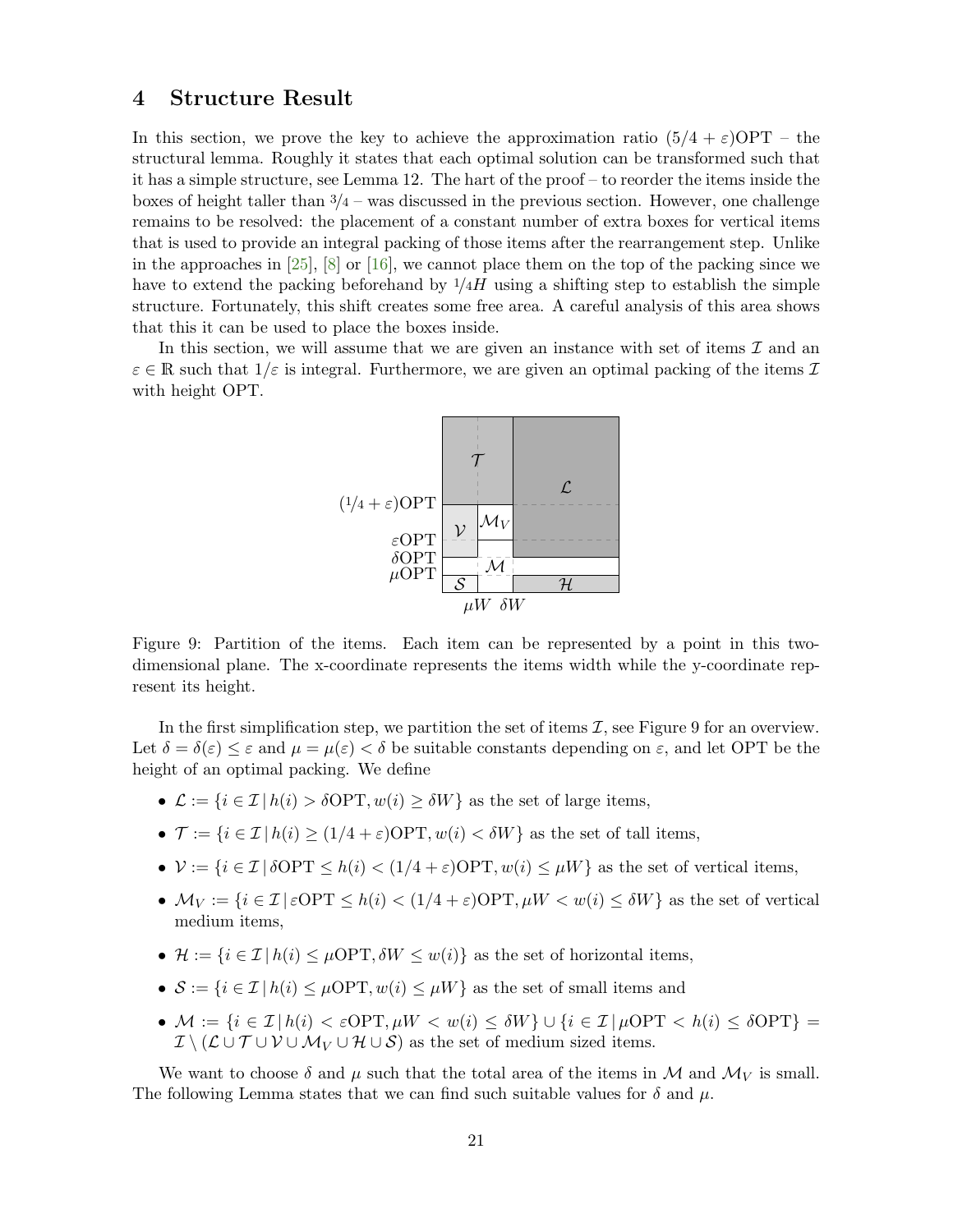<span id="page-21-0"></span>**Lemma 8.** Let  $f : \mathbb{R} \to \mathbb{R}$  be any function, such that  $1/f(\varepsilon)$  is integral. Consider the sequence  $\sigma_0 = f(\varepsilon), \sigma_{i+1} = \sigma_i^2 f(\varepsilon).$  There is a value  $i \in \{0, \ldots, (2/f(\varepsilon)) - 1\}$  such that the total area of the items in  $M \cup \mathcal{M}_V$  is at most  $f(\varepsilon) W\Omega PT$ , if we set  $\delta := \sigma_i$  and  $\mu := \sigma_{i+1}$ .

*Proof.* This can be proven by the pidginhole principle. The sequence  $\sigma$  and the corresponding choice of  $\delta$  and  $\mu$  builds a sequence of  $2/f(\varepsilon)$  sets  $\mathcal{M}_{\sigma_i} \cup \mathcal{M}_{V_{\sigma_i}}$ . Each item  $i \in I$  can occur in at most two of these sets, either because of its width or its height. Since the total area of all items is at most W $\cdot$ OPT one of the sets must have an area which is at most  $f(\varepsilon) \cdot W \cdot \text{OPT}$ .  $\Box$ 

For this application it is sufficient to choose  $f(\varepsilon) = \varepsilon^{13}/k$  for a constant  $k \in \mathbb{N}$  which has to fulfill certain properties, as can be seen later. Since  $1/\varepsilon \in \mathbb{N}$ , we have that  $1/f(\varepsilon) \in \mathbb{N}$ . Let  $\delta$  and  $\mu$  be the values defined as in Lemma [8.](#page-21-0) Note that  $\sigma_i = f(\varepsilon)^{(2^{i+1}-1)}$  and, therefore,  $\delta \geq \sigma_{f(\varepsilon)-1} \geq (\varepsilon^{13}/k)^l \in \varepsilon^{\mathcal{O}(l)}$ , where  $l := (2^{2k/\varepsilon^{13}})$ , i.e.,  $\delta \geq \varepsilon^{2^{\mathcal{O}(1/\varepsilon^{13})}}$ . In the following steps, we need  $\delta$  to be of the form  $\varepsilon^x$  for some  $x \in \mathbb{N}$ . Therefore, define  $\delta' := \varepsilon^x$ , such that  $x \in \mathbb{N}$  and  $\delta' \leq \delta \leq \delta'/\varepsilon$ . Note that  $\mu := \delta^2 \varepsilon^{13}/k \leq (\delta'/\varepsilon)^2 \varepsilon^{13}/k = \delta'^2 \varepsilon^{11}/k$  and  $\mu := \delta^2 \varepsilon^{13}/k \geq \delta'^2 \varepsilon^{13}/k$ . In the following we will use  $\delta'$  for all the steps, but omit the prime for simplicity of notation. By this choice it still holds that the set of medium sized items has a total area of at most  $(\varepsilon^{13}/k) W\text{OPT}$  because by reducing  $\delta$  and not changing  $\mu$  we only removed jobs from this set.

Observation 2. Since each item in  $\mathcal{M}_V$  has a height of at least  $\varepsilon$ OPT and width of at least  $\mu W \ge (\delta^2 \varepsilon^{13}/k)W$ , i.e., an area of at least  $(\delta^2 \varepsilon^{14}/k) W\text{OPT}$ , it holds that

$$
|\mathcal{M}_V| \leq (\varepsilon^{13}/k) W\text{OPT}/((\delta^2 \varepsilon^{14}/k) W\text{OPT}) = 1/\delta^2 \varepsilon.
$$

After we have found the corresponding values for  $\delta$  and  $\mu$  and after we have partitioned the set of items accordingly, we round the height of all items with height at least  $\delta$ OPT as in the following Lemma.

<span id="page-21-1"></span>**Lemma 9** ([\[16\]](#page-41-0)). Let  $\delta = \varepsilon^k$  for some value  $k \in \mathbb{N}$ . At loss of a factor  $(1 + 2\varepsilon)$  in the approximation ratio, we can ensure that each item i with height  $\varepsilon^{l-1}$ OPT  $\geq h(i) \geq \varepsilon^{l}$ OPT for some  $l \in \mathbb{N} \leq k$  has height  $k_i \varepsilon^{l+1}$ OPT for a value  $k_i \in \{1/\varepsilon, \ldots 1/\varepsilon^2 - 1\}$ . Furthermore, the items upper and lower border can be placed at multiples of  $\varepsilon^{l+1}$ OPT.

This is possible since  $\delta$  is of form  $\varepsilon^x$ . Note that after this rounding the packing has a height of  $(1+2\varepsilon)$ OPT and all the items with processing time larger than  $\delta$ OPT will start at integral multiples of  $\varepsilon \delta \text{OPT}$ , while all times taller than  $\varepsilon \text{OPT}$  will start at integral multiples of  $\varepsilon^2 \text{OPT}$ . Furthermore, the number of item heights larger than  $\delta$ OPT is bounded by  $\mathcal{O}(\log_{\varepsilon}(1/\delta)/\varepsilon^2)$ and the number of heights larger than  $\varepsilon$ OPT is bounded by  $\mathcal{O}(1/\varepsilon^2)$ .

After this rounding step, we remove all items in  $\mathcal{M} \cup \mathcal{S}$  from the optimal packing. Later, we will show that these items can be placed back into the packing with the NFDH algorithm (see [\[6\]](#page-40-4)) without increasing the packing height too much, see Lemma [14](#page-32-0) and Lemma [15.](#page-33-0)

At this point, the considered packing has a height of at most  $(1+2\varepsilon)$ OPT and contains the items  $\mathcal{L} \cup \mathcal{T} \cup \mathcal{V} \cup \mathcal{M}_V \cup \mathcal{H}$ . When rearranging the packing, we are allowed to slice the items in  $V$  vertically, while all the other items cannot be sliced. Therefore, in order to use the techniques from Section [3,](#page-10-1) we need to partition the packing area into sub-boxes that divide the vertical and tall items from the residual ones. The following lemma states that this division is possible by introducing a constant number of sub-boxes. The lemma, as stated in [\[16\]](#page-41-0), does not consider the set of medium vertical items  $\mathcal{M}_V$ . The following adaptation, however, can be shown by a simple extension of the proof by handling them as if they where large. We refer to [\[16\]](#page-41-0) for details.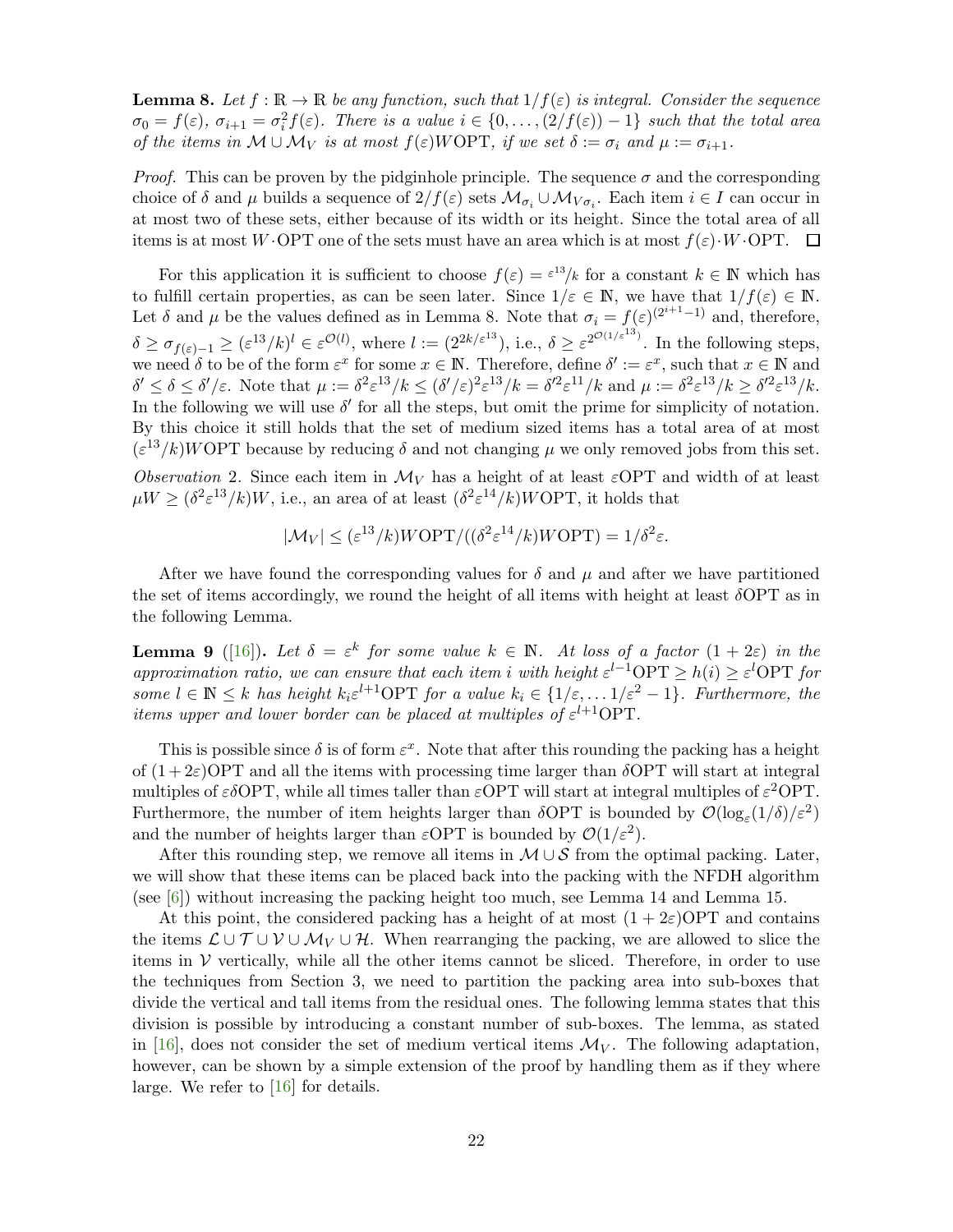<span id="page-22-0"></span>

(a) rounded optimal packing (b) partition into boxes

Figure 10: In this figure one can see an optimal packing (in [10a\)](#page-22-0) and its partition into the rectangular subareas (in [10b\)](#page-22-0). Note that some of the horizontal, vertical and tall items overlap the box borders.

<span id="page-22-1"></span>Lemma 10. We can partition a rounded optimal packing, where the small and medium items are removed, into at most  $\mathcal{O}(1/\delta^2 \varepsilon)$  boxes such that the following conditions hold:

- There are  $|\mathcal{L}| + |\mathcal{M}_V| \leq \mathcal{O}(1/\delta^2 \varepsilon)$  boxes  $\mathcal{B}_\mathcal{L}$  each containing exactly one item from the set  $\mathcal{L} \cup \mathcal{M}_V$  and all items from this set are contained in these boxes.
- There are at most  $\mathcal{O}(1/\delta^2 \varepsilon)$  boxes  $\mathcal{B}_{\mathcal{H}}$  containing all horizontal items  $\mathcal{H}$ , such that  $\mathcal{B}_{\mathcal{L}} \cap$  $\mathcal{B}_H = \emptyset$ . The horizontal items can overlap horizontal box bofig:sub:optimalPackingrders, but never vertical box borders.
- There are at most  $\mathcal{O}(1/\delta^2 \varepsilon)$  boxes  $\mathcal{B}_{\mathcal{T} \cup \mathcal{V}}$  containing all items in  $\mathcal{T} \cup \mathcal{V}$ , such that  $\mathcal{B}_{\mathcal{T} \cup \mathcal{V}} \cap$  $(\mathcal{B}_{\mathcal{H}} \cup \mathcal{B}_{\mathcal{L}}) = \emptyset$ . The items contained in these boxes can overlap vertical box borders, but never horizontal box borders.
- The lower and upper border of each box is positioned at a multiple of  $\varepsilon \delta \text{OPT}$ .

After applying the shifting and reordering technique from Section [3,](#page-10-1) the vertical items will be sliced. In the next lemma, we show that it is possible to place these items integral again. However, this integral placement comes at a cost. Namely, we have to introduce a constant number of narrow extra boxes for these items.

<span id="page-22-2"></span>**Lemma 11.** Let  $H_V$  be the set of different heights of vertical items and  $\mu W$  the maximal width of a vertical item. Furthermore, let  $\mathcal{B}_{\mathcal{P}}$  be the set of boxes containing all sliced vertical items and only them.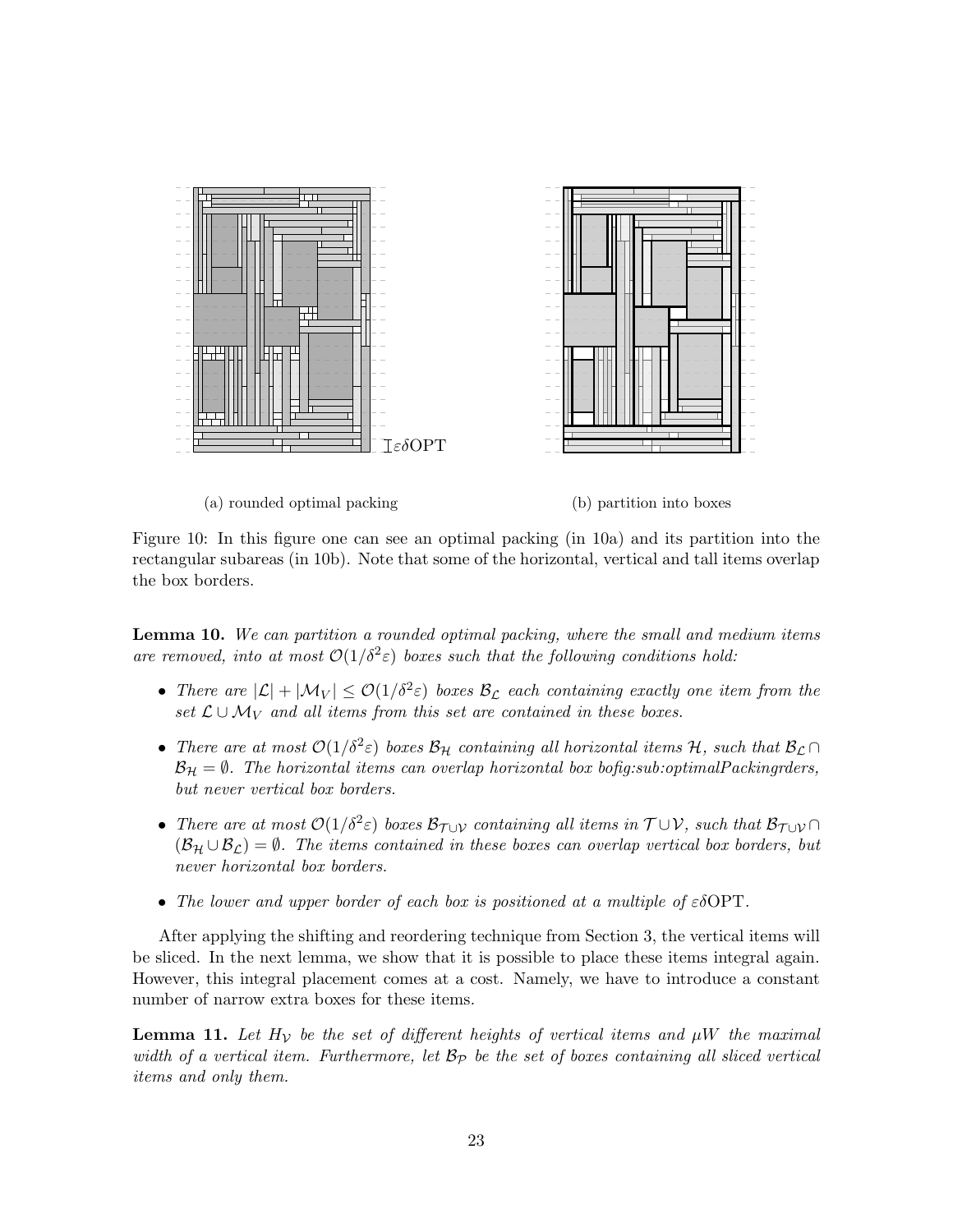There exists a non fractional placement of the vertical items into the boxes  $\mathcal{B}_{\mathcal{P}}$  and at most  $7(|H_{\mathcal{V}}| + |\mathcal{B}_{\mathcal{P}}|)$  additional boxes  $\mathcal{B}_{\mathcal{P}}'$  each of height at most  $1/4H$  and width  $\mu W$ , such that the boxes  $\mathcal{B}_{\mathcal{P}}\cup\mathcal{B}_{\mathcal{P}}'$  are partitioned into at most  $\mathcal{O}((|H_{\mathcal{V}}|+|\mathcal{B}_{\mathcal{P}}|)/\delta)$  sub-boxes  $\mathcal{B}_{\mathcal{V}},$  containing only vertical items of the same height and at most  $\mathcal{O}(|H_{\mathcal{V}}| + |\mathcal{B}_{\mathcal{P}}|)$  empty boxes  $\mathcal{B}_{\mathcal{S}}^{\mathcal{V}}$  with total area  $a(\mathcal{B}_{\mathcal{S}}^{\mathcal{V}}) \geq a(\mathcal{B}_{\mathcal{P}})-a(\mathcal{V}).$ 

Proof. To prove this lemma, we first define a configuration LP. For this application, we define a configuration as follows. A configuration is a multiset of jobs, that can be placed on top of each other without exceeding the boundaries of a given box  $B$ , where we will place the given set of items. More precisely  $C = \{a_h : h \mid h \in H_V\}$ , the height of C is given by  $h(C) := \sum_{h \in H_V} h \cdot a_h$ , and  $\mathcal{C}_B$  is the set of configurations with heights at most  $h(B)$ . Furthermore, we define for each  $h \in H_V$  the value  $w_h$  as the total width of all vertical items with height h.

Consider the following configuration LP:

$$
\sum_{C \in \mathcal{C}_B} X_C = w(B) \qquad \forall B \in \mathcal{B}_P
$$
\n
$$
\sum_{B \in \mathcal{B}_V} \sum_{C \in \mathcal{C}_B} X_{C,B} a_{h,C} = w_h \qquad \forall h \in H_V
$$
\n
$$
X_{C,B} \ge 0 \qquad \forall B \in \mathcal{B}_V, C \in \mathcal{C}_B
$$

It has, as each linear program, a basic solution with at most  $|H_{\mathcal{V}}|+|\mathcal{B}_{\mathcal{P}}|$  non-zero components since it has at most this number of conditions.

Given such a basic solution, we place the corresponding configurations into the boxes. Afterward, we place the items into the configurations, such that the last item overlaps the configuration border. Each configuration has a height of at most H since the boxes  $\mathcal{B}_{\mathcal{P}}$  have at most this height.

<span id="page-23-0"></span>

(a) Configurations inside a box B with vertical items placed inside them.



(b) The hatched areas are empty boxes, that can be used to place small items.

Figure 11: Configurations before and after removing the overlapping items and reducing the width to integrals.

We partition the set of overlapping items in each configuration into 7 boxes with height  $1/4H$  and width  $\mu W$  in the following way: First, we stack the items in four boxes one by one on top of each other such that the last item overlaps the box on top. Since the total height of the items is at most  $H$ , there are at most three overlapping items. Each of them is placed into their own box. We call the set of these boxes  $\mathcal{B}'_{\mathcal{P}}$ . In total, we generate at most  $7(|H_{\mathcal{V}}|+|\mathcal{B}_{\mathcal{P}}|)$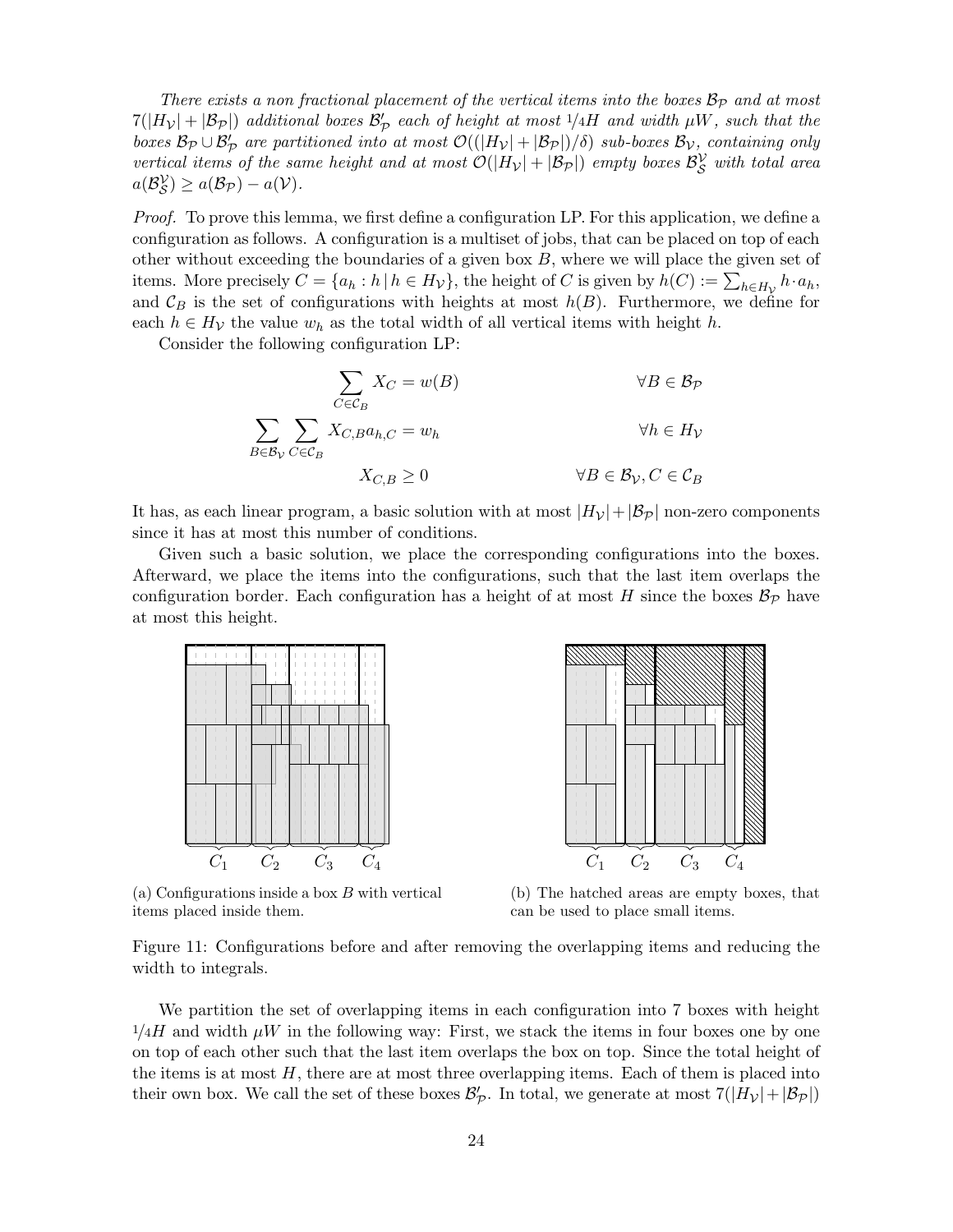boxes of width  $\mu W$ . The items can be placed non-fractionally inside these boxes since they have a width of at most  $\mu W$ .

Note that the configuration width defined by the considered basic solution of the linear program might not be integral. However, we can reduce the configuration width to the next smaller integer since we have removed all the overlapping items and hence only need an integral width. As a result we might get an empty configuration inside the strip, which has at least the width of the sum of all non integral fractions we removed from the configurations in the box. This empty configuration has an integral width since the box has an integral width and all the other configurations have an integral width as well.

Since the configurations have a height of at most  $H$  and each item has a height of at least δOPT, each configuration contains at most  $H/(\delta$ OPT)  $\in \mathcal{O}(1/\delta)$  items. Therefore, the set of boxes  $B_P \cup B'_P$  is divided into at most  $2(Y + |B_P|)H/(\delta OPT) \in \mathcal{O}((|H_V| + |B_P|)/\delta)$  sub-boxes containing only vertical items of the same height.

Consider a configuration  $C \in \mathcal{C}_B$  which has a non-zero entry  $X_{C,B}$  in the considered solution. Above this configuration there is a free area of height  $h(B) - h(C)$  and width  $X_{C,B}$ inside the box  $B$ , see Figure [11.](#page-23-0) Furthermore, in each box there might be a new empty configuration, which generates an empty box as well. Let  $\mathcal{B}_{\mathcal{S}}^{\mathcal{V}}$  be the set of these boxes. There are at most  $\mathcal{O}(|H_{\mathcal{V}}| + |\mathcal{B}_{\mathcal{P}}|)$ ; at most one above each configuration and one extra for each box. Since the configurations use exactly the area of the vertical items, the total area of these empty boxes has to be  $a(\mathcal{B}_{\mathcal{S}}^{\mathcal{V}}) \ge a(\mathcal{B}_{\mathcal{P}}) - a(\mathcal{V})$ . 囗

Consider the rounded optimal packing that is partitioned into the sub-boxes by the first partitioning step in Lemma [10.](#page-22-1) This packing has a height of at most  $(1 + 2\varepsilon)$ OPT. We will rearrange the items inside this packing and partition the packing some further, such that the tall and vertical items are contained in boxes, that only contain items with the same height.

<span id="page-24-0"></span>**Lemma 12.** (Structure Lemma) By extending the packing height to  $(5/4 + 5\varepsilon)$ OPT each rounded optimal packing can be rearranged and partitioned into  $\mathcal{O}(1/(\delta^3 \varepsilon^5))$  boxes with the following properties:

- There are  $|\mathcal{L}| + |\mathcal{M}_V| = \mathcal{O}(1/(\delta^2 \varepsilon))$  boxes  $\mathcal{B}_\mathcal{L}$  each containing exactly one item from the set  $\mathcal{L} \cup \mathcal{M}_V$  and all items from this set are contained in these boxes.
- There are at most  $\mathcal{O}(1/(\delta^2 \varepsilon))$  boxes  $\mathcal{B}_{\mathcal{H}}$  containing all horizontal items  $\mathcal H$  with  $\mathcal{B}_{\mathcal{H}}$   $\cap$  $B_{\mathcal{L}} = \emptyset$ . The horizontal items can overlap horizontal box borders, but never vertical box borders.
- There are at most  $\mathcal{O}(1/(\delta^2 \varepsilon^5))$  boxes  $\mathcal{B}_{\mathcal{T}}$  containing tall items, such that each tall item t is contained in a box with rounded height  $h(t)$ .
- There are at most  $\mathcal{O}(1/(\delta^3 \varepsilon^5))$  boxes  $\mathcal{B}_\mathcal{V}$  containing vertical items, such that each vertical item  $v$  is contained in a box with rounded height  $h(v)$ .
- There are at most  $\mathcal{O}(1/(\delta^2 \varepsilon^5))$  boxes  $\mathcal{B}_{\mathcal{S}}$  for small items, such that the total area of these boxes combined with the total free area inside the horizontal boxes is at least as large as the total area of the small items.
- The lower and top border of each box is positioned at a multiple of  $\varepsilon \delta \text{OPT}$ .

Proof. In the following, we give a short overview of this proof. We start with the partition from Lemma [10](#page-22-1) and define  $H := (1 + 2\varepsilon)$ OPT. Note that by this definition we have  $H/4 \leq$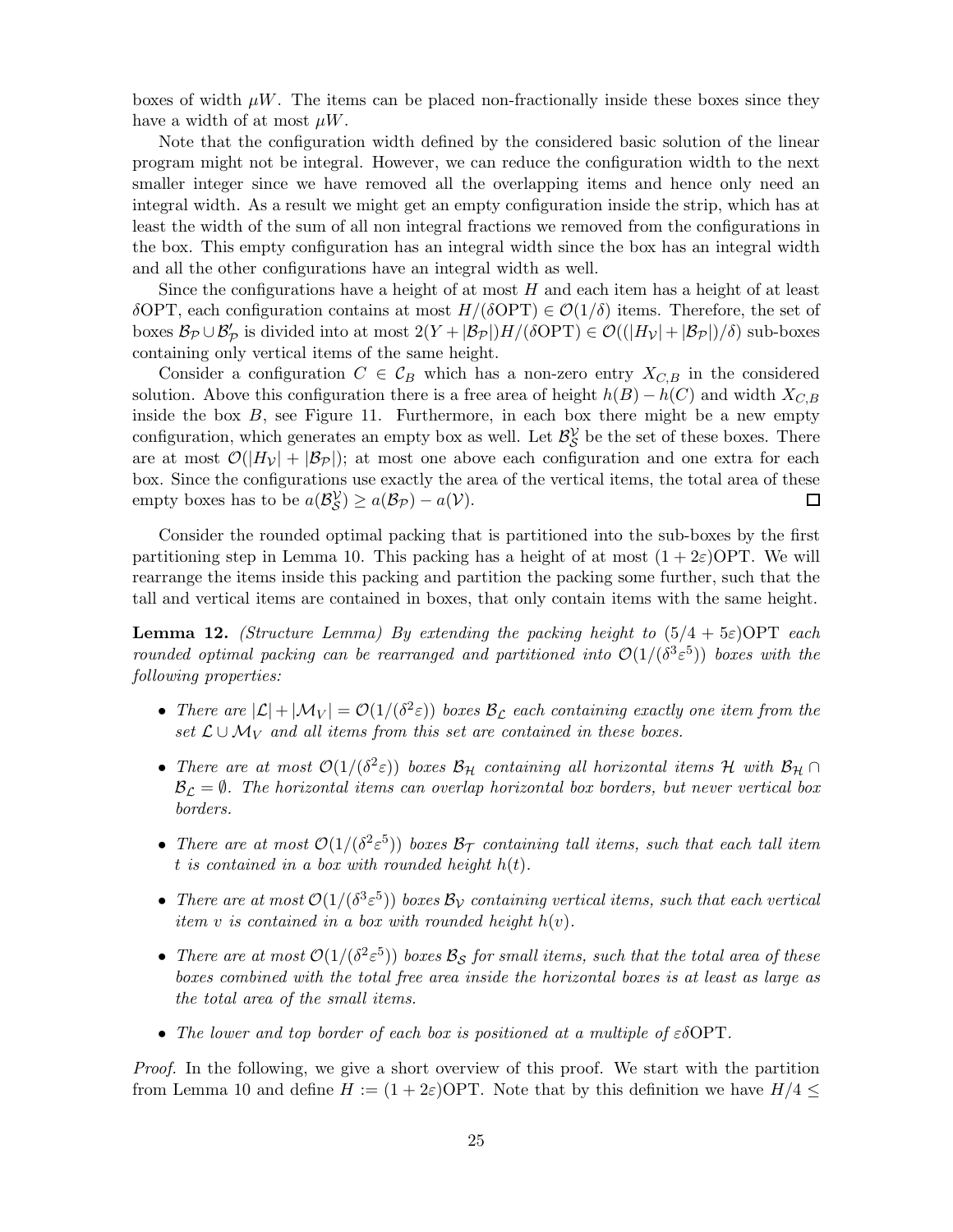$(1/4 + \varepsilon)$ OPT and thus each tall item has a height larger than  $H/4$  as needed. Since we already have seen how it is possible to reorder the items inside the boxes (see Section [3\)](#page-10-1), the main task in this proof is to find a place for the extra boxes for vertical items, which we need to place them integrally, see Lemma [11.](#page-22-2) We consider three options to place these boxes. First, we consider the widest tall items intersecting the horizontal line at  $1/2H$  and fix their position. We aim to place the extra boxes on top of them if the total width of these items is large enough. Otherwise, we know that all the tall items intersecting this line are very thin and we can find a way to place the extra boxes inside the boxes with height at least  $\frac{3}{4}$ , if the total width of these boxes is large enough. The last option is to place them on top of the boxes with height between  $1/2H$  and  $3/4H$ .

Another task in this proof is to provide the condition assumed in Section [3.](#page-10-1) Namely we have to ensure that the following conditions are provided:

First, no box B with height at least  $3/4H$  is allowed to be intersected at its border at the horizontal line  $S(B) + h(B) - H/4$  by a tall item. This can be done by introducing at most two further boxes of height at most  $3/4H$  per box B.

Second, we need space above the tall boxes, to be able to extend them by  $\frac{1}{4}H$ . Hence the next step is to shift up the boxes which have their lower border above  $\frac{3}{4}H$  by  $\frac{1}{4}H + \varepsilon$ OPT. We need the extra shift by  $\varepsilon$ OPT for technical reasons.

Last, the tall and medium boxes have to start and end at the grid lines. Since the tall items start and end at multiples of  $\varepsilon^2$ OPT, we choose these lines as the grid lines and change the start and endpoints of the tall and medium boxes accordingly at a small loss in the approximation ratio.

When all these properties are fulfilled, we can apply Lemmas [5,](#page-10-2) [6](#page-19-0) and [7](#page-19-1) to reorder the items inside the boxes  $\mathcal{B}_{\mathcal{T}\cup\mathcal{V}}$ . Afterward, we analyze the number of containers constructed for vertical items and find a place for the resulting set of additional containers, which we need by Lemma [11](#page-22-2) to place the vertical items non-fractional. In the final step, we consider the boxes for horizontal and small items.

Step 1: Fixing the position of the widest tall items intersecting  $H/2$ . First, we look at the  $1/(\delta^2 \varepsilon)$  widest tall items crossing the horizontal line at  $1/2H$ . We call the set of these items  $T_{1/2H}$ . Each of these items defines a new unmovable item. It splits the box containing it into three parts: The part left of this item, the part right of it and the part containing it. The parts left and right will be reordered as any other box, while the part containing this item is reordered differently. The item itself is not moved, while the part above and below have a height of less than  $1/2H$ . These parts define new boxes, which are small and hence can be reordered by Lemma [7](#page-19-1) such that they create at most  $\mathcal{O}(N)$  sub-boxes for tall and vertical items total. These are less than the number of sub-boxes created for one box of height larger than  $\frac{3}{4}H$ . Therefore, we can count this part as one box without making any error and assume that we add at most  $2/(\delta^2 \varepsilon)$  boxes total. After this step, the total number of boxes containing both, tall and vertical items, is bounded by  $\mathcal{O}(1/(\delta^2 \varepsilon))$ . Furthermore, the number of vertical lines at box borders through the strip is bounded by  $\mathcal{O}(1/\delta^2 \varepsilon)$  as well.

Step 2: Providing the conditions assumed for the reordering. We have to provide three conditions: First, no item is allowed to overlap the tall box borders at the horizontal line at  $S(B) + h(B) - H/4$ ; second, we need a gap of height  $H/4$  between the upper border of each box of height at least  $\frac{3}{4}$  as well as some extra free area above the medium sized boxes, to place the discarded pseudo items; third, the medium and tall boxes have to start and end at the grid lines.

First condition: No overlapping at  $S(B) + h(B) - H/4$ . To provide the first condition, we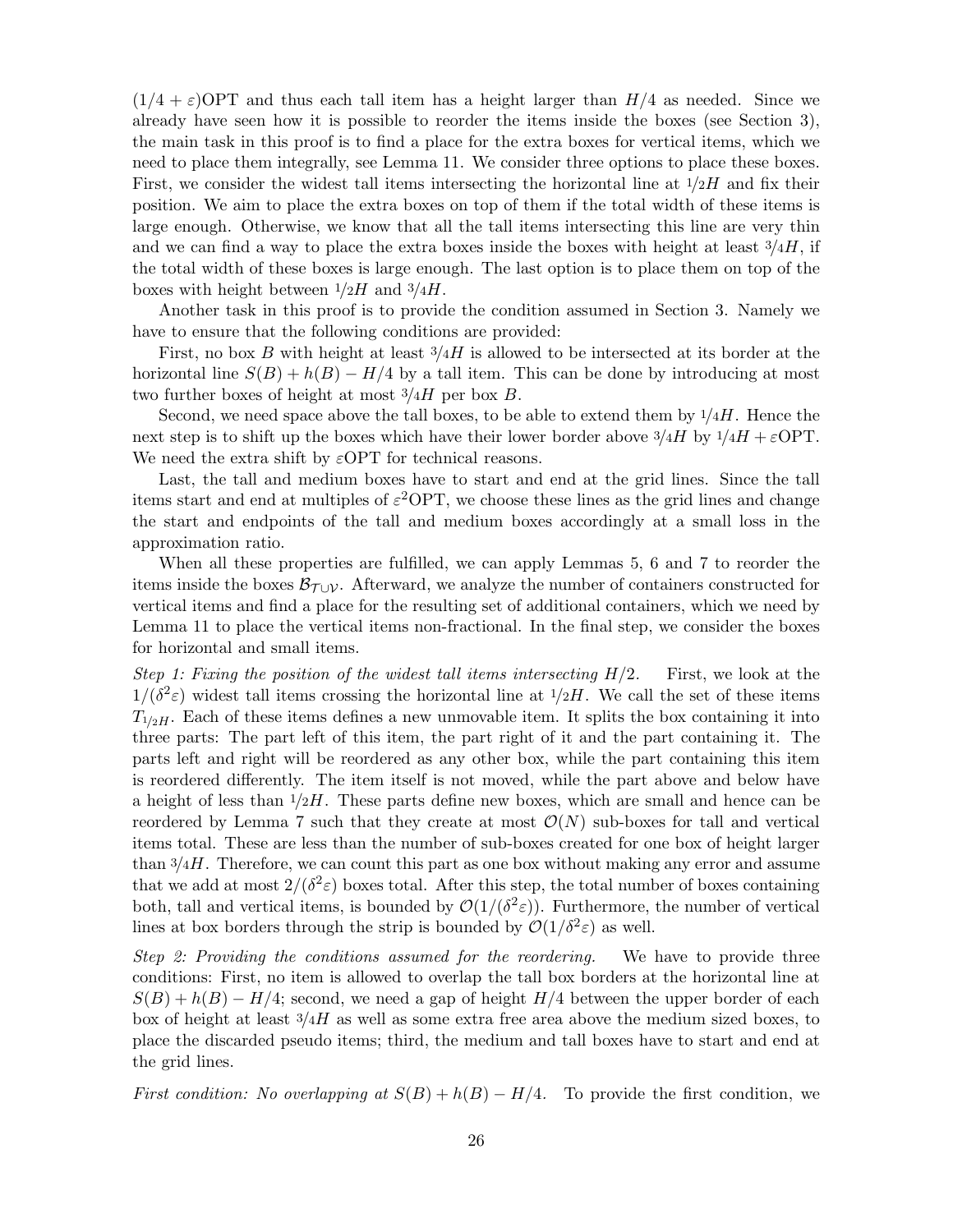<span id="page-26-0"></span>

Figure 12: Eliminating overlaps at  $h(B) - \frac{1}{4}H$ .

look at each box B with height at least  $\frac{3}{4}$ , see Figure [12.](#page-26-0) Remember that in Lemma [5,](#page-10-2) we had assumed that no tall item overlaps B's left or right box border at  $S(B) + h(B) - 1/4H$ . We will establish this property by introducing two boxes for tall and vertical items of height less than  $\frac{3}{4}$ .

Assume there is a tall item t overlapping the left box border at  $S(B) + h(B) - 1/4H$ , see Figure [12.](#page-26-0) We draw a vertical line  $L$  at the right border of  $t$  inside our box. Tall items crossed by  $L$  represent new unmovable items. Obviously,  $L$  is not intersected by a tall item at height  $S(B) + h(B) - 1/4H$ . Consider the rectangular area between the left border of the box B and  $L$  bounded on top by  $t$ . This area builds a new box for vertical and tall items with height less than  $\frac{3}{4}H$  and will later be reordered accordingly using Lemma [6.](#page-19-0) The rectangular area above t between these vertical lines builds a pseudo item containing vertical items. We repeat this step on the right side of the box.

In this step, we created for each of the tall boxes at most four new ones. Hence the number of boxes for tall and vertical items is still bounded by  $\mathcal{O}(1/(\delta^2 \varepsilon))$ . This number, denoted as  $N_B$ , will not increase in the following steps. Furthermore, the number of distinct vertical lines at each box border through the strip, denoted as  $N_L$ , is bounded by  $\mathcal{O}(1/(\delta^2 \varepsilon))$ .

Second condition: Free area above tall and medium boxes. To ensure the second property, we draw a horizontal line at  $\frac{3}{4}$  trough the strip and shift each box with lower border above or at this line exactly  $1/4H + \varepsilon$ OPT upwards. We split each item that is overlapping the box border at the border during this shift. Note that no tall item is shifted since they start before  $3/4H$  and, thus, their boxes do too. Hence the only items that will be split are vertical items (which are already sliced) and horizontal items, which we might slice horizontally. We fix this splitting in a later step. After this shift, on top of each box with height at least  $3/4H$ , there is a gap of height  $1/4H + \epsilon$  OPT since these boxes end after  $3/4H$  and thus all the boxes above are shifted upwards.

Notice that we add an extra  $\varepsilon$ OPT to the height. In the later reordering of boxes with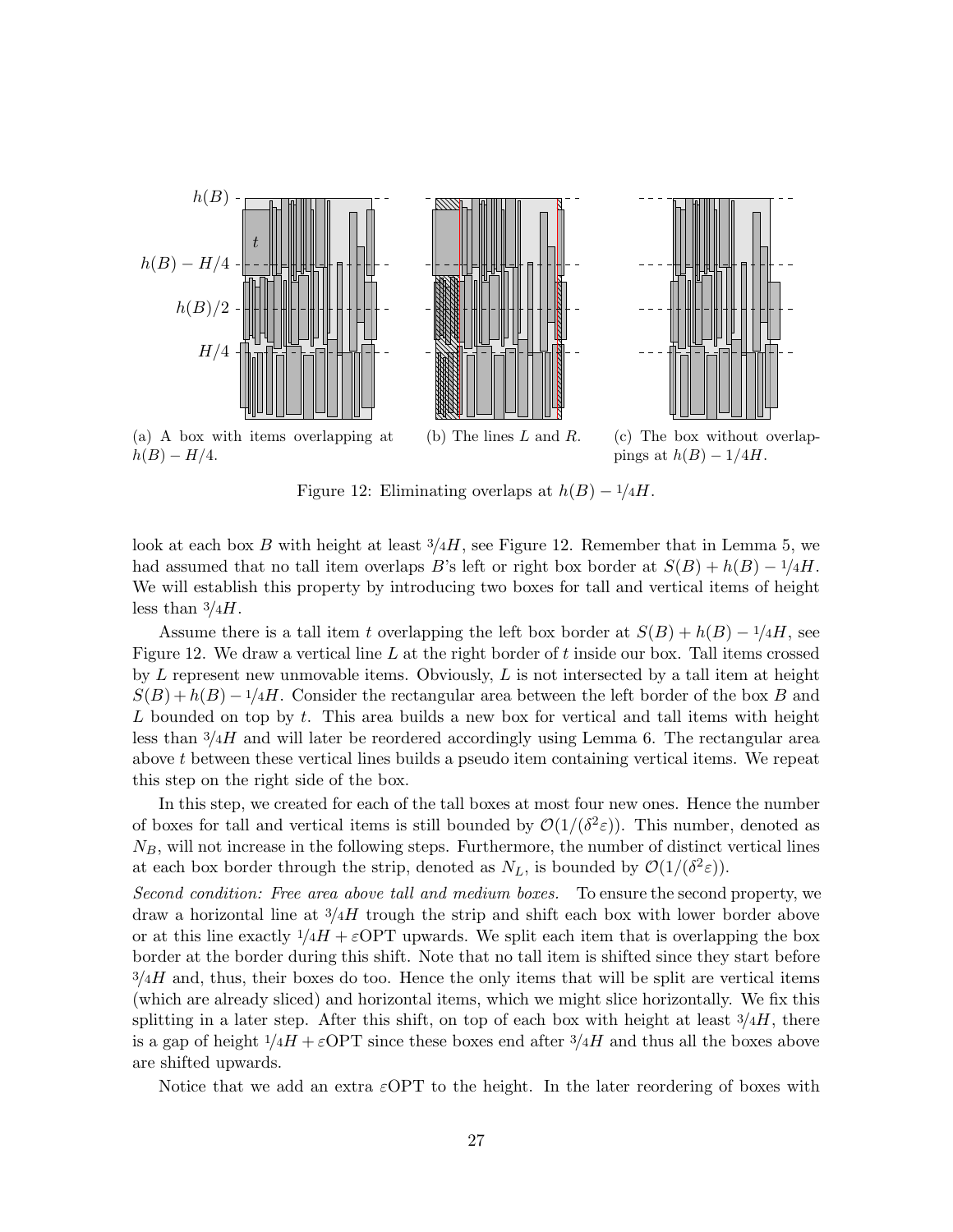height at least 3/4H, we have shift the items crossing the line  $h(B)-1/4H$  exactly  $1/4H+\epsilon$ OPT upwards as just  $1/4H$  like in the proof of Lemma [5](#page-10-2) is not sufficient. This extra height inside the tall boxes in  $\mathcal{B}_{\mathcal{T} \cup \mathcal{V}}$  is necessary to prove the existence of the gaps where we place the extra boxes for vertical items.

Consider a box B of height larger than  $1/2H$  and at most  $3/4H$ . By Lemma [6,](#page-19-0) we need an extra box with height  $1/4H$  and width  $(1-(1/N))w(B) \leq (1-\varepsilon^2)w(B)$  to rearrange the items in B. Due to the shifting, somewhere above this box, there is free area of height  $1/4H + \varepsilon$ OPT and width  $w(B)$ , which is possibly divided into several vertical slices. Let us look at the free area above all the boxes with height between  $\frac{3}{4}H$  and  $\frac{1}{2}H$ . This free area is scattered into at most  $N_L + 1$  vertical pieces since there are at most  $N_L$  vertical lines at box borders. We allocate this free area above the boxes as contiguously as possible. For each piece of the free area we use, we introduce one box for vertical items (at most  $N_L + 1$ ). Let  $W_{1/2}$  be the total width of boxes with height larger than  $1/2H$  and at most  $2/4H$ . The total width of the free area above these boxes, which we have to use to place the pseudo items from inside the medium sized boxes is bounded by  $(1 - \varepsilon^2)W_{1/2}$  and we have a total width of at least  $\varepsilon^2 W_{1/2}$ to position the extra boxes needed to pack the vertical items non fractional.

Third condition: Alignment of tall and medium boxes to the grid-lines. In Lemmas [5](#page-10-2) and [6](#page-19-0) we assume, that each box with height larger than  $1/2H$  starts and ends at grid points. In this step, we generate this property. Grid lines be defined as the multiples of  $\varepsilon^2$ OPT. Let B be a box with height larger than  $1/2H$ . Look at the horizontal line l at the smallest multiple of  $\varepsilon^2$ OPT in this box. The distance between l and the bottom border is smaller than  $\varepsilon^2$ OPT. In the box  $B$ , we will remove all the vertical items below and each item cut by  $l$  and position them in an extra box at the end of the packing. Since each item with height larger than  $\varepsilon$ OPT starts and ends at multiples of  $\varepsilon^2$ OPT, the items cut by l have a height of at most  $\varepsilon$ OPT. We do the same on top of this box and for each other box. We create above  $\frac{5}{4}H + \varepsilon$ OPT a box with height  $2(\epsilon + \epsilon^2)$ OPT and width W. For each vertical line trough the strip, there is at most one box with height larger than  $H/2$ . Hence, when shifting up these items such that they are positioned inside the new box while they maintain their relative positions, we do not provoke any overlapping.

Step 3: Reorder tall and vertical items inside the boxes. After all necessary conditions are fulfilled, we apply the Lemmas [5,](#page-10-2) [6,](#page-19-0) and [7](#page-19-1) to reorder the items inside the boxes for tall and vertical items. Since we create the most sub-boxes for tall boxes, we pessimistically assume that all the given boxes for tall and vertical items are tall, i.e., have a height larger than  $\frac{3}{4}H$ . We create at most  $\mathcal{O}(1/\varepsilon^4)$  sub-boxes for tall and at most  $\mathcal{O}(1/\varepsilon^4)$  sub-boxes for vertical items per box for tall and vertical items; remember that  $N = \left[ (1 + 3\varepsilon)/\varepsilon^2 \right]$ . To this point, we generate at most  $\mathcal{O}(1/(\delta^2 \varepsilon^5))$  boxes for tall items in total.

It is necessary to further divide the sub-boxes inside the tall boxes in  $\mathcal{B}_{\mathcal{T} \cup \mathcal{V}}$  to enable the placement of the extra boxes for vertical items. Consider the boxes for tall and vertical items in  $\mathcal{B}_{\mathcal{T} \cup \mathcal{V}}$  that have a height larger than 3/4H. In each of these boxes B, we draw a vertical line at the left border of each contained sub-box. If a sub-box for vertical items inside B is intersected by such a vertical line, we split the sub-box at this line. Each of these lines intersects at most three boxes for vertical items since at each point there can be at most four boxes (for tall or vertical items) on top of each other inside B. Hence, by splitting the vertical boxes this way, we introduce at most three new boxes for vertical items, per vertical line. Since there are at most  $\mathcal{O}(1/(\delta^2 \varepsilon^5))$  sub-boxes for tall and vertical items, the number of vertical lines is bounded by  $\mathcal{O}(1/(\delta^2 \varepsilon^5))$  as well. And hence after the splitting the number of boxes for vertical items is still bounded by  $\mathcal{O}(1/(\delta^2 \varepsilon^5))$ .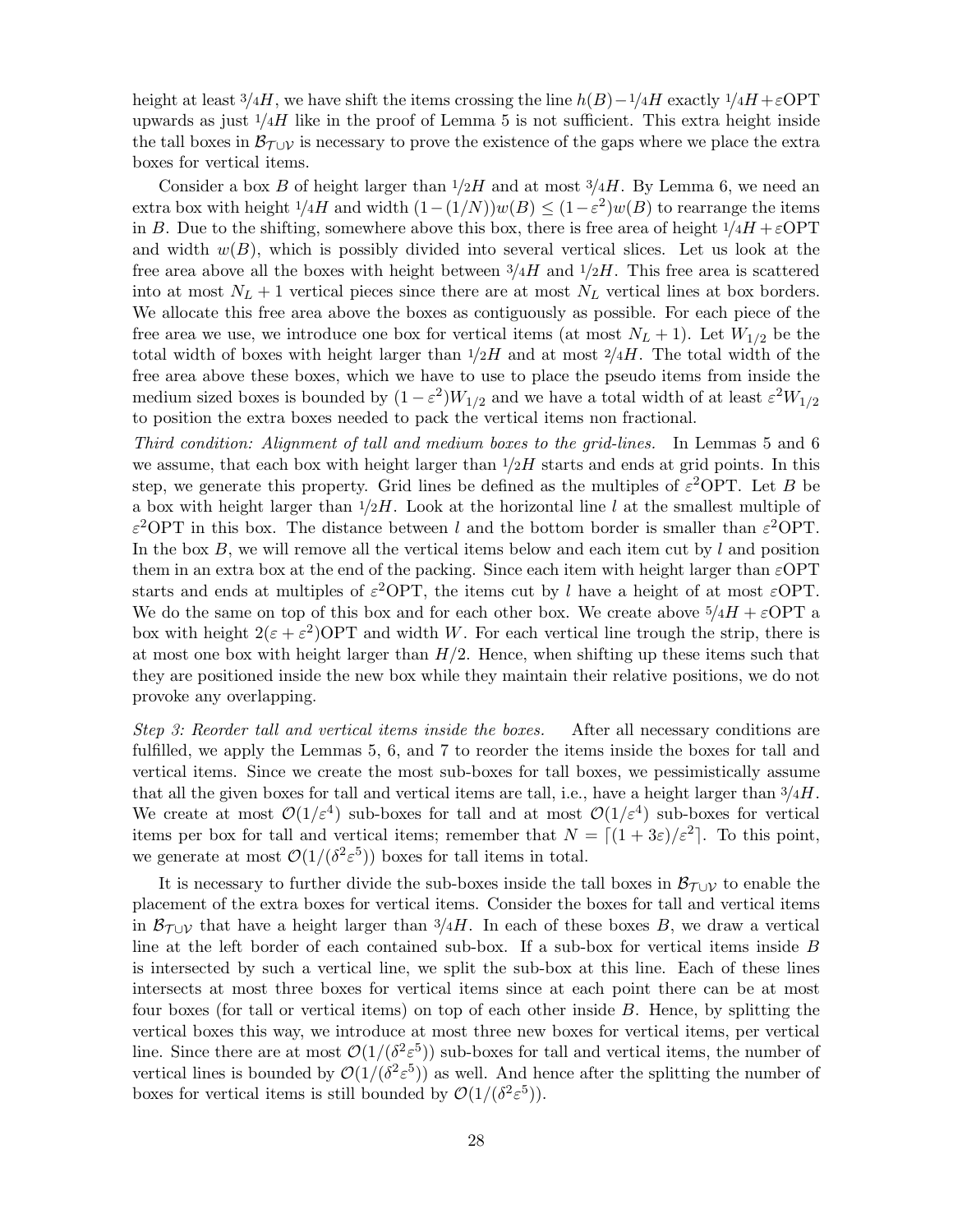The area between two consecutive lines defines a strip, where the height of all the intersected boxes does not change. We have at most  $\mathcal{O}(1/(\delta^2 \varepsilon^5))$  of these strips total. We define  $N<sub>S</sub>$  as the number of these strips.

Step 4: Placing the extra boxes for vertical items. By Lemma [11,](#page-22-2) we need at most  $\mathcal{O}(|H_{\mathcal{V}}| +$  $|\mathcal{B}_P|$ ) additional boxes with height  $1/4H$  and width  $\mu W$  to place the vertical items nonfractionally into the boxes, where  $B_{\mathcal{P}}$  are the boxes for vertical items created so far. We call the set of these additional boxes  $\mathcal{B}_{\mu W}$ . We can bound the variables in the following way. There are at most  $|\mathcal{B}_{\mathcal{P}}| \in \mathcal{O}(1/(\delta^2 \varepsilon^5))$  boxes for vertical items and at most  $|H_{\mathcal{V}}| \leq 1/\delta \varepsilon$ different heights of the items (which is a rather rough estimation). Therefore, we need at most  $N_F \in \mathcal{O}(1/(\delta^2 \varepsilon^5))$  extra boxes  $\mathcal{B}_{\mu W}$ .

We have to place the additional boxes inside the packing area  $W \cdot \frac{5}{4}H$ . In the following steps, we will prove that it is possible to place them by considering three possibilities. Consider again the vertical lines at the box borders (not the sub-box borders). These  $N_L$  lines generate at most  $N_L + 1$  strips. Let  $W_T$  be the total width of the strips containing items from  $T_{1/2H}$ ,  $W_H$  be the total width of the strips containing boxes with height at least  $3/4H$  and  $W_R$  be the total width of all other strips. In total we have  $W_T + W_H + W_R = W$ . We can assume  $N_B \leq c_B/(\delta^2 \varepsilon)$ ,  $N_S \leq c_S/(\delta^2 \varepsilon^5)$ ,  $N_F \leq c_F/(\delta^2 \varepsilon^5)$  and  $N_L \leq c_L/(\delta^2 \varepsilon)$  for some constants  $c_B, c_S, c_F, c_L \in \mathbb{N}$ . At this point it is necessary to define the function f to find the values  $\delta$ and  $\mu$  more precisely and we specify  $f(\varepsilon)$  by choosing  $k \leq (4(c_B + c_F + c_L)c_S)$ . Hence it holds that  $\mu \leq \delta^2 \varepsilon^{11}/(4(c_B + c_F + c_L)c_S)$ .

Consider the strips without boxes of height  $3/4H$  or the items in  $T_{1/2H}$ . These strips can contain boxes with height larger than  $1/2H$ . Therefore, we have free area with total width at least  $\varepsilon^2 W_R$  in these strips.

*Claim.* If  $W_R \geq \varepsilon^4 W$ , we can place the  $N_F$  boxes  $\mathcal{B}_{\mu W}$  into these areas.

<span id="page-28-0"></span>*Proof.* The considered strips might contain boxes with height larger than  $1/2H$  and less than  $3/4H$ . Therefore, the free area in these strips will be partially used by the extra boxes for pseudo items for these boxes. Nevertheless, these strips contain free area with width at least  $\varepsilon^2 W_R$  that we can use to place the extra boxes  $\mathcal{B}_{\mu W}$ , see Lemma [6.](#page-19-0) In each of these at most  $(N_l + 1)$  strips the free area is contiguous. However, we have to calculate a small error that might occur: Each of the boxes in  $\mathcal{B}_{\mu W}$  has a width of  $\mu W$  and, therefore, in each strip there is a residual width of up to  $\mu W$  where we cannot place a box from the set  $\mathcal{B}_{\mu W}$ , see Figure [13.](#page-28-0)



Figure 13: The waste of the free area, which can have a width of up to  $\mu W$ .

On the positive side, we can use an area with total width of at least  $\varepsilon^2 W_R - (N_L+1)\mu W$  to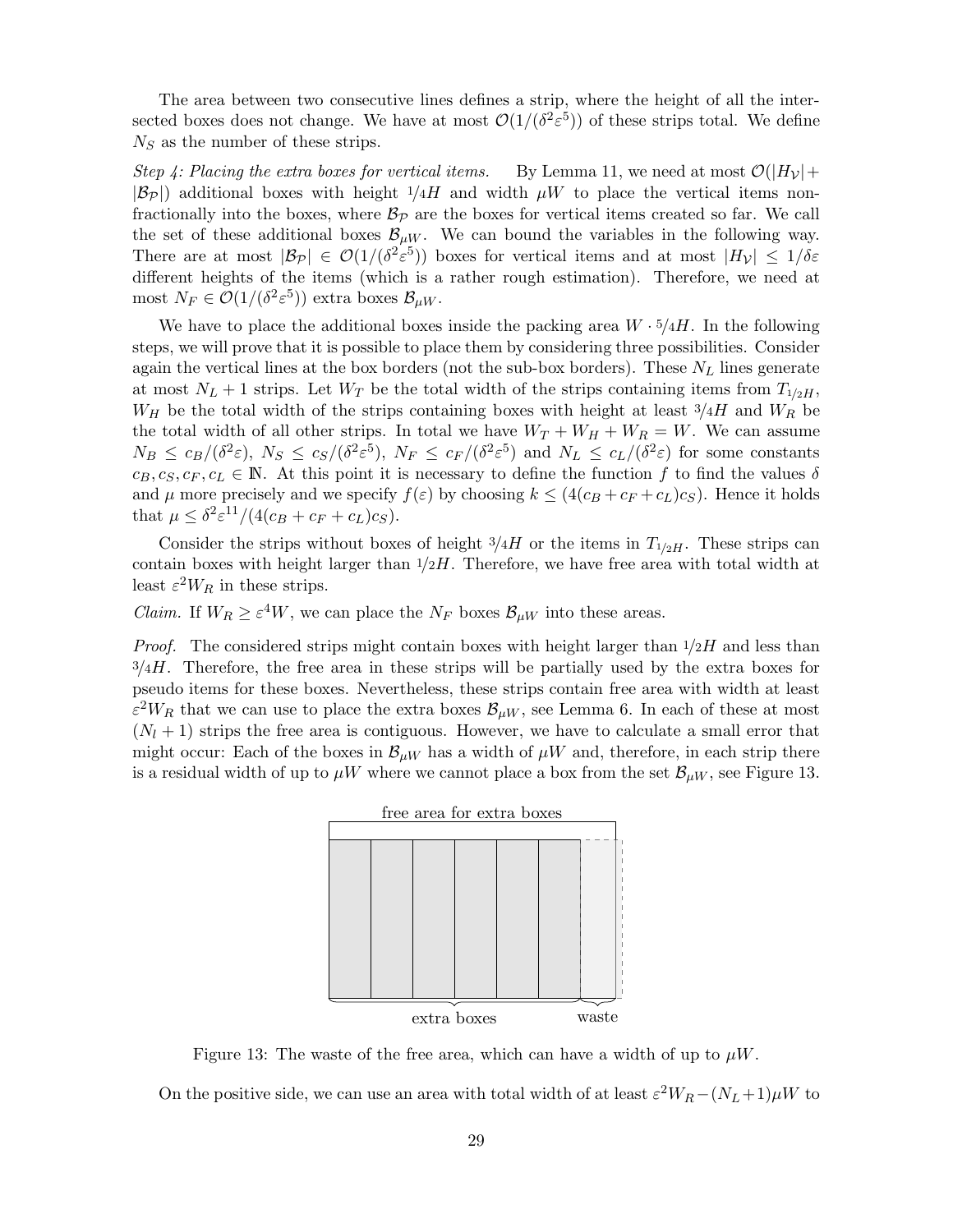place the boxes in  $\mathcal{B}_{\mu W}$  since there are at most  $N_L+1$  strips. Therefore if  $\varepsilon^2 W_R-(N_L+1)\mu W\geq 0$  $N_F \mu W$ , we can place all the boxes. Using  $\mu := \delta^2 \varepsilon^{11}/(4(c_B + c_F + c_L)c_S)$ , it holds that

$$
N_F \mu W + (N_L + 1)\mu W = \mu W (c_F/\delta^2 \varepsilon^5 + c_L/\delta^2 \varepsilon + 1) \le \varepsilon^{11} W/\varepsilon^5 \le \varepsilon^6 W.
$$

Therefore, if  $W_R \geq \varepsilon^4 W$ , it holds that  $\varepsilon^2 W_R - (N_L + 1)\mu W \geq N_F \mu W$  and we can place all the boxes  $\mathcal{B}_{\mu W}$ , which concludes the claim.  $\lhd$ 

*Claim.* If  $W_T \geq \varepsilon^6 W/(4c_S)$ , we can place the  $N_F$  boxes  $\mathcal{B}_{\mu W}$  in the strips containing the items in  $T_{1/2H}$ .

*Proof.* There are at most  $N_L + 1$  strips containing parts of the items in  $T_{1/2H}$ . In these strips the free area is contiguous and can be fully used since these strips do not contain boxes with height larger than  $1/2H$ . Each box in  $\mathcal{B}_{\mu W}$  has a width of exactly  $\mu W$ . Hence, in each strip there is an area with width at most  $\mu W$  which we cannot use to place the boxes. Therefore, if  $W_T - \mu W N_L \geq N_F \mu W$ , we can place all the  $N_F$  boxes into these strips. Using  $\mu := \frac{\delta^2 \varepsilon^{11}}{(4(c_B + c_F + c_L)c_S)}$ , it holds that

$$
N_F \mu W + \mu W N_L = \mu W (c_F / \delta^2 \varepsilon^5 + c_L / \delta^2 \varepsilon) \le \varepsilon^6 W / (4c_S)
$$

Therefore, if  $W_T \ge \varepsilon^6 W/(4c_S)$ , it holds that  $W_T - \mu W N_L \ge N_F \mu W$  and we can place all the boxes  $\mathcal{B}_{\mu W}$ , which concludes the claim.  $\lhd$ 

*Claim.* If  $W_T < \varepsilon^6 W/(4c_S)$  and  $W_R < \varepsilon^4 W$ , we can place all the boxes for vertical items inside the boxes of height at least  $\frac{3}{4}H$ .

*Proof.* In this case it holds that  $W_H = W - (W_T + W_R) > (1 - 2\varepsilon^4)W \geq \varepsilon W$ . Furthermore, each tall item not in  $T_{1/2H}$  crossing  $1/2H$  has a width of at most  $W_T \cdot \delta^2 \varepsilon < \varepsilon^7 \delta^2 W/4c_S := w_{\text{max}}$ . After the reordering in the boxes, there are at most  $N<sub>S</sub>$  strips in the boxes total. We are interested in the total height of the free area inside a strip. This area might be non-contiguous since there could occur an item in the middle of this strips and some free area above and below this item. In the shifting step, we have added a total area of  $W_H(1/4H + \varepsilon \text{OPT})$  to all of these strips. Let  $\dot{W}_H$  be the total width of the strips containing free area with total height less than  $1/4H$  and let  $W_H$  be the total width of strips containing free area with height larger than  $1/4H$ . We want to use the strips containing free area of total height at least  $1/4H$  to place the extra boxes. Therefore, we have to prove that these strips have a sufficient minimum total width; more precisely we prove the following remark:

*Remark.* It holds that  $\hat{W}_H \geq \varepsilon W_H$ .

In each strip the total free area can have a height of at most  $\frac{3}{4}H + \varepsilon$ OPT since at the top and at the bottom there are always boxes with height at least  $1/4H$  or there has to be a box with height at least  $3/4H$  on the bottom. It holds that  $\dot{W}_H + \ddot{W}_H = W_H$ . Furthermore, it holds that

$$
1/4H \cdot \check{W}_H + (3/4H + \varepsilon \text{OPT}) \cdot \hat{W}_H \ge W_H(1/4H + \varepsilon \text{OPT})
$$

since the free area in  $W_H$  has a total height of at most  $1/4H$  and the free area in  $W_H$  has a height of at most  $(3/4H + \varepsilon OPT)$  and the total free area is bounded by  $W_H(1/4H + \varepsilon OPT)$ .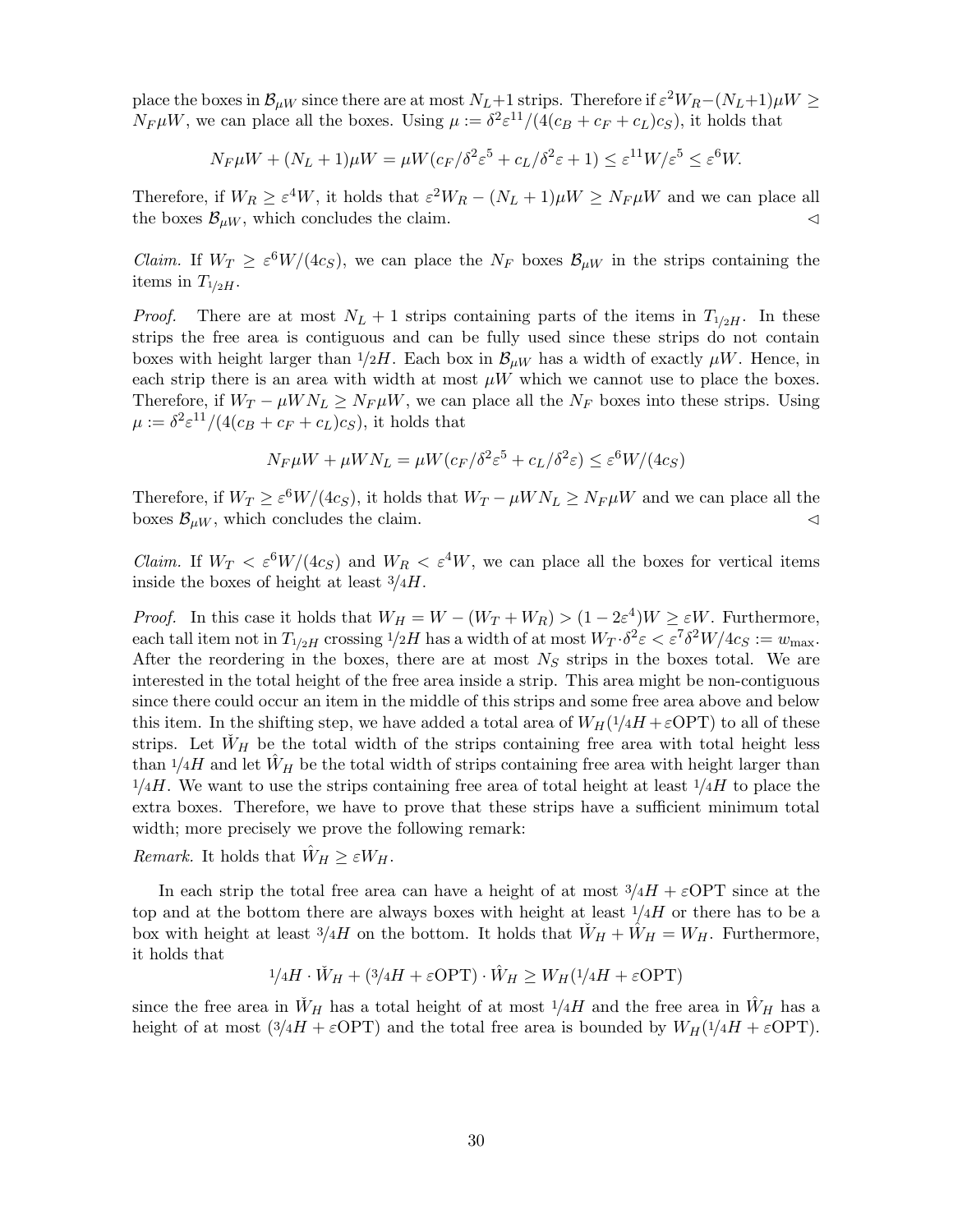As a consequence, we can prove that  $W_H$  has a sufficient minimum size. It holds that

$$
W_H(\frac{1}{4}H + \varepsilon \text{OPT}) \le \frac{1}{4}H \cdot \check{W}_H + (\frac{3}{4}H + \varepsilon \text{OPT}) \cdot \hat{W}_H
$$
  
=\frac{1}{4}H \cdot W\_H + (\frac{1}{2}H + \varepsilon \text{OPT}) \cdot \hat{W}\_H  
=\frac{1}{4}H \cdot W\_H + ((1 + 2\varepsilon)\text{OPT}/2 + \varepsilon \text{OPT}) \cdot \hat{W}\_H  
=\frac{1}{4}H \cdot W\_H + ((1 + 4\varepsilon)\text{OPT}/2) \cdot \hat{W}\_H,

and, therefore, we can deduce

$$
\varepsilon W_H \leq ((1+4\varepsilon)/2) \cdot \hat{W}_H.
$$

Thus, it holds that

$$
\hat{W}_H \ge 2\varepsilon W_H/(1+4\varepsilon) \ge \varepsilon W_H, \text{ for } \varepsilon \le 1/4,
$$

which concludes the proof of the remark.

Consequently, strips with total width of at least  $\varepsilon W_H$  contain free area with total height at least  $1/4H$ . The free area in this strips can be scattered into at most two pieces. We will fuse this free area by shifting the boxes for vertical or tall items. Notice that we can shift the boxes for vertical items in each strip freely up and down since their box borders are at the strip borders by construction. This is different for the sub-boxes for tall items, which can be positioned between  $1/2h(B)$  and  $h(B) - 1/4H$ . These sub-boxes possibly contain tall items overlapping the strip's borders. Remember that each tall item in this strip has a width of at most  $w_{\text{max}} = \varepsilon^7 \delta^2 W/(4c_S)$ . Hence, in each strip with width larger than  $2w_{\text{max}} =$  $\varepsilon^7 \delta^2 W/(2c_S)$ , we can shift the middle part of these sub-boxes such up or down such that the free area is connected. We do not shift the sub-boxes touching the bottom or the top of the box. In each strip, there is an area with width at most  $\mu W$  which we cannot use to place the boxes. Therefore, we can place all boxes for previously fractional vertical items, if  $\varepsilon W_H - 2w_{max}N_S - \mu W N_S \ge \mu W N_F$ . It holds that

$$
2w_{max}N_S + \mu W N_S + \mu W N_F
$$
  
\n
$$
\leq (\varepsilon^7 \delta^2 W / (2c_S)) (c_S/\delta^2 \varepsilon^5) + \mu W (c_S/\delta^2 \varepsilon^5 + c_F/\delta^2 \varepsilon^5)
$$
  
\n
$$
\leq \varepsilon^2 W / 2 + \varepsilon^6 W \leq \varepsilon^2 W
$$

Thus, if  $W_H \geq \varepsilon W$ , it holds that  $\varepsilon W_H - 2w_{max}N_S - \mu W N_S \geq \mu W N_F$  and we can place all boxes in this case which concludes the proof of this claim.  $\triangleleft$ 

In this step, we create at most  $2N_S \in \mathcal{O}(1/(\varepsilon^5 \delta^2))$  new boxes for tall items and no new box for vertical items. The boxes for tall items already do contain just tall items with the same height. hence, we introduce at most  $\mathcal{O}(1/(\varepsilon^5 \delta^2))$  boxes for tall items in total. Furthermore, by Lemma [11,](#page-22-2) we create at most  $\mathcal{O}(1/(\varepsilon^5\delta^3))$  boxes for vertical items  $\mathcal{B}_{\mathcal{V}}$ , such that each box  $B \in \mathcal{B}_{\mathcal{V}}$  contains just items with height  $h(B)$ .

The boxes for small items. The free area inside the boxes from the partition in Lemma [10](#page-22-1) for horizontal, tall, and vertical items is at least as large as the total area for the small items since the small items where contained in the optimal packing area.

Bounding the packing height. Let us recapitulate what we added to the packing height during this process. We started with a packing of height OPT. After the rounding of the items with height larger than  $\delta$  and rounding the horizontal items, we received a packing with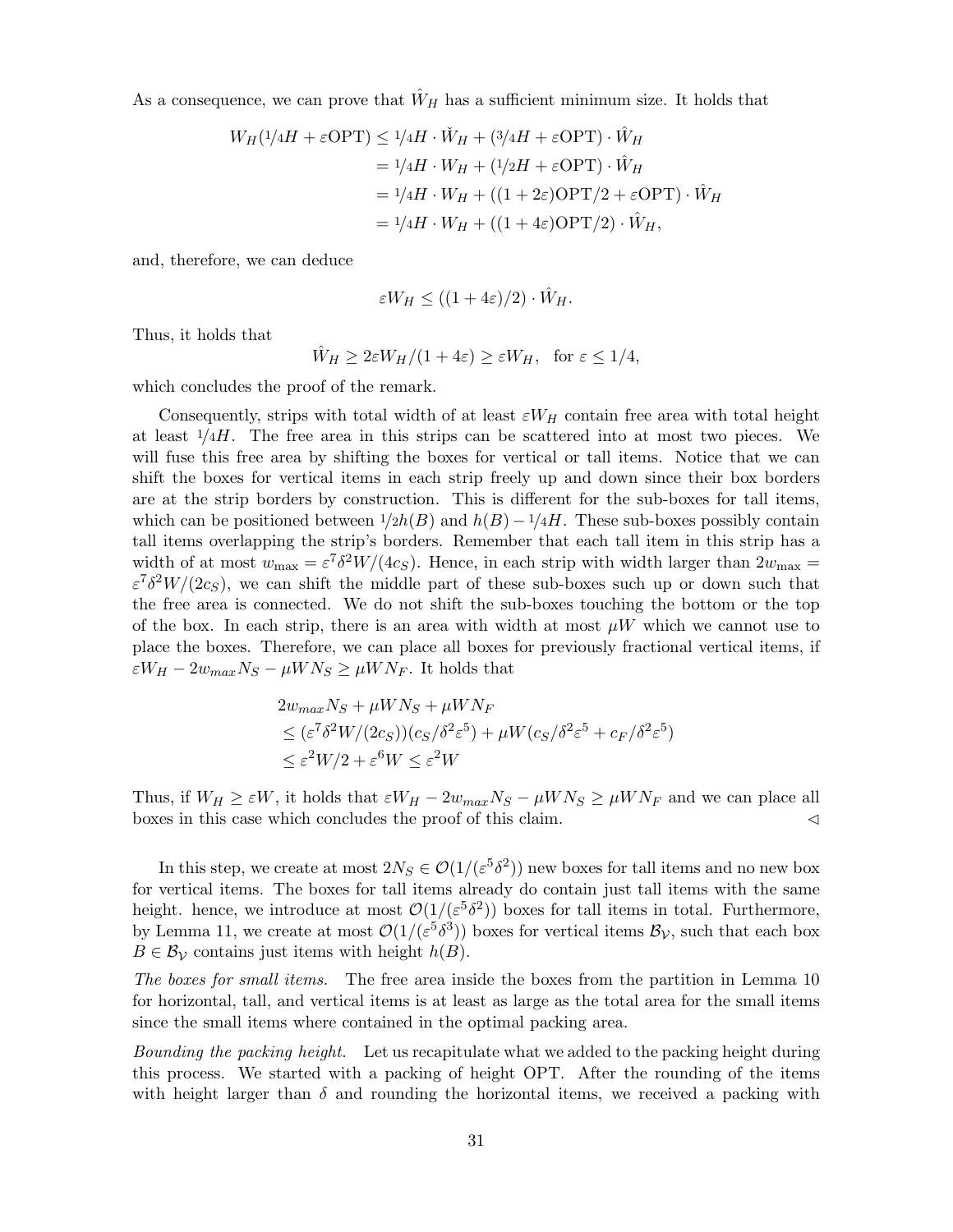height  $(1+2\varepsilon)$ OPT. With the shifting at the horizontal line  $\frac{3}{4}H$  we added  $\frac{1}{4}H + \varepsilon$ OPT  $\leq$  $1/4(1 + 2\varepsilon)$ OPT +  $\varepsilon$ OPT to the packing height. Then, we shifted some vertical items to ensure that the boxes with height taller than  $1/2H$  start and end at multiples of  $\varepsilon^2$ OPT. This added further  $2(\epsilon + \epsilon^2)$ OPT to the packing height. In total we have added at most  $1/4(1+2\varepsilon)$ OPT +  $2(\varepsilon+\varepsilon^2)$ OPT  $\leq (1/4+3\varepsilon)$ OPT to the packing height (if  $\varepsilon \leq 1/2$ ) such that the structured packing has a height of at most  $(5/4 + 5\varepsilon)$ OPT · W.

In the next step, we proof that there is an algorithm that can place the horizontal items inside their boxes. This algorithm creates a constant number of sub boxes for small items.

<span id="page-31-0"></span>**Lemma 13.** There is an algorithm with running time  $(\log(1/\delta)/\varepsilon)^{\mathcal{O}(1/\varepsilon\delta^3)}$  that places the horizontal items into the boxes  $\mathcal{B}_{H}$  and an extra box  $B_{H}$  of height at most  $\varepsilon^{9}$ OPT and width W.

Furthermore, the algorithm creates at most  $\mathcal{O}(1/\varepsilon\delta^2)$  empty boxes  $\mathcal{B}_{\mathcal{S}}^{\mathcal{H}}$  with total area  $a(\mathcal{B}_{\mathcal{S}}^{\mathcal{H}})=a(\mathcal{B}_{\mathcal{H}})-a(\tilde{\mathcal{H}}).$ 

Proof. The first step is to round the horizontal items. We stack horizontal items on top of each other ordered by their width, such that the widest item is positioned at the bottom. This stack has a height of at most  $\text{OPT}/\delta$  since each item has a width of at least  $\delta W$  and their total area is bounded by OPT  $\cdot$  W. We group the items in the stack to at most  $1/\varepsilon \delta^2$ groups, each of height  $\varepsilon \delta^2 \text{OPT}/\delta = \varepsilon \delta \text{OPT}$  and round the items in the groups to the widest width occurring inside this group. This step reduces the number of different sizes to at most  $1/\delta\varepsilon^2$ . The rounded horizontal items can be placed fractionally into the non-rounded items of the group containing the next larger items. The group containing the widest rounded items has to be placed on top of the packing. Therefore, the total height of items we put on the top of the packing has a height of at most  $\delta \epsilon$ OPT. We define an extra box of width W and height  $\delta \epsilon$ OPT for these items. For simplicity of notation we assume in the following that  $\mathcal{B}_{\mathcal{H}}$ contains this extra box as well.

We place the rounded horizontal items into the boxes using a configuration LP. In this scenario, a configuration is a set of items that fit next to each other inside the boxes, i.e., a configuration C is a multiset of the form  $\{a_w : w \mid w \in W_H\}$  and the width of a configuration is defined as  $w(C) := \sum_{w \in \mathcal{W}_H} a_w w$ . Furthermore,  $\mathcal{C}_w$  denotes the set of configurations with width at most w, where  $W_H$  is the set of different width appearing in the set of rounded horizontal items H. Finally, we define  $h(w)$  as the total height of all the items with width w.

The set of configurations  $\mathcal{C}_W$  is bounded by  $\mathcal{O}((\log(1/\delta)/\varepsilon)^{1/\delta})$  because the items have a width of at least  $\delta W$  and hence there can be at most  $1/\delta$  items in each configuration. The following configuration LP is solvable since the rounded horizontal items fit fractionally into the boxes  $\mathcal{B}_{\mathcal{H}}$ .

$$
\sum_{C \in \mathcal{C}_{w(B)}} X_{C,B} = h(B) \qquad \forall B \in \mathcal{B}_{\mathcal{H}}
$$
  

$$
\sum_{B \in \mathcal{B}_{\mathcal{H}}} \sum_{C \in \mathcal{C}_{w(B)}} X_{C,B} a_{w,C} = h(w) \qquad \forall w \in \mathcal{W}_{\mathcal{H}}
$$
  

$$
X_{C,B} \ge 0 \qquad \forall B \in \mathcal{B}_{\mathcal{H}}, C \in \mathcal{C}_{w(B)}
$$

We can solve this linear program by guessing the at most  $|\mathcal{W}_H| + |\mathcal{B}_H| = \mathcal{O}(1/(\varepsilon \delta^2))$ non-zero entries of the basic solution and solve the resulting equality system using the

口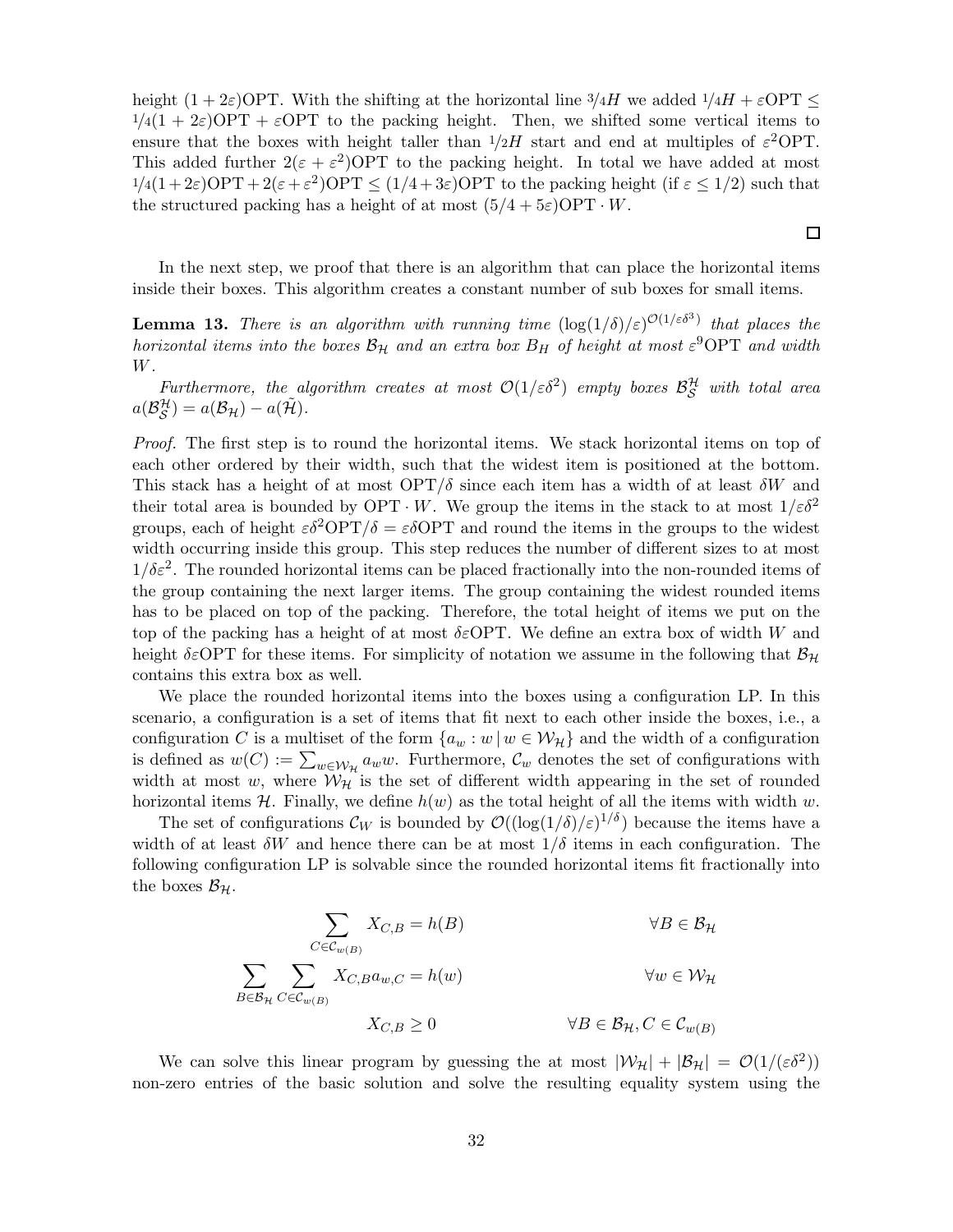Gauß-Jordan-Elimination. We use the first solution we find where all the variables are nonnegative. Such a solution can be found in at most  $\mathcal{O}(|\mathcal{C}_W|^{\mathcal{W}_\mathcal{H}|+|\mathcal{B}_\mathcal{H}|} \cdot (|\mathcal{W}_\mathcal{H}|+|\mathcal{B}_\mathcal{H}|)^3) \leq$  $(\log(1/\delta)/\varepsilon)^{\mathcal{O}(1/\varepsilon\delta^3)}$  operations since the configuration LP has to be solvable for the correct partition.

We place the corresponding configurations into the corresponding boxes and place the original horizontal items greedily into the configurations, such that the last item overlaps the configuration border. We place the original items one by one inside an area reserved by the configurations for their rounded counterparts until an item overlaps this area on the top. Then we proceed to the next area. Since the total processing time of these parts is exactly as large as the total processing time of the items with this rounded width, there are enough parts to place all them.

In the next step, we remove the overlapping items and place them on top of the box. Each of these removed items has a height of at most  $\mu$ OPT. We add at most  $\varepsilon$ <sup>10</sup>OPT to the packing height by shifting the overlapping items to the top of the packing, because first, a basic solution has at most  $\mathcal{O}(1/(\delta^2 \varepsilon))$  configurations; second, all the items in one configuration can be placed next to each other; and third,  $\mu \leq \delta^2 \varepsilon^{11}/k$  for a suitable large constant k. Together with the extra box that we need due to the rounding, the total added height is bounded by  $\varepsilon^{10} \text{OPT} + \delta \varepsilon \text{OPT} \leq \varepsilon^9 \text{OPT}.$ 

Similar as before, we can reduce the height of each configuration to the next smaller integer since the horizontal items have an integral height. This introduces at most one new configuration per box, i.e., the one which is empty. In each box  $B$  to the right of each (used) configuration C there might be some free area of width  $w(B) - w(C)$  and height  $X_{C,B}$ . This area defines one of the empty boxes  $\mathcal{B}_{\mathcal{S}}^{\mathcal{H}}$ . Since there are at most  $|\mathcal{W}_{\mathcal{H}}| + |\mathcal{B}_{\mathcal{H}}|$  configurations and at most  $|\mathcal{B}_{\mathcal{H}}|$  boxes for horizontal items, we introduce at most  $\mathcal{O}(1/\varepsilon\delta^2)$  empty boxes  $\mathcal{B}_{\mathcal{S}}^{\mathcal{H}}$ . Furthermore, their total area has to be at least as large as  $a(\mathcal{B}_{\mathcal{S}}^{\mathcal{H}}) = a(\mathcal{B}_{\mathcal{H}}) - a(\tilde{\mathcal{H}})$  since the configurations contain exactly the total area of the rounded horizontal items.

Let us now consider the boxes for horizontal items which we create in this step. Each configuration contains at most  $1/\delta$  positions for items. For each of these positions we create one box that has the rounded width of the items for these positions and (integral) height that is the sum of all the heights of the items positioned inside this box and we create one additional box for the shifted item. Hence we introduced at most  $\mathcal{O}(1/(\varepsilon \delta^3))$  boxes for horizontal items, which only contain items with the same rounded width.

<span id="page-32-0"></span>**Lemma 14.** It is possible to place the small items inside the boxes generated by Lemma [12](#page-24-0) and the boxes generated by Lemma [13](#page-31-0) and one extra box with width W and height at most  $2\varepsilon^6$ OPT.

Proof. The free area inside the boxes from the partition form Lemma [10](#page-22-1) for horizontal tall and vertical items is at least as large as the total area for the small items since the small items where contained in the optimal packing area. By Lemmas [11](#page-22-2) and [13](#page-31-0) we generate at most  $\mathcal{O}(1/(\varepsilon^5 \delta^2))$  empty boxes, which we can use to place the small items. These boxes have a total area that is at least as large as the empty space in the original boxes  $B_{\mathcal{H}}$  and  $B_{\mathcal{T} \cup \mathcal{V}}$ from Lemma [10.](#page-22-1) Hence the total area of these empty boxes is at least as large as the area of the small items.

Let  $\mathcal{B}_{\mathcal{S}}$  be the set of boxes and  $|\mathcal{B}_{\mathcal{S}}| = c/\delta^2 \varepsilon^5$  for some constant  $c \in \mathbb{N}$ . We prove that we only need a small extra box to place all the items with the NFDH algorithm into these boxes.

First, we discard any box with height less than  $\mu$ OPT or width less than  $\mu$ W. The total area of each discarded box is at most  $\mu W$ OPT. Let us consider a box B with height and

口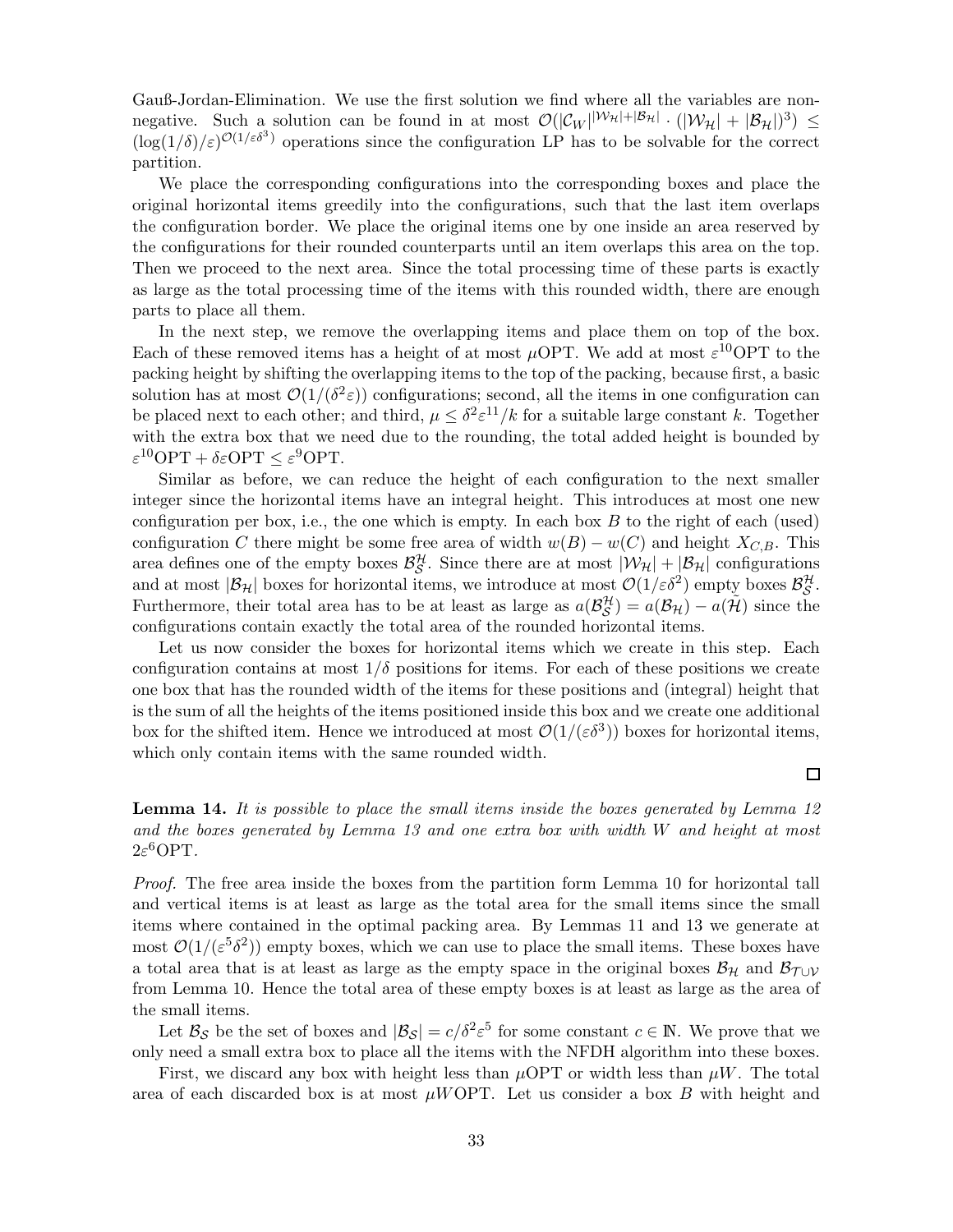width larger than  $\mu$ OPT or  $\mu$ W respectively. In each shelf we use for the NFDH-Algorithm, we cannot use a total width of at most  $\mu W$  to place the items. Furthermore, the last shelf has a distance of at most  $\mu$ OPT to the upper border of the box. Additionally, the free area between the shelfs has a total area of at most  $\mu$ OPT ·  $w(B)$ . Therefore, the total free area in B is at most  $\mu W \cdot h(B) + 2\mu \text{OPT} \cdot w(B) \leq 3\mu W \text{OPT}$ . As a result, the total area of items that could not be placed inside the boxes is at most  $3\mu W$ OPT $\cdot c/\delta^2 \varepsilon^5$ . Since  $\mu \leq \varepsilon^{11} \delta^2 / k$  for some suitable constant k it holds that  $3\mu W$ OPT ·  $c/\delta^2 \varepsilon^5 \leq \varepsilon^6 W$ OPT, when choosing  $k \geq c$ .

These items can be place with Steinberg's algorithm  $[29]$  into a box with width W and height  $2\varepsilon^6$ OPT since they have a height of at most  $\mu$ OPT.  $\Box$ 

In the last step, we prove that it is possible to place the medium sized items  $\mathcal{M}$ .

<span id="page-33-0"></span>**Lemma 15.** It is possible to place the medium items  $M$  into a box width width  $W$  and height at most 2εOPT

Proof. First, we sort them by their processing time. Afterward, we use the NFDH algorithm to place the jobs. We know that  $a(\mathcal{M})$  is bounded by  $\varepsilon^{13} WOPT$  and  $p_{\text{max}}$  is bounded by  $\varepsilon$ OPT. Therefore, by Lemma [1,](#page-2-0) we can place these items with a packing height of at most  $NFDH(\mathcal{M}) \leq 2\varepsilon^{13}OPT + \varepsilon OPT \leq 2\varepsilon OPT.$ 

口

### 5 Algorithms

In this section, we describe the three algorithms for Strip Packing without rotations, Strip Packing with rotations and Scheduling contiguous moldable jobs. Each optimal solution of these three problems can be rearranged, such that the structure looks like the structure in Lemma [12.](#page-24-0) The algorithms all work roughly the same. First, we determine an upper bound for the approximation. Afterward, we use a binary search framework to find a  $(5/4 + \varepsilon)$ approximation. The routine called by the framework guesses the structure of the packing and tests with a dynamic program if the guess is feasible.

#### 5.1 Strip Packing without Rotations

<span id="page-33-1"></span>The steps of the algorithm can be summarized as follows:

- 1. Define  $\varepsilon' := 1/[10/\varepsilon]$ , a lower bound  $T := \max\{a(\mathcal{I})/W, \max\{h(i) | i \in \mathcal{I}\}\}\$ and an upper bound  $2T$  for the approximation and use these bounds to round and scale the item heights to values in  $\{1, \ldots, n/\varepsilon'\}$ . As a result we gain that OPT<sub>scaled</sub> is an integer in  $\{n/\varepsilon', \ldots, 2n/\varepsilon' + n\}.$
- <span id="page-33-2"></span>2. Try values  $T' \in \{n/\varepsilon', \ldots, 2n/\varepsilon' + n\}$  for the optimum in a binary search fashion and for each tested value perform the following steps.
- <span id="page-33-3"></span>3. For OPT =  $T'$ ,  $\varepsilon = \varepsilon'$ , and the rounded and scaled instance perform the simplification steps as described in Section [4.](#page-20-1) More precisely: find the correct values for  $\delta$  and  $\mu$ , and round the heights of all items with a height taller than  $\delta$ OPT with the techniques from Lemma [9,](#page-21-1) round the horizontal items using linear grouping as described in Lemma [13.](#page-31-0)
- <span id="page-33-4"></span>4. Try each possible partition of the area  $W \times (5/4 + 5\varepsilon')$ OPT into  $\mathcal{O}(1/(\delta^3 \varepsilon'^5))$  boxes from Lemma [12.](#page-24-0) For each of these partitions perform the following steps:
- <span id="page-33-5"></span>5. Using a dynamic program try to place the vertical and horizontal items inside their boxes. If this fails the partition must have been wrong and we try the next partition.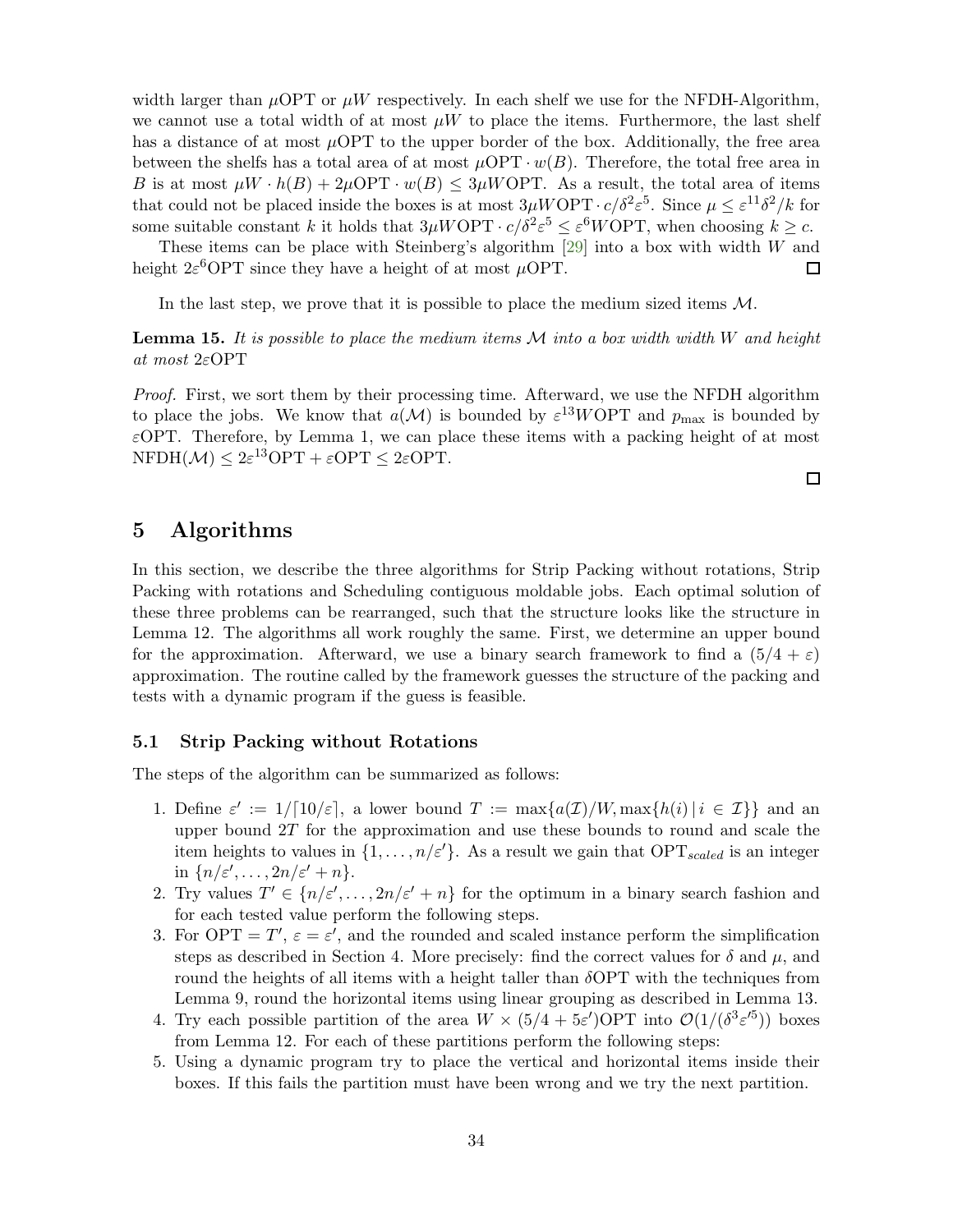- <span id="page-34-0"></span>6. If the vertical and tall items could be placed inside the boxes, try to place the horizontal items using the algorithm from Lemma [13.](#page-31-0) If this fails discard the guessed partition. Otherwise save the packing and try the next smaller value for  $T'$  in binary search fashion.
- 7. If all the partitions into boxes fail, try the next larger value for  $T'$  in binary search fashion.
- 8. Finally (after the binary search for the correct  $T'$ ) place the small items inside their boxes using NFDH and place the medium sized items on top of the packing using Steinberg using the best packing found. Return the packing.

In the following we discuss the correctness of these steps.

Step [1:](#page-33-1) A first rounding step. Given a value  $\varepsilon \in (0,1]$  and an instance I, we define  $\varepsilon' :=$  $\min\{1/4, 1/\lceil 10/\varepsilon \rceil\}$  and use this  $\varepsilon'$  instead of  $\varepsilon$  in the following steps. We estimate the optimal packing height OPT by using that Steinberg's algorithm [\[29\]](#page-42-2) can place all items into a strip with height of at most  $2T := 2 \max\{a(\mathcal{I})/W, \max\{h(i) | i \in \mathcal{I}\}\}\)$ . Therefore, we know that  $\text{OPT} \in [T, 2T]$ .

Next we round the heights of the items arithmetically by introducing a small error.

<span id="page-34-1"></span>**Lemma 16.** Let  $T$  be a lower bound of the optimal packing height. With an additive loss of at most  $\epsilon T$  in the approximation ratio, we can assume that each job has a processing time that is a multiple of  $\varepsilon T/n$ .

Proof. For this assumption, we have to add to the height of each item a height of at most  $\epsilon T/n$ . Since there are at most n items and these items are placed on top of each other in the worst case, this adds at most  $\varepsilon T$  to the optimal packing height of the considered instance.  $\Box$ 

Note that after this rounding there are at most  $n/\varepsilon$  different sizes of the items, which are all multiples of  $\epsilon T/n$ . We define the height of the optimal packing for this rounded instance as  $OPT_{rounded}$  Without making an additional rounding error, we can assume that the items have a height in  $\{1, 2, \ldots, n/\varepsilon\}$ , by scaling the rounded heights with  $n/(T\varepsilon)$  and scale them back, when constructing the packing. Using this scaling, we know that  $OPT_{scaled} \in$  ${n/\varepsilon, n/\varepsilon+1,\ldots, 2n/\varepsilon+n}$  since  $T \leq \text{OPT} \leq \text{OPT}_{rounded} \leq \text{OPT} + \varepsilon T \leq 2T + \varepsilon T$  and hence  $n/\varepsilon \leq \text{OPT}_{scaled} \leq 2n/\varepsilon + n.$ 

Step [2:](#page-33-2) Dual Approximation To find the  $(5/4 + \varepsilon)$ OPT approximation we use the dual ap-proximation framework introduced by Hochbaum and Shmoys [\[13\]](#page-40-11). Given a value  $T$ , we can calculate a packing with height at most  $(5/4 + \varepsilon)T$  or decide that there is no packing with height  $T$ . To find the smallest value for  $T$  where it is possible to find a packing with height  $(5/4 + \varepsilon)T$  we can try all the appropriate values for T in  $\mathcal{O}(n/\varepsilon)$ . The other option is to try these values in a binary search fashion, such that we are searching for the smallest value from this set such that the residual algorithm finds a packing. This search search for the optimal T can then be done in  $\mathcal{O}(\log(n/\varepsilon))$  using the dual approximation framework.

Step [3:](#page-33-3) Performing the simplification steps. Next, we compute the values  $\delta$  and  $\mu$  with the properties from Lemma [8](#page-21-0) while assuming  $\text{OPT} = T$  for some  $T \in \{n/\varepsilon, \ldots, 2n/\varepsilon + n\}.$ Knowing these values, we partition and round the items accordingly, see Lemma [9.](#page-21-1) As a trick to maintain integer sizes for the item heights, we can scale the instance with  $1/(\varepsilon\delta) \in \mathbb{N}$ before rounding the items with Lemma [9.](#page-21-1) In this way  $\varepsilon^x T_{scaled}$  will be integral for each  $x \in \{1,\ldots,\log_{\varepsilon}1/(\varepsilon\delta)\}\$  since  $T_{scaled}$  has the form  $T/\varepsilon\delta$ . We will write T instead of  $T_{scaled}$  in the following.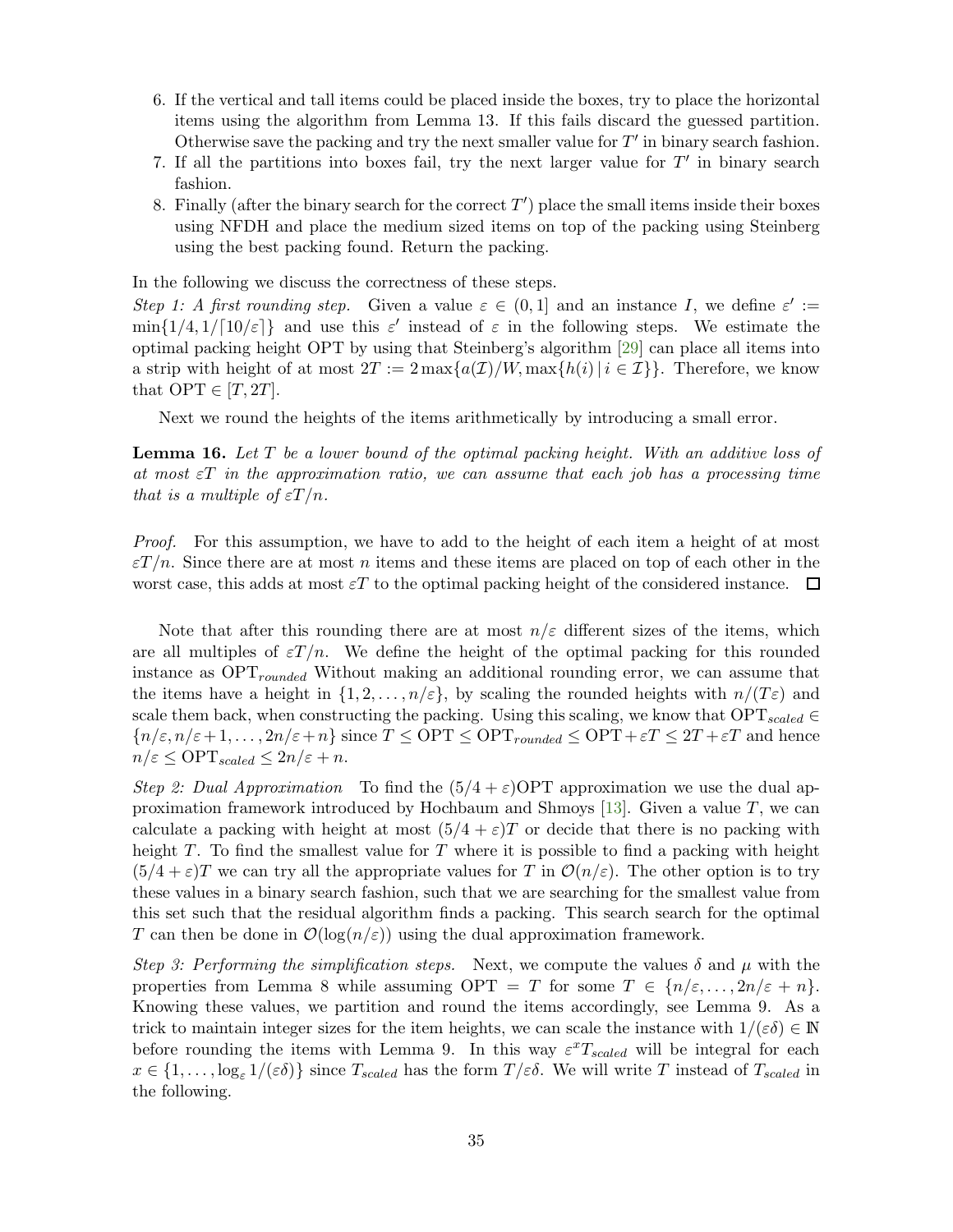Step [4:](#page-33-4) Guessing the partition into boxes Afterward, we guess the structure of the trans-formed optimal solution via Lemma [12](#page-24-0) for items in  $\mathcal{L}, \mathcal{M}, \mathcal{T}$  and  $\mathcal{V}$  and the boxes from Lemma [10](#page-22-1) for the horizontal items  $H$ . This partition into boxes has a height of at most  $(\frac{5}{4} + 5\varepsilon)(1 + \varepsilon)T$ . For each of the at most  $\mathcal{O}(1/(\delta^3 \varepsilon^5))$  boxes, we guess the lower left corner and the upper right corner. For each box there are at most  $\mathcal{O}((W/\delta \varepsilon)^2)$  possibilities to guess these positions since the x-coordinates are in  $\{0, \ldots, W-1\}$ , and the y-coordinates are in  $\{0,\ldots,\mathcal{O}(1/\delta\varepsilon)\}\.$  Therefore, there are at most  $(W/\delta\varepsilon)^{\mathcal{O}(1/\delta^3\varepsilon^5)}$  possible guessing steps. A guessed structure is feasible if we can place the items into the corresponding boxes.

Step [5:](#page-33-5) The dynamic program For each of the guessed partitions into boxes, we test if we can place the items in  $\mathcal{V} \cup \mathcal{T}$  inside these boxes by using the following dynamic program: For each rounded height h we generate a vector  $(w_{h,1}, \ldots, w_{h,k_h})$ . It represents the  $k_h$  boxes for items  $i \in V \cup T$  with height  $h(i) = h$ . Each entry is bounded by the width of the corresponding box.

For each rounded height h the program enumerates all items  $i \in V \cup T$  with height  $h(i) = h$ . We start with the vector  $(w_{h,1} = 0, \ldots, w_{h,k_h} = 0)$ . For each item  $i \in \mathcal{T} \cup \mathcal{V}$  with  $h(i) = h$ , we make  $k_h$  copies of each so far generated vector  $(w_{h,1}, \ldots, w_{h,k_h})$  and add the value  $w(i)$  to a different component in each copy. If we enlarge one component above its maximal value or we get the same vector a second time, we discard this vector. The guess of boxes for items with height  $h$  was feasible if there is still a valid vector after enumerating all the items with height h.

The width of each box for tall and vertical items  $\mathcal{T} \cup \mathcal{V}$  is bounded by W. Therefore, we enumerate at most  $W^{\mathcal{O}(k)}$  vectors for each item, where k is the total number of boxes. Therefore, the dynamic program has a running time of at most  $n \cdot W^{\mathcal{O}(1/\delta^3 \varepsilon^5)}$ .

Step [6:](#page-34-0) Placing residual items If it is possible to place the items in  $\mathcal{L} \cup \mathcal{V} \cup \mathcal{T} \cup \mathcal{M}_{\mathcal{V}}$ , we place the horizontal items with the algorithm described in the proof of Lemma [13](#page-31-0) in  $(\log(1/\delta)/\varepsilon)^{\mathcal{O}(1/\varepsilon\delta^3)}$ . After that we check of the total area of the boxes generated for the small items is large enough, i.e., larger than the total area of small items. This step fails inf that is not the case.

The small  $S$  and medium items  $M$  are placed in the final step after the binary search for the right T'. The small items are placed into their corresponding boxes with the NFDH algorithm in  $\mathcal{O}(n \log(n))$  and the medium items on top of the packing using the NFDH-Algorithm from [\[6\]](#page-40-4) These items add at most  $2\varepsilon$ OPT to the packing height since each item in M has a height of at most  $\varepsilon$ OPT and the total area of these items is bounded by  $(\varepsilon^{13}/k)TW$ .

Break condition If one of the steps to place the items, i.e., Step [5](#page-33-5) or Step [6,](#page-34-0) fails for a guessed partition, the guess must have been wrong and we try the next partition. If we ca not find a packing for any of the partitions, the value  $T'$  was to low and we try the next value for  $T'$ .

When we scale back the heights of the items to multiples of  $\epsilon T / \epsilon$  the final packing has a height of at most  $(5/4 + 5\varepsilon) \text{OPT}_{rounded} + \varepsilon^9 \text{OPT}_{rounded} + 2\varepsilon^6 \text{OPT}_{rounded} + 2\varepsilon \text{OPT}_{rounded} \le$  $(5/4+8\varepsilon) \text{OPT}_{rounded}$ . Since  $\text{OPT}_{rounded} \leq \text{OPT} + \varepsilon T \leq (1+\varepsilon) \text{OPT}$  it holds that the schedule we can find has a height of at most  $(5/4 + 8\varepsilon)(1 + \varepsilon)$ OPT  $\leq (5/4 + 10\varepsilon)$ OPT. Hence, if we use the value  $\varepsilon'$  instead of  $\varepsilon$  for these steps, the generated packing has a height of at most  $(5/4 + 10\varepsilon')$ OPT  $\leq (5/4 + \varepsilon)$ OPT.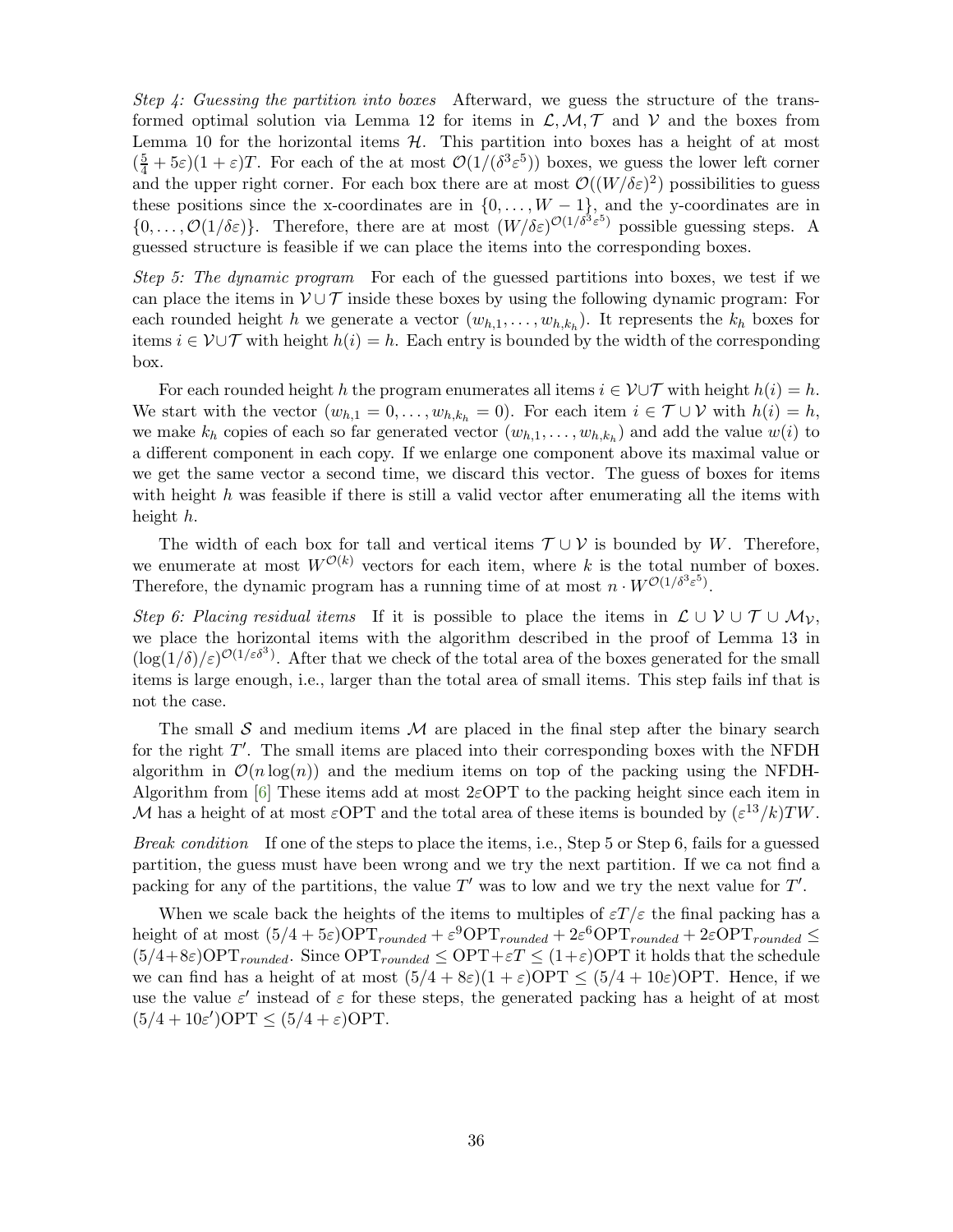Using  $\delta \geq \varepsilon^{2^{\mathcal{O}(1/\varepsilon^{13})}}$ , the running time of the algorithm can be bounded by

$$
\mathcal{O}(n \log(n)) + \mathcal{O}(\log(n/\varepsilon)) \cdot (W/\delta \varepsilon)^{\mathcal{O}(1/\delta^3 \varepsilon^5)} \cdot (n \cdot W^{\mathcal{O}(1/\delta^3 \varepsilon^5)} + (\log(1/\delta)/\varepsilon)^{\mathcal{O}(1/\varepsilon^5)})
$$
  
\$\leq \mathcal{O}(n \log(n)) \cdot W^{1/\varepsilon^{2^{\mathcal{O}(1/\varepsilon^{13})}}}\$  
\$\leq \mathcal{O}(n \log(n)) \cdot W^{\mathcal{O}\_{\varepsilon}(1)}.

### <span id="page-36-0"></span>5.2 Strip Packing with Rotations

In this scenario each item either can be positioned non rotated (rotation = 0 degrees) or it can be placed rotated by 90 degrees (rotation  $= 90$  degrees). However, the items in an optimal solution can be rounded shifted and reordered as the items in an optimal packing for Strip Packing without rotations and hence the structural Lemma [12](#page-24-0) holds for optimal solutions to this problem as well. Nevertheless, we run into several problems when we try to use the same algorithm for these instances as for the instances for Strip Packing without rotations. Since we do not know which side of the items will be its width and which side will be its height in the optimal solution, we can no longer round the height of the item as we did before. Instead for each item, we will save several rounded values, i.e., both rounded heights and both rounded widths depending on the rotation of the item. Furthermore, the partition of the item set is no longer this simple, because an item can belong to one set in one rotation and to another in the other rotation. We will handle this issue by leaving this decision to an underlying dynamic program.

For simplicity of notation we will assume that  $h(i) \leq W$  and  $w(i) \leq W$  as well. Note that in theory one of these values could be larger than W but in that case we cannot rotate the item. However this would only simplify the matter since, as described before, we then can decide in which set this item is contained and and round the height of this item etc.

Dual approximation Similar as in the algorithm without rotations, we use a binary search framework to find the packing. We know that

$$
T := \max\{a(\mathcal{I}), h_{\max} := \max\{\min\{h(i), w(i)\} \mid i \in \mathcal{I}\}\}\
$$

is a lower bound on the packing height, while  $2T$  is an upper bound because of Lemma [2.](#page-2-1) (Note that this bound has to be slightly adapted, if there are non rotatable items. When considering a non rotatable item, the definition of  $h_{\text{max}}$  needs to take into account the maximum of height and width.) Therefore, given an optimal solution we would like to round the heights of the items to multiples of  $\epsilon T/n$  as before in Lemma [16.](#page-34-1) Since we do not know which side of the item defines the height, we calculate the rounded (and scaled) values for both sides, but remember the original one as well. Using these rounded values for the heights of the items lengthens the schedule by at most  $\epsilon T$  and again we can assume that the optimal height of the schedule is one of the values  $\{n/\varepsilon, n/\varepsilon + 1, ..., 2n/\varepsilon + n\}.$ 

Defining  $\delta$  and  $\mu$  In the next step, we guess the values of  $\delta$  and  $\mu$  since, as discussed, we cannot determinate them because we do not know which item will be in which set in the optimal solution. There are at most  $1/f(\varepsilon) = \mathcal{O}(1/\varepsilon^{13})$  possibilities for these values. Knowing these values, we can decide for a given item and its rotation (0 degrees or 90 degrees) in which set  $\mathcal{L}, \mathcal{V}, \mathcal{H}, \mathcal{T}, \mathcal{M}, \mathcal{M}_V$  or S this item is contained in the optimal solution.

Rounding the horizontal items In the next step, we consider the horizontal items. We want to round the horizontal items similar as in Lemma [13.](#page-31-0) However since we do not now in advance which items the set  $H$  contains, we have to guess the rounded widths: First, we guess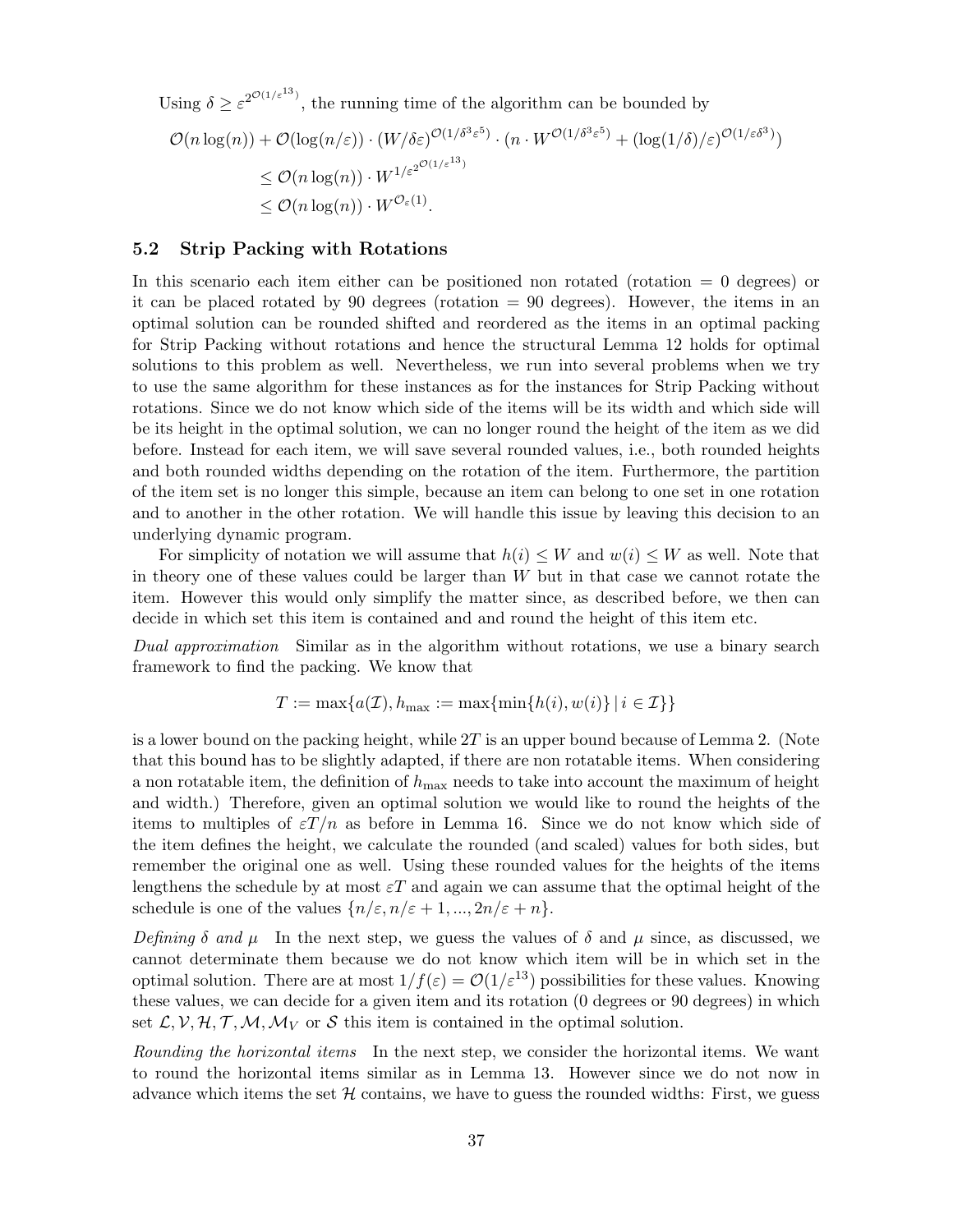the total height  $h(\mathcal{H})$ . It holds that  $h(\mathcal{H}) \in \{0, 1, ..., 2n/\varepsilon + n\}$  since by the rounding and scaling each horizontal item has an integral height and the total packing height is bounded by  $2n/\varepsilon + n$ . Therefore, we need at most  $\mathcal{O}(n/\varepsilon)$  guessing steps to determine the correct height  $h_{\mathcal{H}}$  of the stack of horizontal items.

After this guess of the height of the stack, we guess the at most  $1/\varepsilon \delta^2$  items and their rotation (0 degrees or 90 degrees) that define the rounded widths of the groups. There are at most  $(2n)^{1/\epsilon\delta^2}$  possibilities to guess these items, due to the rotation. We determine the height of a group as  $h_G := |\varepsilon \delta^2 h_H|$ . Using this height there is at most one item per stack, that cannot be placed inside the group since all the items have an integral height. Therefore, we place the items which we have guessed to define the widths of the groups on top of the packing in the very last step of the algorithm. Since these items have a height of at most  $\mu$ OPT and since  $\mu \leq \delta^2 \varepsilon^{13}$ , these items add at most  $\mu$ OPT/ $\varepsilon \delta^2 \leq \varepsilon^{12}$ OPT to the packing height. Now we can assume in the dynamic program, that each rounded width occurs with a total height of at most  $h_G \in \mathcal{O}(\delta^2 n)$ .

Rounding the height of items with height larger than  $\delta$ OPT In the following let  $\tilde{h}(i)$  as well as  $\tilde{w}(i)$  be the rounded height and rounded width for an item for a given rotation (0 degrees or 90 degrees). If an item is contained in the set  $\mathcal{L} \cup \mathcal{V} \cup \mathcal{T} \cup \mathcal{M}_V$ , its height is a multiple of  $i\varepsilon^x$ OPT for  $i \in \{1/\varepsilon, \ldots, 1/\varepsilon^2\}$  and some  $x \in \mathbb{N}$ , while its width remains original. If the item is in  $\mathcal{H} \cup \mathcal{M} \cup \mathcal{S}$ , its height is an integer from  $\{1, \ldots, n/\varepsilon\}$  and its width is either its original or one of the at most  $1/\varepsilon \delta^2$  guessed width values. Note that if we scale all the heights with  $1/\varepsilon\delta$  all the considered heights are integral.

Guessing the partition from Lemma [12](#page-24-0) In the next step, we guess the structure described in Lemma [12](#page-24-0) using a height of at most  $(\frac{5}{4} + 5\varepsilon) \text{OPT}_{scaled}$ . First, we guess which items are the at most  $\mathcal{O}(1/\delta^2 \varepsilon)$  large  $\mathcal L$  and medium vertical  $\mathcal M_{\mathcal V}$  items and their rotations in the optimal packing. This can be done in  $n^{\mathcal{O}(1/\delta^2 \varepsilon)}$ . Afterward, we guess their positions, i.e., the position of the lower left corner of these items. For the x position there are at most  $W$  possibilities, while for the y-position there are at most  $\mathcal{O}(1/\varepsilon\delta)$  possibilities. Hence we can guess the positions of all the large and medium vertical items in  $(W/\varepsilon \delta)^{O(1/\varepsilon \delta^2)}$ . Next, we guess the positions of the at most  $\mathcal{O}(1/\varepsilon^5 \delta^3)$  other boxes using  $(W/\varepsilon \delta)^{\mathcal{O}(1/\varepsilon^5 \delta^3)}$  possibilities since they start and end at multiples of  $1/\varepsilon\delta$ 

The modified dynamic program Again we check with a dynamic program if the guess is feasible. We introduce the vectors for the boxes for vertical and tall items  $w_{h_i} = (w_{h_i,1}, \ldots, w_{h_i, k_{h_i}})$ for each rounded height  $h_i$  as before and introduce a new vector  $h = (h_{w_1}, \ldots, h_{w_{1/\varepsilon \delta^2}})$  for each rounded width  $w_j$ . Furthermore, we introduce two values  $a_s$  and  $a_m$ . These values represent the total area of the small items  $S$  and medium sized items  $M$  receptively. In the dynamic program, we consider a sequence of sets  $D_i$ ,  $i \in \mathcal{I}$ , containing vectors of the form  $(h_{w_1},\ldots,h_{w_{1/\varepsilon\delta^2}},w_{h_1},\ldots,w_{h_{1/\delta\varepsilon}},a_s,a_m)$ .  $D_0$  contains just the vector filled with zeros. Iterating over the set of items for each item  $i \in I$ , we determine for both possible rotations the set it would be contained in. For both rotations, we do the following steps to the set  $D_{i-1}$ .

- If the *i*th item is in  $\mathcal{V} \cup \mathcal{T}$ , we make  $k_{\tilde{h}(i)}$  copies of each vector in  $D_{i-1}$ . In each copy, we add the items width  $w(i)$  to another entry of the vector  $w_{\tilde{h}(i)}$  and add it to the set  $D_i$ .
- If the ith item is in  $\mathcal{H}$ , we make a copy of each vector in  $D_{i-1}$ . In each copy, we add its height  $\tilde{h}(i)$  to a the entry  $h_{\tilde{w}(i)}$  and add it to the set  $D_i$ .
- If the *i*th item is in S, it holds that  $h(i) = l_i \varepsilon (1 + \varepsilon) T/n$  for some  $l_i \in \{1, ..., n/\varepsilon\}$ . We make a copy of each vector in the set  $D_{i-1}$  and add  $l_i \cdot w(i)$  to the value  $a_s$  in each vector and add it to the set  $D_i$ .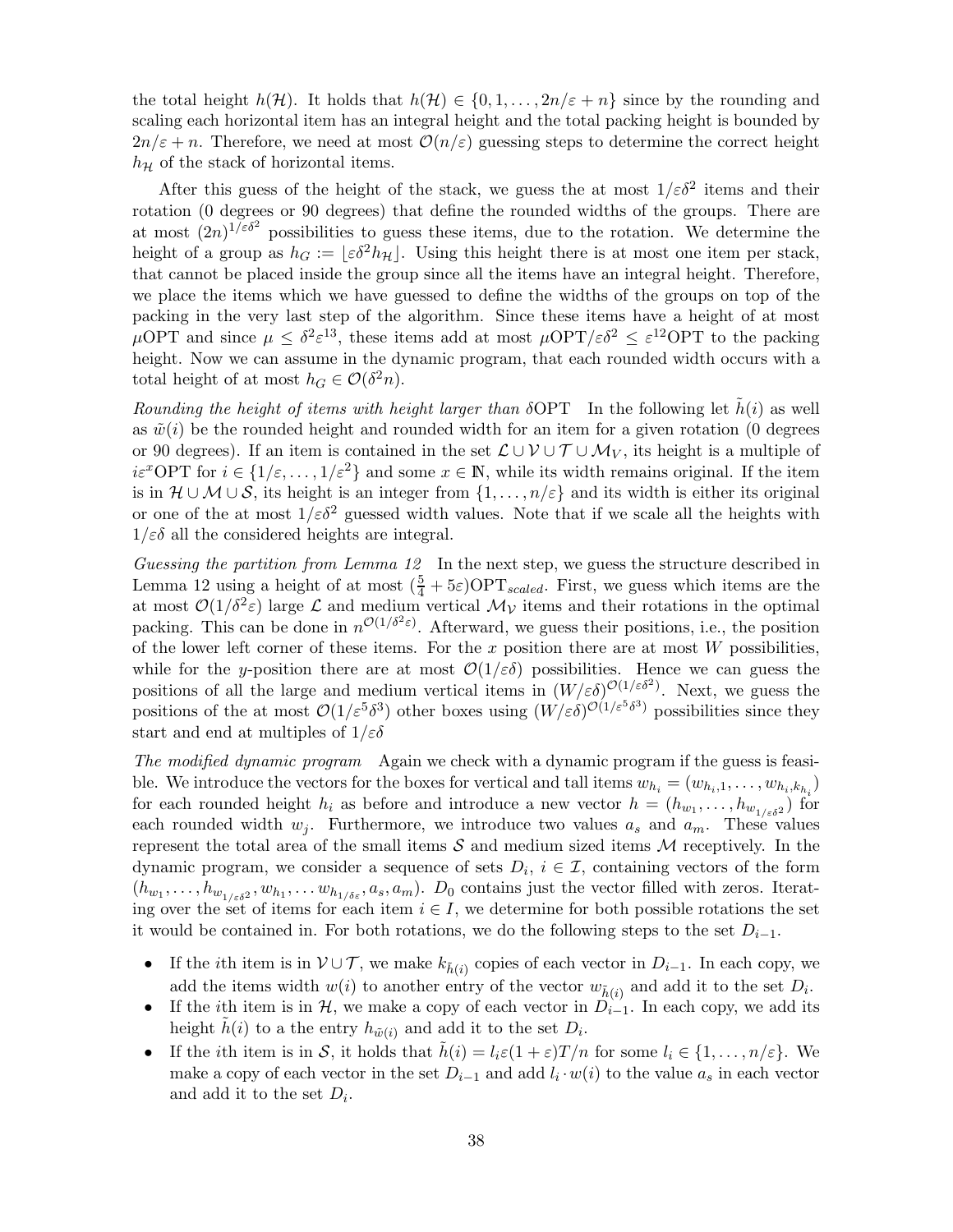• If the *i*th item is in  $M$ , we do the same as in the previous case with the difference that we add the value  $l_i \cdot w(i)$  to  $a_m$ .

If a value in the vector exceeds its boundary, we discard this vector. Furthermore, if a specific vector is created a second time, we save it just once and discard the newly generated vector.

The values  $h_{i,j}$  are bounded by the height of the rounded group, i.e., they are bounded by  $\mathcal{O}(\delta^2 n)$ , while the values  $w_{i,j}$  are bounded by the guessed width of the corresponding box, i.e., ultimately they are bounded by  $W$ . Let  $A_s$  be the total area of the boxes for small items. Note that since each small item has an integer width and an integer height and the total area of items is bounded by  $W \cdot n/\varepsilon$  the total area of small items  $a_s$  can have any integer size up to  $Wn/\varepsilon$ . Furthermore, the total area of the medium sized items is bounded by  $\varepsilon^{13}W\text{OPT}$ , where OPT  $\in \{n/\varepsilon, \ldots, 2n/\varepsilon + n\}$ . Thus, we bound the size of  $a_m$  by this value.

Let us analyze the running time of the linear program. The entries  $w_{i,j}$  can take at most W different values, the entries  $h_{i,j}$  can take at most  $\delta^2 n$  different values and the entries  $a_s$  and  $a_n$  can take at most  $\mathcal{O}(nW/\varepsilon)$  different values. Since each vector in D has at most  $\mathcal{O}(1/\varepsilon^5\delta^3)$ entries, the running time of the dynamic program is bounded by  $(W)^{\mathcal{O}(1/\varepsilon^5 \delta^3)} \cdot (\delta^2 n)^{\mathcal{O}(1/\varepsilon \delta^2)}$ .  $\mathcal{O}((nW/\varepsilon)^2)$ .

Placing the horizontal items After the processing of the dynamic program, we try for each feasible solution of this program whether it is possible to place the horizontal and small items. The horizontal items are placed with the algorithm from Lemma [13.](#page-31-0) If the resulting set of boxes for small items is large enough, we save this solution and proceed with trying the next smaller value for  $T'$ .

When we have found the correct value for  $T'$  we place the small and medium sized items using the NFDH-algorithm [\[6\]](#page-40-4). The overall running time of the algorithm dominated by the running time of the dynamic program and hence is bounded by  $(Wn)^{1/\varepsilon^{2^{\mathcal{O}(1/\varepsilon^{13})}}}$ .

#### 5.3 Scheduling contiguous moldable tasks

Again we start with a binary search framework. We use the results from Ludwig and Ti-wari [\[22\]](#page-41-11) to find an estimate U for the makespan of the optimal schedule and define  $T := U/2$ , i.e., we know that  $\text{OPT} \in [T, 2T]$ . Afterward, we use the same rounding and scaling as before, i.e., we consider only processing times in  $\{1, \ldots, n/\varepsilon\}$ . Then we use the binary search framework to find the correct value for  $T'$ . The guessing steps work the same as in Section [5.2](#page-36-0) including the guessing of rounded width of horizontal jobs. In the following, we describe how to adjust the dynamic program for this scheduling version.

Let  $\psi_j(p) \in M_j$  be the minimal number of processors needed for job  $j \in \mathcal{J}$  to have a processing time of at most  $p$ . We iterate over the non-placed jobs in arbitrary order. Let  $j \in \mathcal{J}$ . To generate the set  $D_j$  in the dynamic program we do the following steps:

- First, we determine for each of the at most  $1/\varepsilon^2$  large processing times  $p > 1/4\text{OPT}$  the number of needed processors  $\psi_i(p)$ . If this number is smaller than  $\delta W$ , it is feasible to schedule this job as tall job and we try each possible box for this job and processing time in the dynamic program. Otherwise, the job cannot have this processing time for the current choice of large and medium sized items.
- Afterward, we determine for each of the at most  $1/\varepsilon \delta$  large processing times p with  $1/4\text{OPT} \geq p > \delta \text{OPT}$  the number of needed processors  $\psi_j(p)$ . If this number is smaller than  $\mu$ W, it is feasible to schedule this job as vertical job and we try each possible box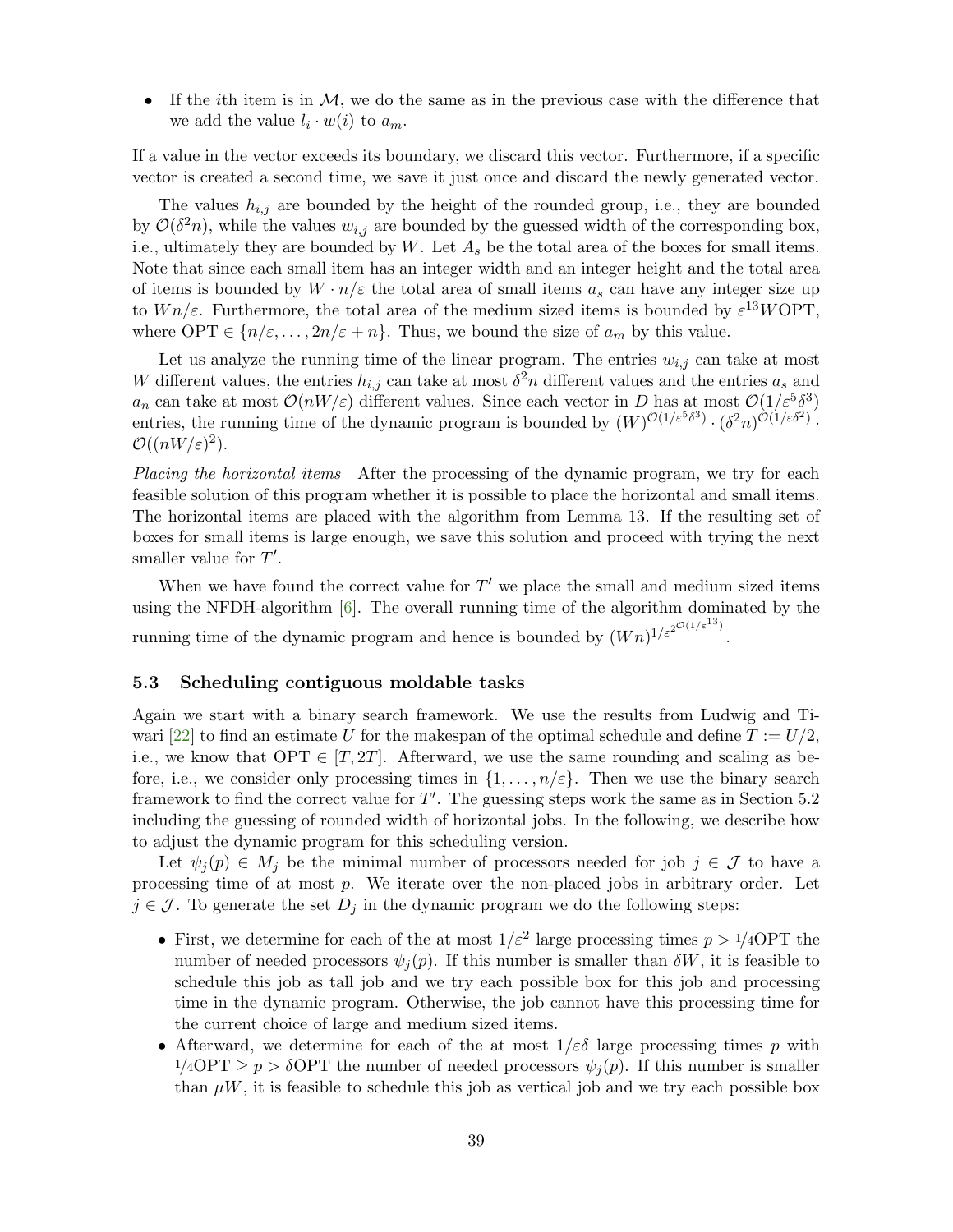for this job and processing time in the dynamic program. Otherwise, the job ca not have this processing time for the current choice of large and medium sized items.

- Next, we consider the guessed number of processors for horizontal jobs. For two consecutive rounded numbers of machines  $m_i$ ,  $m_{i+1}$ , we determine for which number of machines in  $M_j \cap \{m_i, \ldots, m_{i+1}\}\$ the job has the smallest processing time  $p_j(m_i)$ . If it is smaller than  $\mu$ OPT the job qualifies to be scheduled as a horizontal job. Hence, we make a copy of each vector in  $D_{j-1}$  and add the value  $\lfloor np_j(m_i)/\epsilon \text{OPT} \rfloor$  to the value  $h_{m_{i+1}}$ .
- After that, we try to schedule the job as a small job. We determine the smallest processing time if the job uses less than  $\mu W$  machines. If this processing time is smaller than  $\mu(1+\varepsilon)^2T$  the job can be scheduled as a small job and we try this possibility too, by adding its work to  $a_s$  to each vector from the set  $D_{j-1}$ .
- Last, we test if the job can be scheduled as a medium job. We determine the smallest processing time if the job uses between  $\mu W$  and  $\delta W$  processors. If this processing time is smaller than  $\varepsilon T$  the job can be scheduled as medium job and we add its work to a copy of each vector from the set  $D_{i-1}$ . On the other hand, the job can be scheduled as medium job, if its processing time is between  $\mu(1+\varepsilon)^2T$  and  $\delta(1+\varepsilon)^2T$ . hence, we determine the minimal number of processors, such that the job has a processing time between  $\mu(1+\varepsilon)^2T$  and  $\delta(1+\varepsilon)^2T$  and we add its work to a copy of each vector from the set  $D_{j-1}$ .

Each vector in the dynamic program has at most  $\mathcal{O}(1/\varepsilon^5 \delta^3)$  entries. The values of the entries are bounded by W,  $\delta^2 n$  and  $nW/\varepsilon$ . For each job we try at most  $\mathcal{O}(1/\varepsilon^5 \delta^3)$  entries. Therefore, the running time of the dynamic program and the entire algorithm can be bounded by  $(Wn)^{1/\varepsilon^{2^{\mathcal{O}(1/\varepsilon^{13})}}}$ .

# 6 Conclusion

In this paper, we have nearly closed the gap between the lower bound of the approximation ratio and best approximation ratio for the problems pseudo-polynomial Strip Packing with and without rotations and the Contiguous Moldable Task Scheduling.

Still open remains the question whether we actually can find algorithms with approximation ratio exactly 5/4. Concerning polynomial algorithms, there is still a large gap between the lower bound for an absolute approximation ratio of  $3/2$  unless P = NP and  $5/3+\varepsilon$  which is the best absolute approximation ratio achieved so far [\[10\]](#page-40-7). Furthermore, an interesting question is whether we can find better approximations for the case of monotonic moldable jobs. While the lower bound of 5/4 holds for the general case of scheduling contiguous moldable jobs in pseudo-polynomial time, a PTAS could be possible if we consider monotonic jobs.

# <span id="page-39-1"></span>References

- [1] Anna Adamaszek, Tomasz Kociumaka, Marcin Pilipczuk, and Michal Pilipczuk. Hardness of approximation for strip packing. TOCT, 9(3):14:1–14:7, 2017. URL: <http://doi.acm.org/10.1145/3092026>, [doi:10.1145/3092026](http://dx.doi.org/10.1145/3092026).
- <span id="page-39-0"></span>[2] Brenda S. Baker, Donna J. Brown, and Howard P. Katseff. A 5/4 algorithm for two-dimensional packing. Journal of Algorithms, 2(4):348–368, 1981. [doi:10.1016/0196-6774\(81\)90034-1](http://dx.doi.org/10.1016/0196-6774(81)90034-1).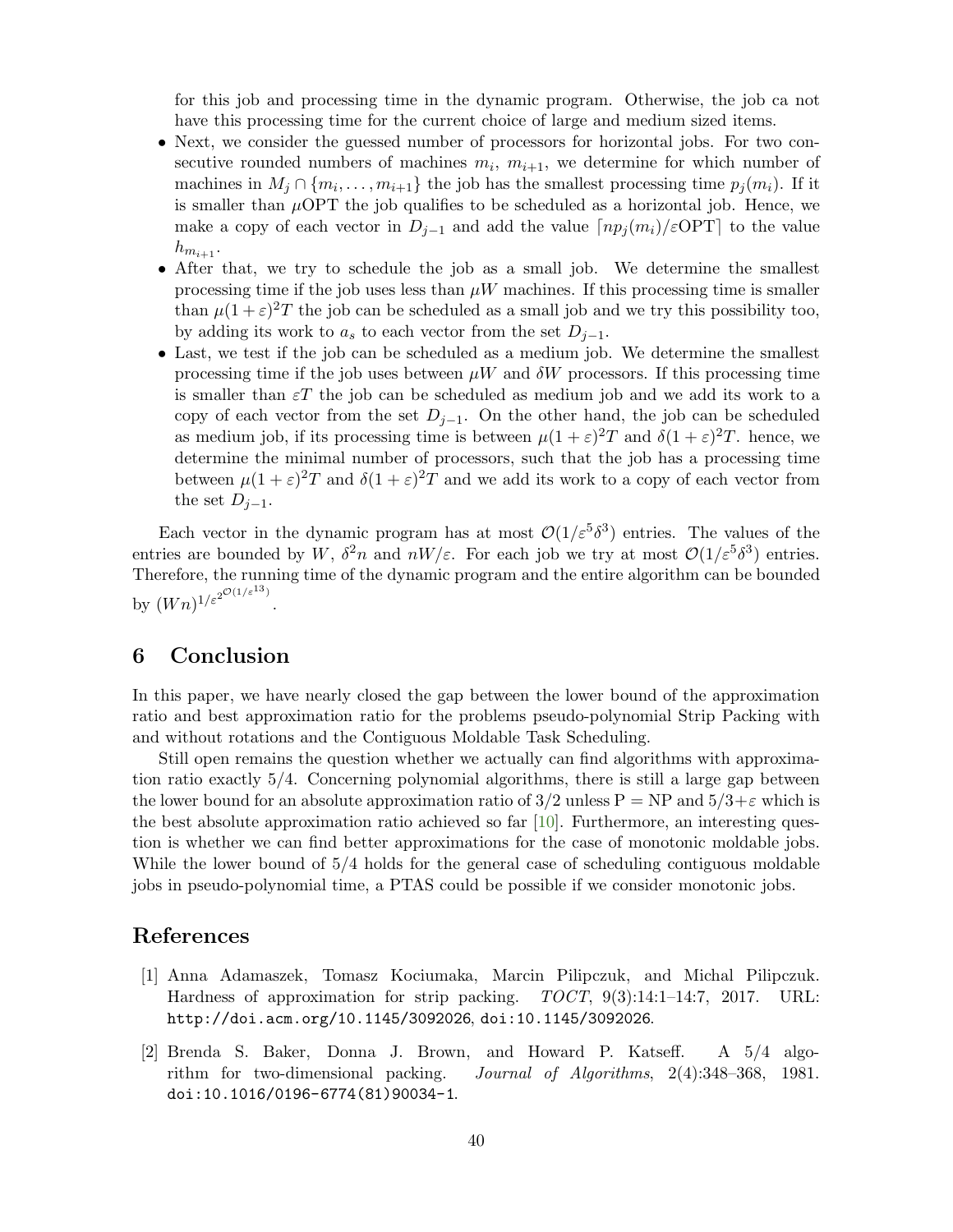- <span id="page-40-2"></span>[3] Brenda S. Baker, Edward G. Coffman Jr., and Ronald L. Rivest. Orthogonal packings in two dimensions. SIAM Journal on Computing, 9(4):846–855, 1980. [doi:10.1137/0209064](http://dx.doi.org/10.1137/0209064).
- <span id="page-40-8"></span>[4] Iwo Bladek, Maciej Drozdowski, Frédéric Guinand, and Xavier Schepler. On contiguous and non-contiguous parallel task scheduling. J. Scheduling, 18(5):487–495, 2015. [doi:10.1007/s10951-015-0427-z](http://dx.doi.org/10.1007/s10951-015-0427-z).
- <span id="page-40-3"></span>[5] Marin Bougeret, Pierre-François Dutot, Klaus Jansen, Christina Robenek, and Denis Trystram. Approximation algorithms for multiple strip packing and scheduling parallel jobs in platforms. Discrete Mathematics, Algorithms and Applications, 3(4):553–586, 2011. [doi:10.1142/S1793830911001413](http://dx.doi.org/10.1142/S1793830911001413).
- <span id="page-40-4"></span>[6] Edward G. Coffman Jr., Michael R. Garey, David S. Johnson, and Robert Endre Tarjan. Performance bounds for level-oriented two-dimensional packing algorithms. SIAM Journal on Computing, 9(4):808–826, 1980. [doi:10.1137/0209062](http://dx.doi.org/10.1137/0209062).
- <span id="page-40-9"></span><span id="page-40-1"></span>[7] Leah Epstein and Rob van Stee. This side up! ACM Trans. Algorithms, 2(2):228–243, 2006. [doi:10.1145/1150334.1150339](http://dx.doi.org/10.1145/1150334.1150339).
- [8] Waldo Gálvez, Fabrizio Grandoni, Salvatore Ingala, and Arindam Khan. Improved pseudo-polynomial-time approximation for strip packing. In 36th IARCS Annual Conference on Foundations of Software Technology and Theoretical Computer Science  $(FSTTCS)$ , pages  $9:1-9:14$ ,  $2016$ . [doi:10.4230/LIPIcs.FSTTCS.2016.9](http://dx.doi.org/10.4230/LIPIcs.FSTTCS.2016.9).
- <span id="page-40-5"></span>[9] Igal Golan. Performance bounds for orthogonal oriented two-dimensional packing algorithms. SIAM Journal on Computing, 10(3):571–582, 1981. [doi:10.1137/0210042](http://dx.doi.org/10.1137/0210042).
- <span id="page-40-7"></span>[10] Rolf Harren, Klaus Jansen, Lars Prädel, and Rob van Stee. A  $(5/3 + \epsilon)$ approximation for strip packing. Computational Geometry,  $47(2):248-267$ ,  $2014$ . [doi:10.1016/j.comgeo.2013.08.008](http://dx.doi.org/10.1016/j.comgeo.2013.08.008).
- <span id="page-40-6"></span>[11] Rolf Harren and Rob van Stee. Improved absolute approximation ratios for twodimensional packing problems. In Approximation, Randomization, and Combinatorial Optimization. Algorithms and Techniques,, volume 5687 of Lecture Notes in Computer Science, pages 177–189. Springer, 2009. [doi:10.1007/978-3-642-03685-9\\_14](http://dx.doi.org/10.1007/978-3-642-03685-9_14).
- <span id="page-40-0"></span>[12] Sören Henning, Klaus Jansen, Malin Rau, and Lars Schmarje. Complexity and inapproximability results for parallel task scheduling and strip packing. In Computer Science - Theory and Applications - 13th International Computer Science Symposium in Russia, CSR 2018, Moscow, Russia, June 6-10, 2018, Proceedings, pages 169–180, 2018. URL: [https://doi.org/10.1007/978-3-319-90530-3\\_15](https://doi.org/10.1007/978-3-319-90530-3_15), [doi:10.1007/978-3-319-90530-3\\\_15](http://dx.doi.org/10.1007/978-3-319-90530-3_15).
- <span id="page-40-11"></span>[13] Dorit S. Hochbaum and David B. Shmoys. Using dual approximation algorithms for scheduling problems theoretical and practical results. J. ACM, 34(1):144–162, 1987. URL: <https://doi.org/10.1145/7531.7535>, [doi:10.1145/7531.7535](http://dx.doi.org/10.1145/7531.7535).
- <span id="page-40-10"></span>[14] Klaus Jansen. A  $(3/2 + \varepsilon)$  approximation algorithm for scheduling moldable and nonmoldable parallel tasks. In 24th ACM Symposium on Parallelism in Algorithms and Architectures, (SPAA), pages 224–235, 2012. [doi:10.1145/2312005.2312048](http://dx.doi.org/10.1145/2312005.2312048).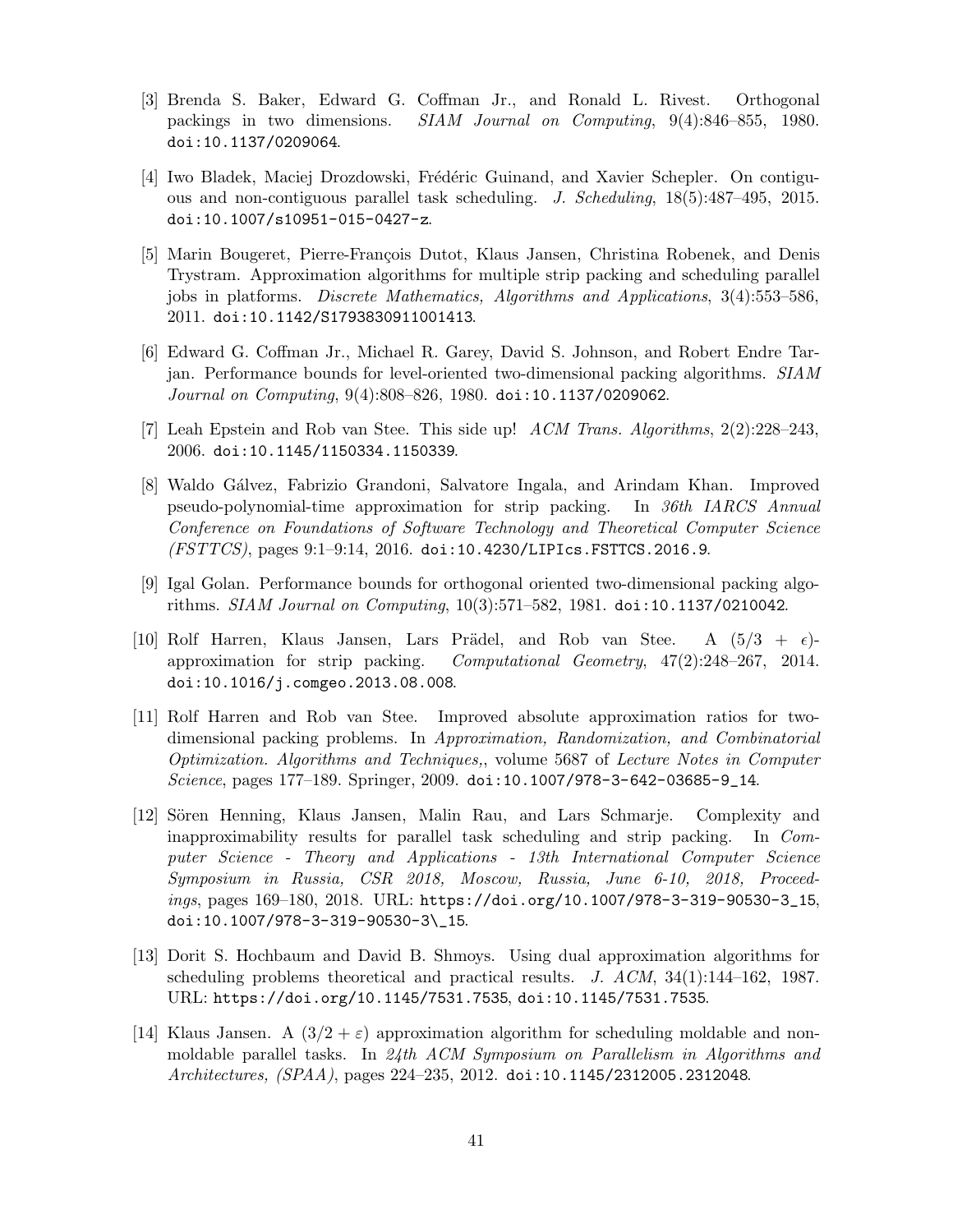- <span id="page-41-1"></span>[15] Klaus Jansen and Felix Land. Scheduling monotone moldable jobs in linear time. In 2018 IEEE International Parallel and Distributed Processing Symposium, IPDPS 2018, Vancouver, BC, Canada, May 21-25, 2018, pages 172–181, 2018. URL: <https://doi.org/10.1109/IPDPS.2018.00027>, [doi:10.1109/IPDPS.2018.00027](http://dx.doi.org/10.1109/IPDPS.2018.00027).
- <span id="page-41-0"></span>[16] Klaus Jansen and Malin Rau. Improved approximation for two dimensional strip packing with polynomial bounded width. In WALCOM: Algorithms and Computation, volume 10167 of LNCS, pages 409–420, 2017. [doi:10.1007/978-3-319-53925-6\\_32](http://dx.doi.org/10.1007/978-3-319-53925-6_32).
- <span id="page-41-4"></span>[17] Klaus Jansen and Roberto Solis-Oba. Rectangle packing with onedimensional resource augmentation. Discrete Optimization, 6(3):310–323, 2009. [doi:10.1016/j.disopt.2009.04.001](http://dx.doi.org/10.1016/j.disopt.2009.04.001).
- <span id="page-41-8"></span>[18] Klaus Jansen and Ralf Thöle. Approximation algorithms for scheduling parallel jobs. SIAM Journal on Computing, 39(8):3571–3615, 2010. [doi:10.1137/080736491](http://dx.doi.org/10.1137/080736491).
- <span id="page-41-10"></span>[19] Klaus Jansen and Rob van Stee. On strip packing with rotations. In Proceedings of the 37th Annual ACM Symposium on Theory of Computing, Baltimore, MD, USA, May  $22-24$ ,  $2005$ , pages  $755-761$ ,  $2005$ . [doi:10.1145/1060590.1060702](http://dx.doi.org/10.1145/1060590.1060702).
- <span id="page-41-2"></span>[20] Mohammad M. Karbasioun, Gennady Shaikhet, Evangelos Kranakis, and Ioannis Lambadaris. Power strip packing of malleable demands in smart grid. In *Proceedings of IEEE* International Conference on Communications, ICC 2013, Budapest, Hungary, June 9-13,  $2013$ , pages  $4261 - 4265$ . [doi:10.1109/ICC.2013.6655233](http://dx.doi.org/10.1109/ICC.2013.6655233).
- <span id="page-41-5"></span>[21] Claire Kenyon and Eric R´emila. A near-optimal solution to a two-dimensional cutting stock problem. Mathematics of Operations Research, 25(4):645–656, 2000. [doi:10.1287/moor.25.4.645.12118](http://dx.doi.org/10.1287/moor.25.4.645.12118).
- <span id="page-41-11"></span>[22] Walter Ludwig and Prasoon Tiwari. Scheduling malleable and nonmalleable parallel tasks. In 5th Annual ACM-SIAM Symposium on Discrete Algorithms (SODA), pages 167–176, 1994.
- <span id="page-41-9"></span>[23] Flávio Keidi Miyazawa and Yoshiko Wakabayashi. Packing problems with orthogonal rotations. In LATIN 2004: Theoretical Informatics, 6th Latin American Symposium, Buenos Aires, Argentina, April 5-8, 2004, Proceedings, pages 359–368, 2004. [doi:10.1007/978-3-540-24698-5\\_40](http://dx.doi.org/10.1007/978-3-540-24698-5_40).
- <span id="page-41-12"></span>[24] Gregory Mounie, Christophe Rapine, and Denis Trystram. A 3/2-approximation algorithm for scheduling independent monotonic malleable tasks. SIAM J. Comput.,  $37(2):401-412$ ,  $2007.$  [doi:10.1137/S0097539701385995](http://dx.doi.org/10.1137/S0097539701385995).
- <span id="page-41-7"></span>[25] Giorgi Nadiradze and Andreas Wiese. On approximating strip packing with a better ratio than 3/2. In 27th Annual ACM-SIAM Symposium on Discrete Algorithms (SODA), pages 1491–1510, 2016. [doi:10.1137/1.9781611974331.ch102](http://dx.doi.org/10.1137/1.9781611974331.ch102).
- <span id="page-41-3"></span>[26] Anshu Ranjan, Pramod P. Khargonekar, and Sartaj Sahni. Offline first-fit decreasing height scheduling of power loads. J. Scheduling, 20(5):527–542, 2017. [doi:10.1007/s10951-017-0528-y](http://dx.doi.org/10.1007/s10951-017-0528-y).
- <span id="page-41-6"></span>[27] Ingo Schiermeyer. Reverse-fit: A 2-optimal algorithm for packing rectangles. In 2nd Annual European Symposium on Algorithms (ESA) - Algorithms, pages 290–299, 1994. [doi:10.1007/BFb0049416](http://dx.doi.org/10.1007/BFb0049416).